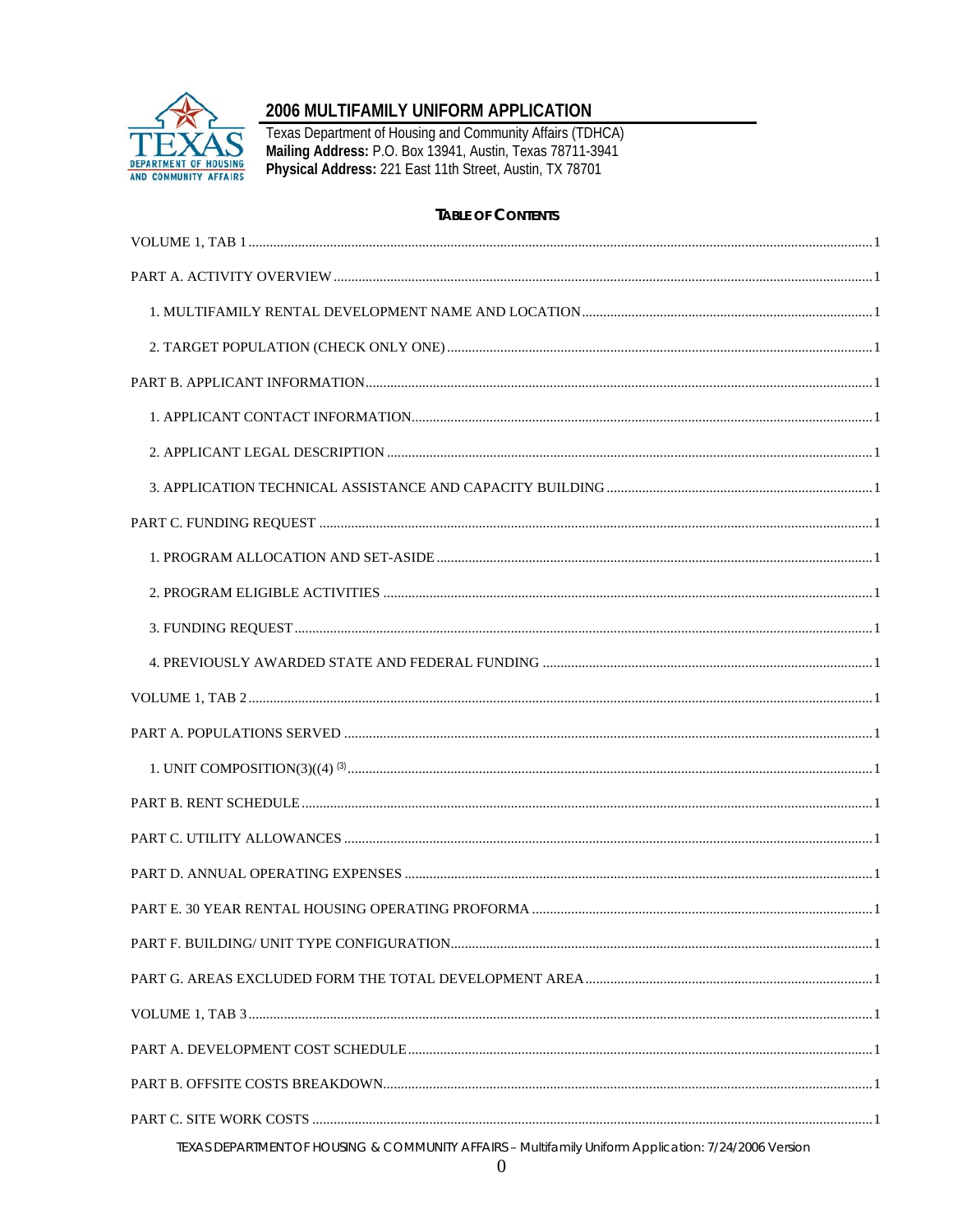| PART C. LIST OF PRINCIPALS OF ORGANIZATIONS WITH AN OWNERSHIP INTEREST IN THE APPLICANT  1 |
|--------------------------------------------------------------------------------------------|
|                                                                                            |
| PART E. PREVIOUS PARTICIPATION AND BACKGROUND CERTIFICATION FORM (ALSO REFERRED TO AS THE  |
|                                                                                            |
|                                                                                            |
|                                                                                            |
|                                                                                            |
|                                                                                            |
|                                                                                            |
| 3. SELECTION CRITERIA POINT REDUCTIONS (HTC COMPETITIVE APPLICATIONS ONLY) 1               |
|                                                                                            |
|                                                                                            |
|                                                                                            |
|                                                                                            |
|                                                                                            |
| PART E. 9% APPLICANT CREDIT LIMIT DOCUMENTATION AND CERTIFICATION (HTC 9% ONLY) 1          |
|                                                                                            |
|                                                                                            |
| TARGET POPULATION (CHECK ONLY ONE)                                                         |
|                                                                                            |
|                                                                                            |
|                                                                                            |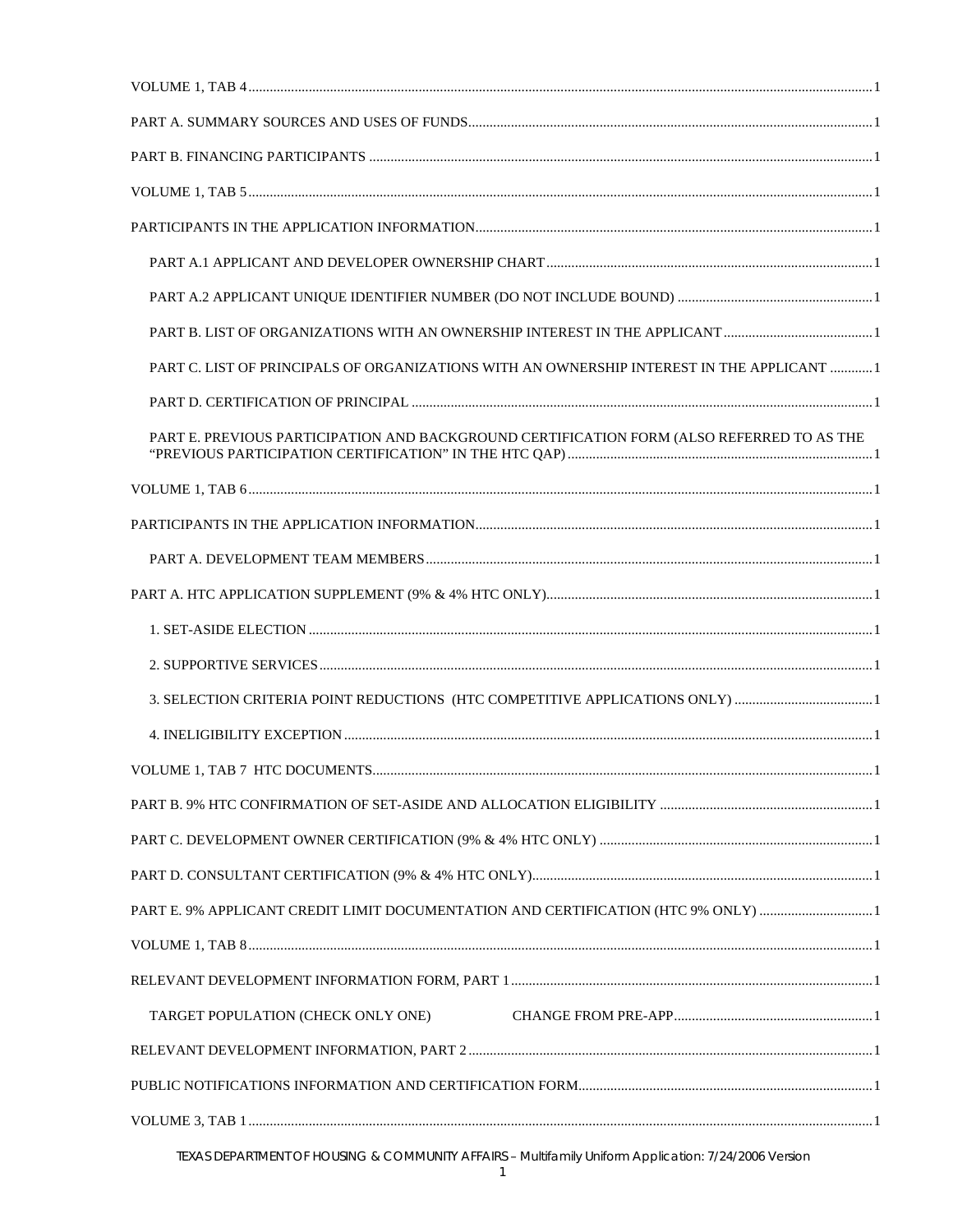|                                                                                                                                                                                                                                                                                                                                            | PART B. EXISTING LOW INCOME USE RESTRICTIONS OR EXISTING SUBSIDIES ON HOUSING REHABILITATION                                                                                 |
|--------------------------------------------------------------------------------------------------------------------------------------------------------------------------------------------------------------------------------------------------------------------------------------------------------------------------------------------|------------------------------------------------------------------------------------------------------------------------------------------------------------------------------|
|                                                                                                                                                                                                                                                                                                                                            |                                                                                                                                                                              |
|                                                                                                                                                                                                                                                                                                                                            |                                                                                                                                                                              |
|                                                                                                                                                                                                                                                                                                                                            |                                                                                                                                                                              |
|                                                                                                                                                                                                                                                                                                                                            | PART B. LIST OF THE NONPROFIT ORGANIZATION'S BOARD MEMBERS, DIRECTORS AND OFFICERS  1                                                                                        |
| NOTE: The following additional multifamily exhibits are contained in a separate Excel workbook:<br>VOLUME 1, TAB 2<br>PART B. RENT SCHEDULE<br>PART C. UTILITY ALLOWANCES<br>PART D. ANNUAL OPERATING EXPENSES<br>PART E. 30 YEAR RENTAL HOUSING OPERATING PROFORMA<br>PART F. BUILDING/ UNIT TYPE CONFIGURATION<br>PART G. AREAS EXCLUDED | VOLUME 1, TAB 3<br>PART A. DEVELOPMENT COST SCHEDULE<br>PART B. OFFSITE COSTS BREAKDOWN<br>PART C. SITE WORK COSTS<br>VOLUME 1, TAB 4<br>PART A. SUMMARY OF SOURCES AND USES |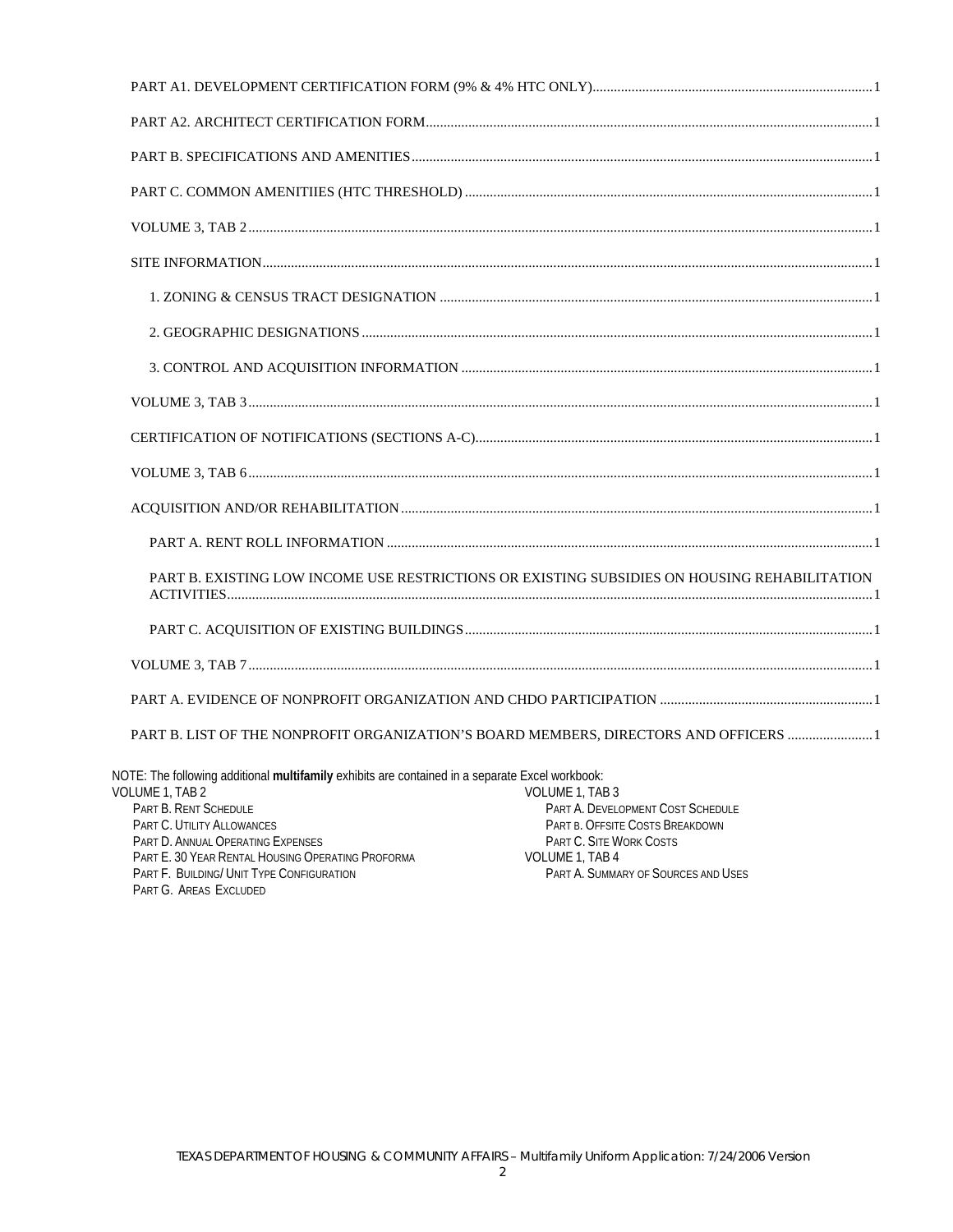

## **2006 MULTIFAMILY UNIFORM APPLICATION Application # (TDHCA Use)**

Texas Department of Housing and Community Affairs (TDHCA) **Mailing Address:** P.O. Box 13941, Austin, Texas 78711-3941 **Physical Address:** 221 East 11th Street, Austin, TX 78701-2410

| $\frac{1}{2}$ is the product of $\frac{1}{2}$ in the contract of $\frac{1}{2}$ is the product of $\frac{1}{2}$ in $\frac{1}{2}$ is the contract of $\frac{1}{2}$<br><b>AND COMMUNITY AFFAIRS</b> |                                                                                                                                                                                |
|--------------------------------------------------------------------------------------------------------------------------------------------------------------------------------------------------|--------------------------------------------------------------------------------------------------------------------------------------------------------------------------------|
| Special Notation Symbols Used in the Application:                                                                                                                                                |                                                                                                                                                                                |
| $\triangleq$ Attachment may be required. $\bigtimes$ Section does not apply to all applicants. I Significant Issue                                                                               |                                                                                                                                                                                |
| and certifies that all information herein is true and correct to the best of their knowledge and belief.                                                                                         | The undersigned hereby makes application to TDHCA for financial assistance, has read and understands the application instructions,                                             |
| the Applicant's behalf.                                                                                                                                                                          | Submitted Application must have the original signature from the representative or person with authority to execute documents on                                                |
| Applicant's Authorized Representative's Signature                                                                                                                                                | Representative's Printed Name, Title<br>Date                                                                                                                                   |
|                                                                                                                                                                                                  | Volume 1, Tab 1                                                                                                                                                                |
|                                                                                                                                                                                                  | PART A. ACTIVITY OVERVIEW                                                                                                                                                      |
| 1. MULTIFAMILY RENTAL DEVELOPMENT NAME AND LOCATION                                                                                                                                              |                                                                                                                                                                                |
| Development Name:                                                                                                                                                                                | Region:                                                                                                                                                                        |
| Address:<br><u> 1989 - Johann Barbara, martxa eta idazlea (h. 1989).</u>                                                                                                                         | ZIP Code:                                                                                                                                                                      |
| City:                                                                                                                                                                                            | County:                                                                                                                                                                        |
| Elderly<br>Intergenerational Housing                                                                                                                                                             |                                                                                                                                                                                |
| contact will not be the consultant or the end service provider.                                                                                                                                  | <b>PART B. APPLICANT INFORMATION</b><br>Provide the contact data for the Applicant's staff person who is responsible for application and contract administration. This primary |
| 1. APPLICANT CONTACT INFORMATION                                                                                                                                                                 |                                                                                                                                                                                |
| Applicant Legal Name:                                                                                                                                                                            | $Phn$ :                                                                                                                                                                        |
| <b>Applicant Contact Name:</b>                                                                                                                                                                   | Fax:                                                                                                                                                                           |
| <b>Applicant Mailing Address:</b>                                                                                                                                                                |                                                                                                                                                                                |
| City, State, ZIP:                                                                                                                                                                                | Email:                                                                                                                                                                         |
| If Applicant's "Physical Address" is different from the "Mailing Address," provide the physical address below:                                                                                   |                                                                                                                                                                                |
| <b>Applicant Physical Address:</b>                                                                                                                                                               | <u> 1980 - Johann John Stein, markin fizik eta idazleari (</u>                                                                                                                 |
| City, State, ZIP:                                                                                                                                                                                |                                                                                                                                                                                |
| 2nd Contact Name(required):                                                                                                                                                                      | Fax:                                                                                                                                                                           |
|                                                                                                                                                                                                  | Email:                                                                                                                                                                         |
| 2. APPLICANT LEGAL DESCRIPTION                                                                                                                                                                   |                                                                                                                                                                                |
| Legal Form of Applicant is/will be a (check only one):                                                                                                                                           | Applicant is legally formed?<br>Yes<br>No.                                                                                                                                     |
| For-profit Corporation<br>$\Box$ Non-profit Corporation                                                                                                                                          | General Partnership<br>Limited Partnership                                                                                                                                     |
| <b>Limited Liability Company</b><br>Unit of Local Government                                                                                                                                     | Individual/D.B.A.<br>Housing Authority                                                                                                                                         |
| Applicant is in good standing with the Secretary of State? $\Box$ No $\Box$ Yes The State Filing # is:                                                                                           | Other Designations (Mark all that apply.): [ Historically Underutilized Business [ CHDO [ COG [ Federal Tax Exemption                                                          |
|                                                                                                                                                                                                  |                                                                                                                                                                                |

TEXAS DEPARTMENT OF HOUSING & COMMUNITY AFFAIRS – Multifamily Uniform Application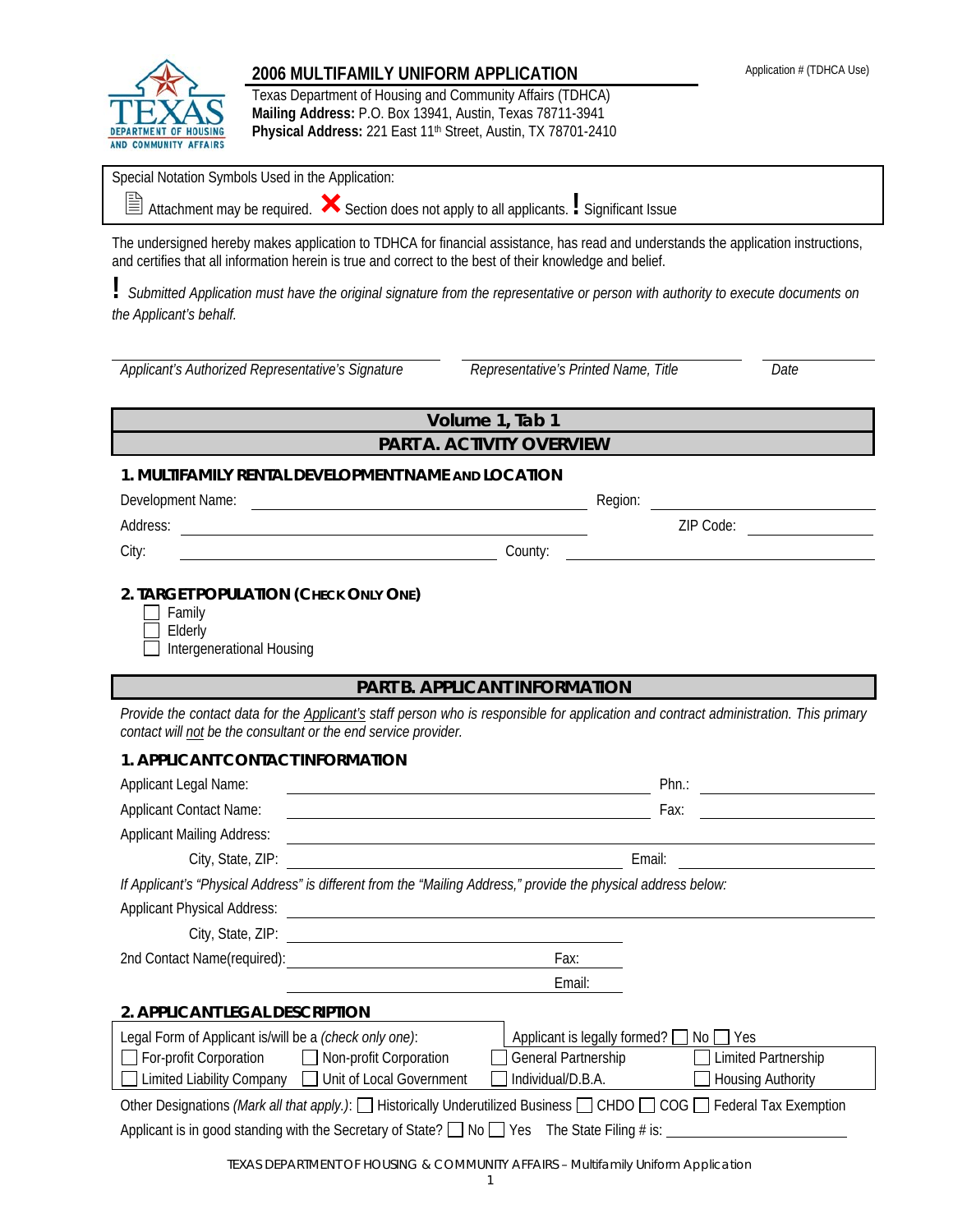#### **3. APPLICATION TECHNICAL ASSISTANCE AND CAPACITY BUILDING**

Has the Applicant or its Principals received technical assistance or capacity building training for their organization in completing this application or for the activity for which this application is being made?  $\Box$  No  $\Box$  Yes

If "Yes", it was sponsored by:  $\Box$  TDHCA  $\Box$  Other (Sponsor Name):

The activity was:  $\Box$  Workshop  $\Box$  Field Office Assistance  $\Box$  Capacity Building Funds  $\Box$  Predevelopment Funds

Other (describe activity):

Was a Consultant or Administering Agent used to complete the application ? No Yes

#### **PART C. FUNDING REQUEST**

#### **1. PROGRAM ALLOCATION AND SET-ASIDE**

| Next to the program name, check the box to indicate under which allocation and set-aside or set-asides this application will be made. |       |                   |                          |            |             |                           |                      |         |
|---------------------------------------------------------------------------------------------------------------------------------------|-------|-------------------|--------------------------|------------|-------------|---------------------------|----------------------|---------|
| TDHCA Programs for which this<br>Application will be used:                                                                            | Rural | Urban/<br>Exurban | At-Risk/<br>Preservation | Non-Profit | <b>CHDO</b> | <b>USDA</b><br>Allocation | <b>Special Needs</b> | General |
| <b>HOME</b>                                                                                                                           |       |                   |                          |            |             |                           |                      |         |
| <b>Housing Trust Fund</b>                                                                                                             |       |                   |                          |            |             |                           |                      |         |
| Housing Tax Credit (Cyclical)                                                                                                         |       |                   |                          |            |             |                           |                      |         |
| <b>Private Activity Mortgage</b><br>Revenue Bond                                                                                      |       |                   |                          |            |             |                           |                      |         |

HOME does not use allocations. Both HOME and Bonds must indicate whether Rural or Urban/Exurban area.

#### **2. PROGRAM ELIGIBLE ACTIVITIES**

Check the boxes next to the program name to indicate the activities this application will fund.

| TDHCA Programs for which this Application will<br>be used:                                     | Acquisition      | New Construction                                                |      | Rehab. Construction |             |
|------------------------------------------------------------------------------------------------|------------------|-----------------------------------------------------------------|------|---------------------|-------------|
| <b>HOME</b>                                                                                    |                  |                                                                 |      |                     |             |
| <b>Housing Trust Fund</b>                                                                      |                  |                                                                 |      |                     |             |
| Low Income Housing Tax Credit                                                                  |                  |                                                                 |      |                     |             |
| Private Activity Mortgage Revenue Bond                                                         |                  |                                                                 |      |                     |             |
| 501(c)(3) Mortgage Revenue Bond                                                                |                  |                                                                 |      |                     |             |
| 3. FUNDING REQUEST<br>Complete the table below to describe this application's funding request. |                  | If the award will be in the form of a loan, the requested terms | are: |                     |             |
| TDHCA Programs for which this Application will<br>be used:                                     | Requested Amount | Interest Rate (%)                                               |      | Amortization (Yrs.) | Term (Yrs.) |
| <b>HOME Activity Funds</b>                                                                     |                  |                                                                 |      |                     |             |
| <b>HOME CHDO Operating Expenses</b>                                                            | \$               |                                                                 |      |                     |             |
| <b>Housing Trust Fund</b>                                                                      |                  |                                                                 |      |                     |             |
| Housing Tax Credit (Annual Amount)                                                             | \$               |                                                                 |      |                     |             |
| Private Activity Mortgage Revenue Bond                                                         | \$               |                                                                 |      |                     |             |
| 501(c)(3) Mortgage Revenue Bond                                                                |                  |                                                                 |      |                     |             |

#### **4. PREVIOUSLY AWARDED STATE AND FEDERAL FUNDING**

| Has this site/activity previously received TDHCA funds? No $\Box$ Yes $\Box$                         |
|------------------------------------------------------------------------------------------------------|
| If yes, enter Project # ______ and TDHCA Funding Source ______                                       |
| Has this site/activity previously received non-TDHCA federal funding? $No$ Yes                       |
| . MPILIER ARTE DE REGIONE DE LA TINTIA A CALLA LA REGIONE DE LA LA LA REGIONE DE LA REGIONE DE LA ME |

Will this site/activity receive non-TDHCA federal funding for costs described in this application?  $No \Box Yes \Box$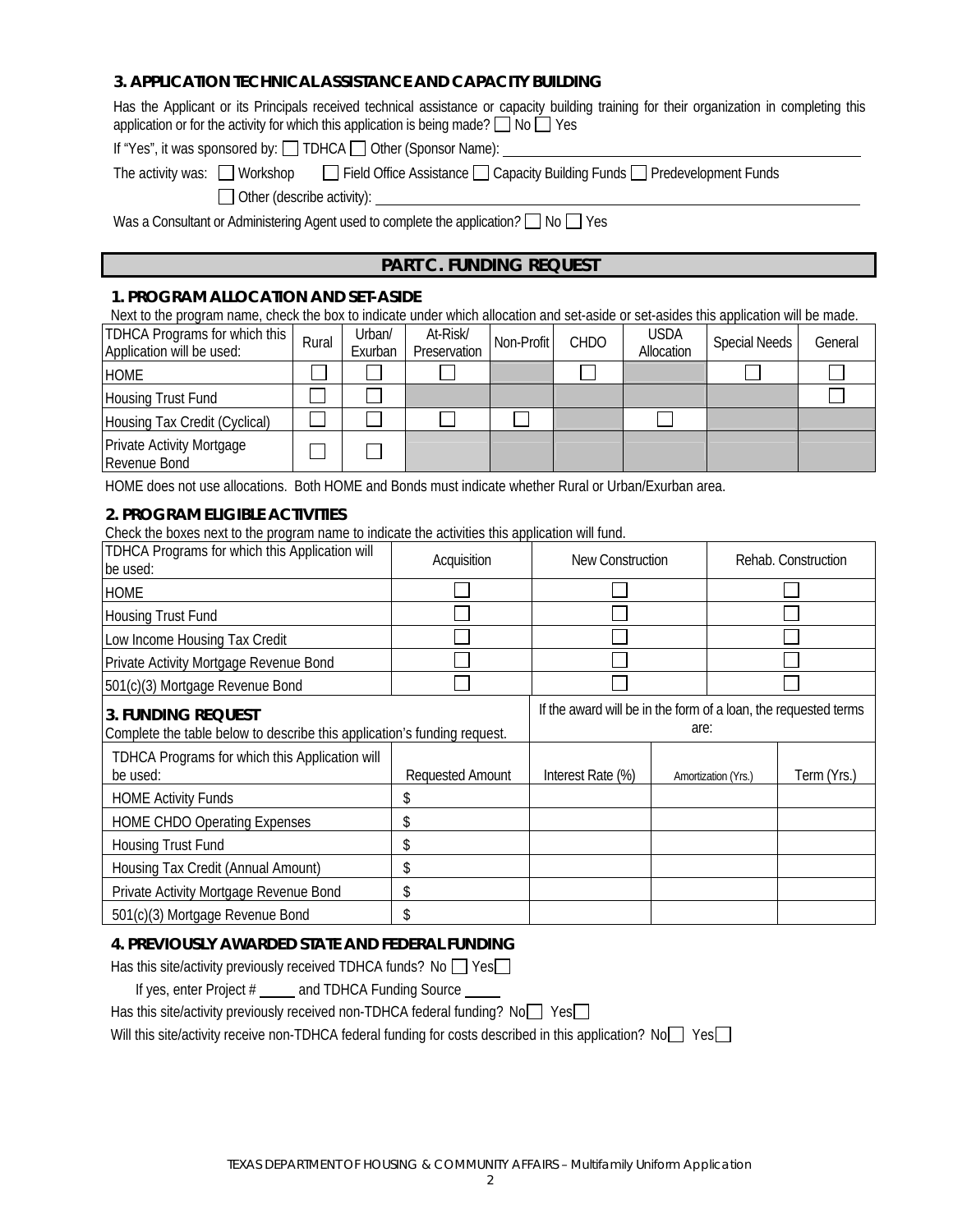| Volume 1, Tab 2                                |                       |                                 |  |  |
|------------------------------------------------|-----------------------|---------------------------------|--|--|
|                                                |                       |                                 |  |  |
| <b>PART A. POPULATIONS SERVED</b>              |                       |                                 |  |  |
| 1. UNIT COMPOSITION <sub>ass</sub> (3)         |                       |                                 |  |  |
| <b>Type of Unit</b>                            | # of Designated Units | % of Total Units in Development |  |  |
| <b>Migrant Farm Workers</b>                    |                       | $\%$                            |  |  |
| Elderly                                        |                       | %                               |  |  |
| Victims of Domestic Violence                   |                       | $\frac{0}{0}$                   |  |  |
| Persons with Disabilities                      |                       | $\%$                            |  |  |
| Homeless Populations                           |                       | %                               |  |  |
| Intergenerational                              |                       | $\%$                            |  |  |
| Persons with alcohol and/or drug<br>addictions |                       | %                               |  |  |
| Persons with HIV/AIDS                          |                       | %                               |  |  |
| Other: (specify)                               |                       | $\%$                            |  |  |

 $\overline{a}$ 

<sup>(1) &</sup>quot;Type of Unit" categories are not mutually exclusive. (For a 200 unit Qualified Elderly Development with 10% of the units setaside for Persons with Disabilities, the table would read 200 Elderly units and 20 units for Persons with Disabilities with corresponding %s of total units.)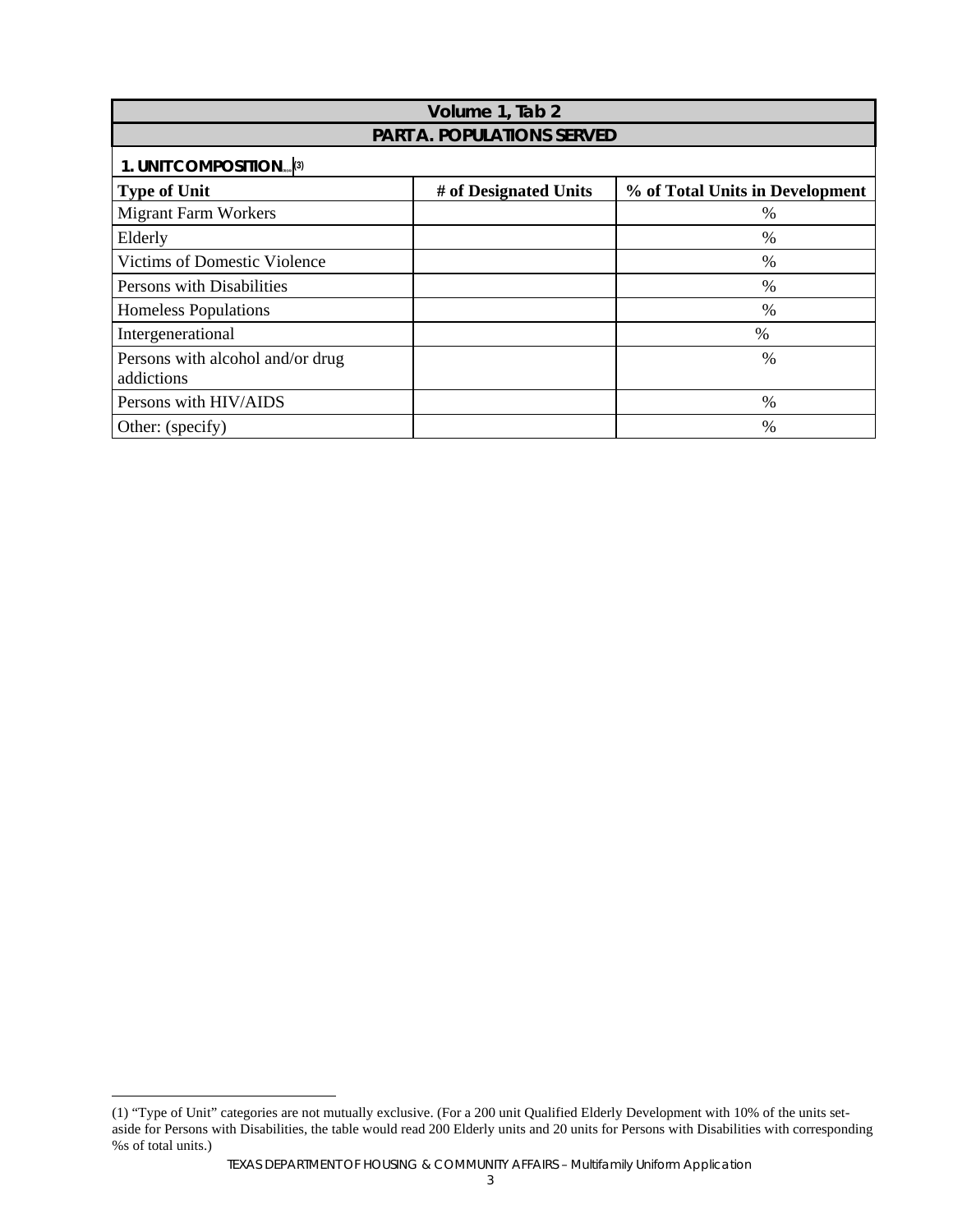# **PART B. RENT SCHEDULE**

**[Insert "***Part B. Rent Schedule (Required for All Rental Developments)***" from Excel portion]**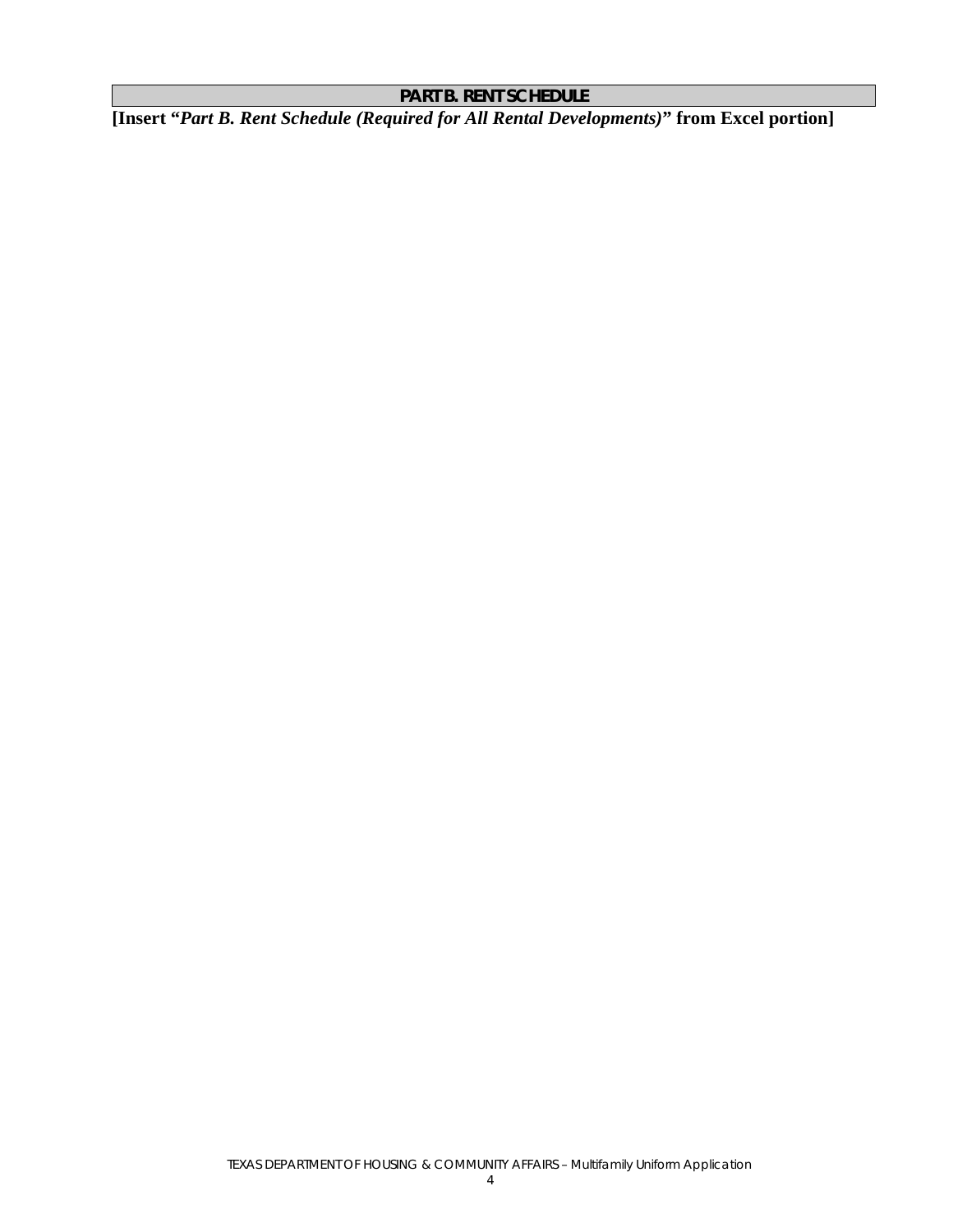#### **PART C. UTILITY ALLOWANCES**

**[Insert "***Part C. Utility Allowances***" from Excel portion]**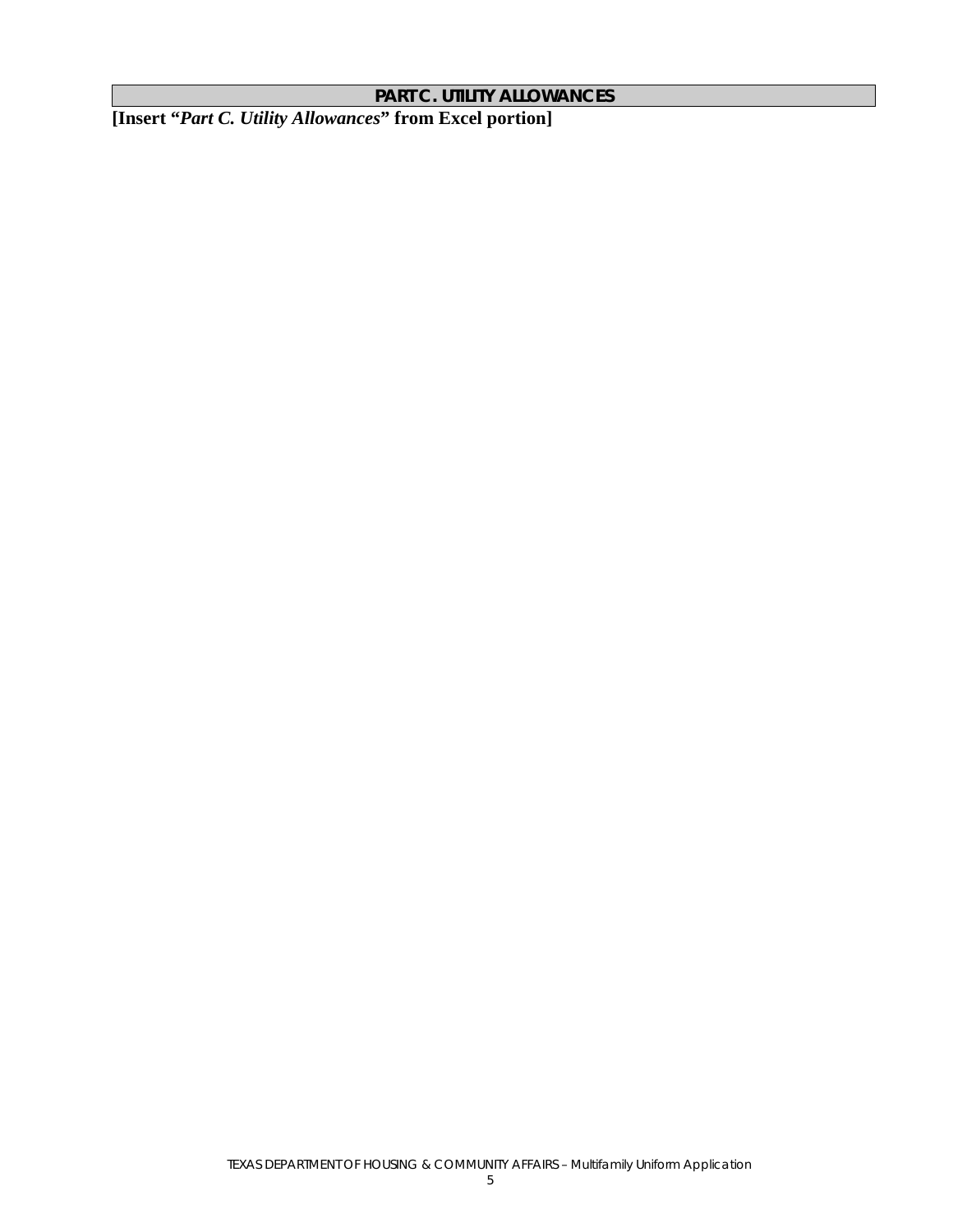# **PART D. ANNUAL OPERATING EXPENSES**

**[Insert "***Part D. Annual Operating Expenses***" from Excel portion]**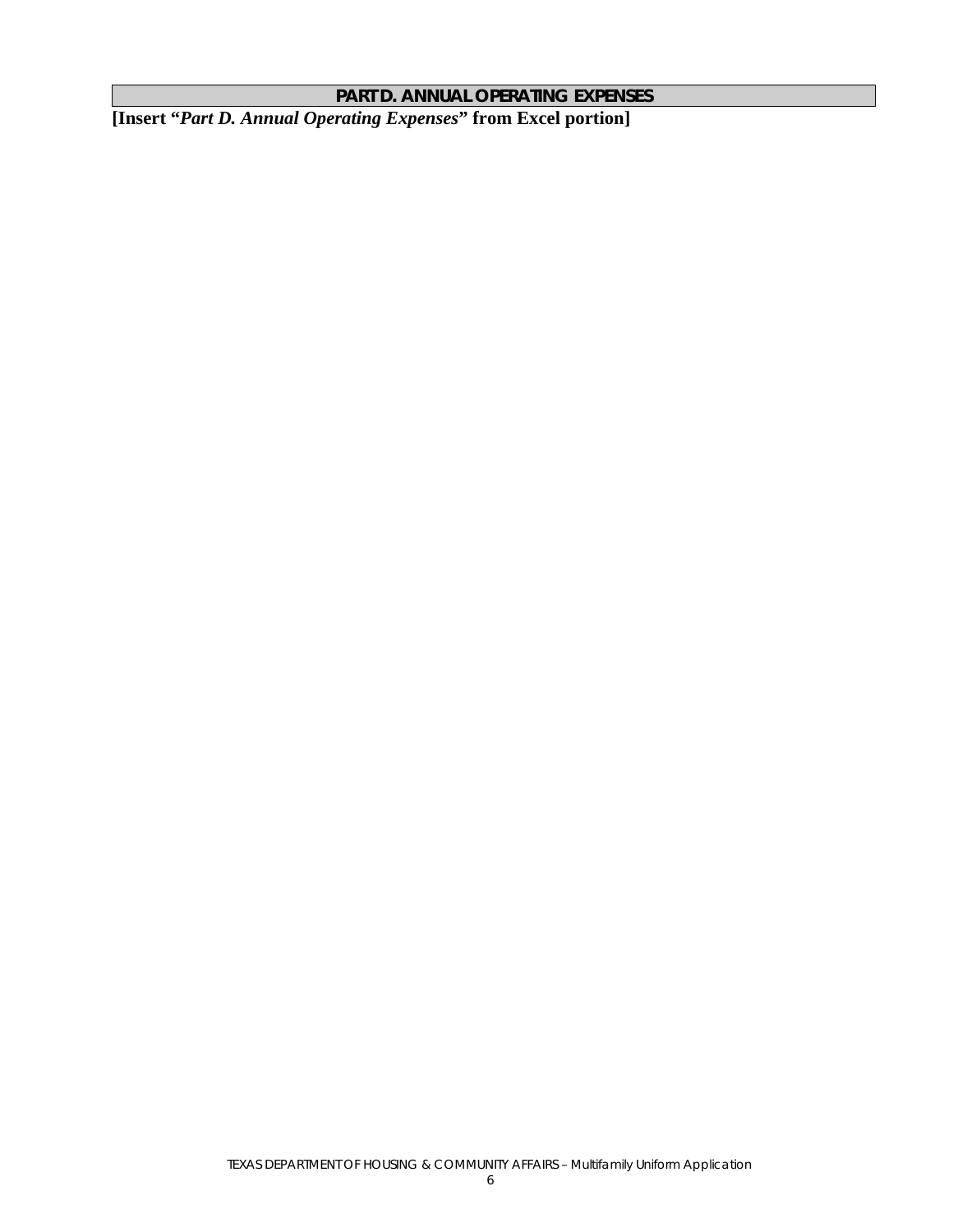# **PART E. 30 YEAR RENTAL HOUSING OPERATING PROFORMA**

**[Insert "***Part E. 30 Year Rental Housing Operating Proforma***" from Excel portion]**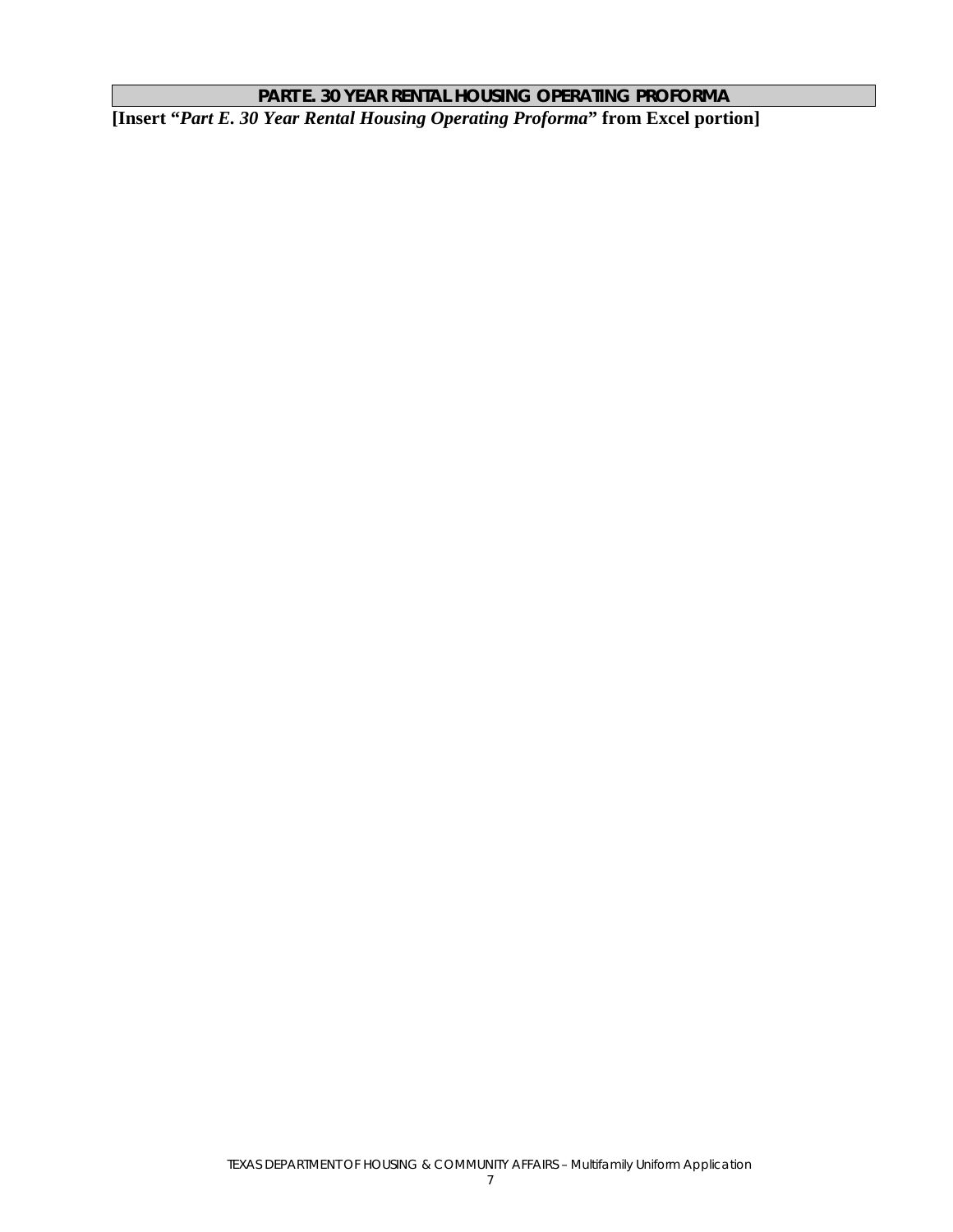# **PART F. BUILDING/ UNIT TYPE CONFIGURATION**

**[Insert "***Part F. Building/ Unit Type Configuration***" from Excel portion]**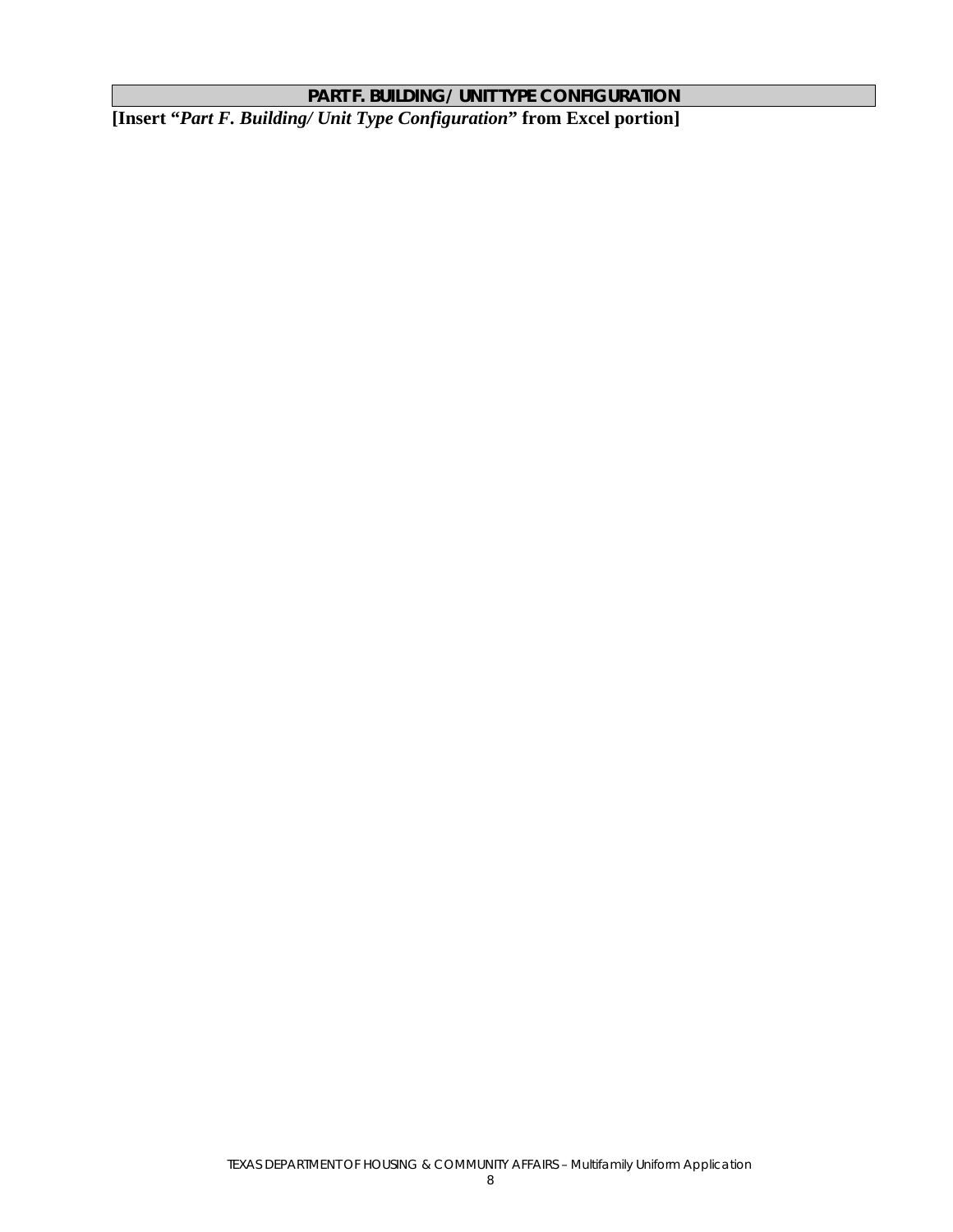# **Part G. Areas Excluded form the Total Development Area**

**[Insert** *"Vol.1 Part G Areas Excluded"* **from Excel portion]**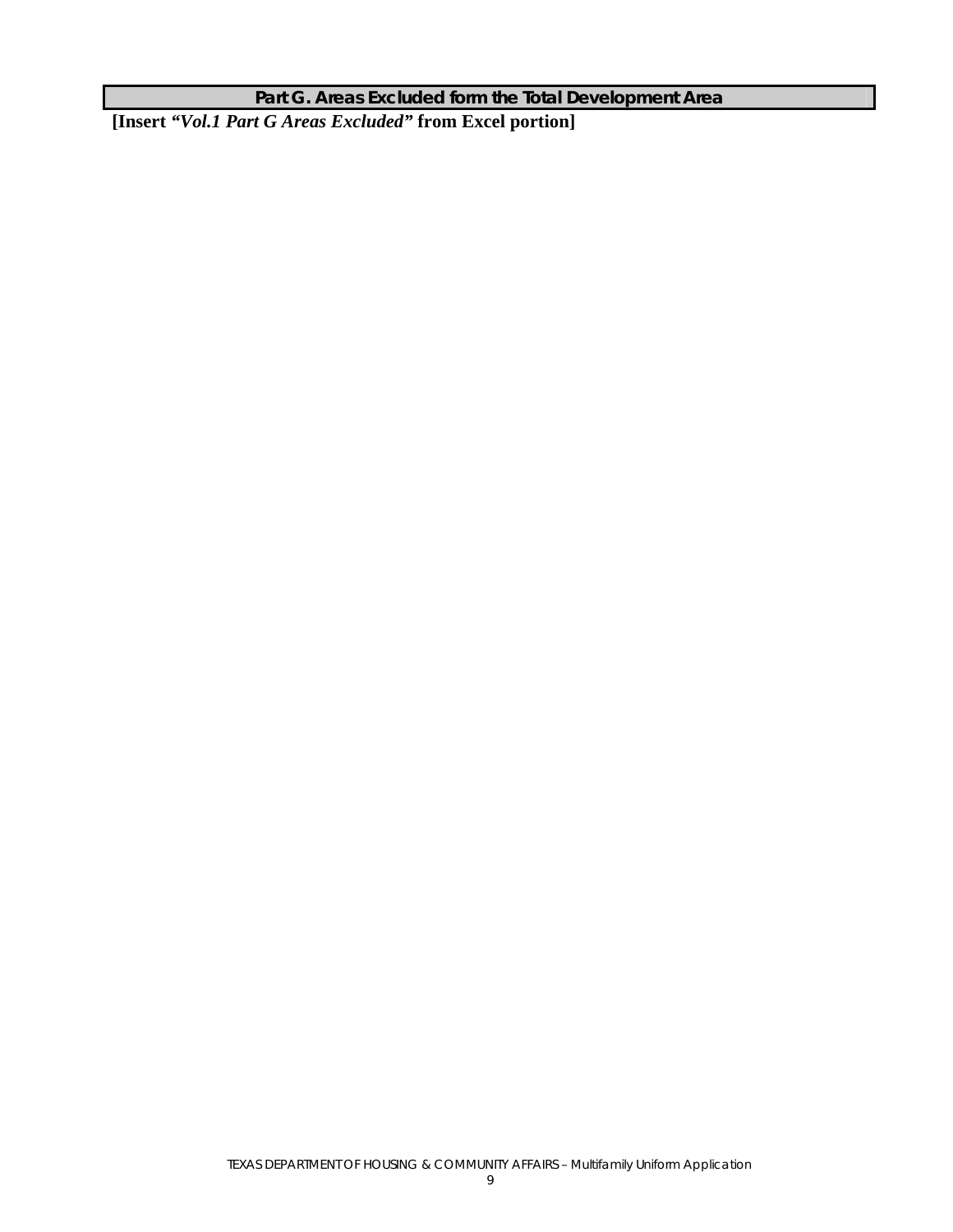**Volume 1, Tab 3** 

**PART A. DEVELOPMENT COST SCHEDULE** 

**[Insert "***Part A. Development Cost Schedule***" from Excel portion]**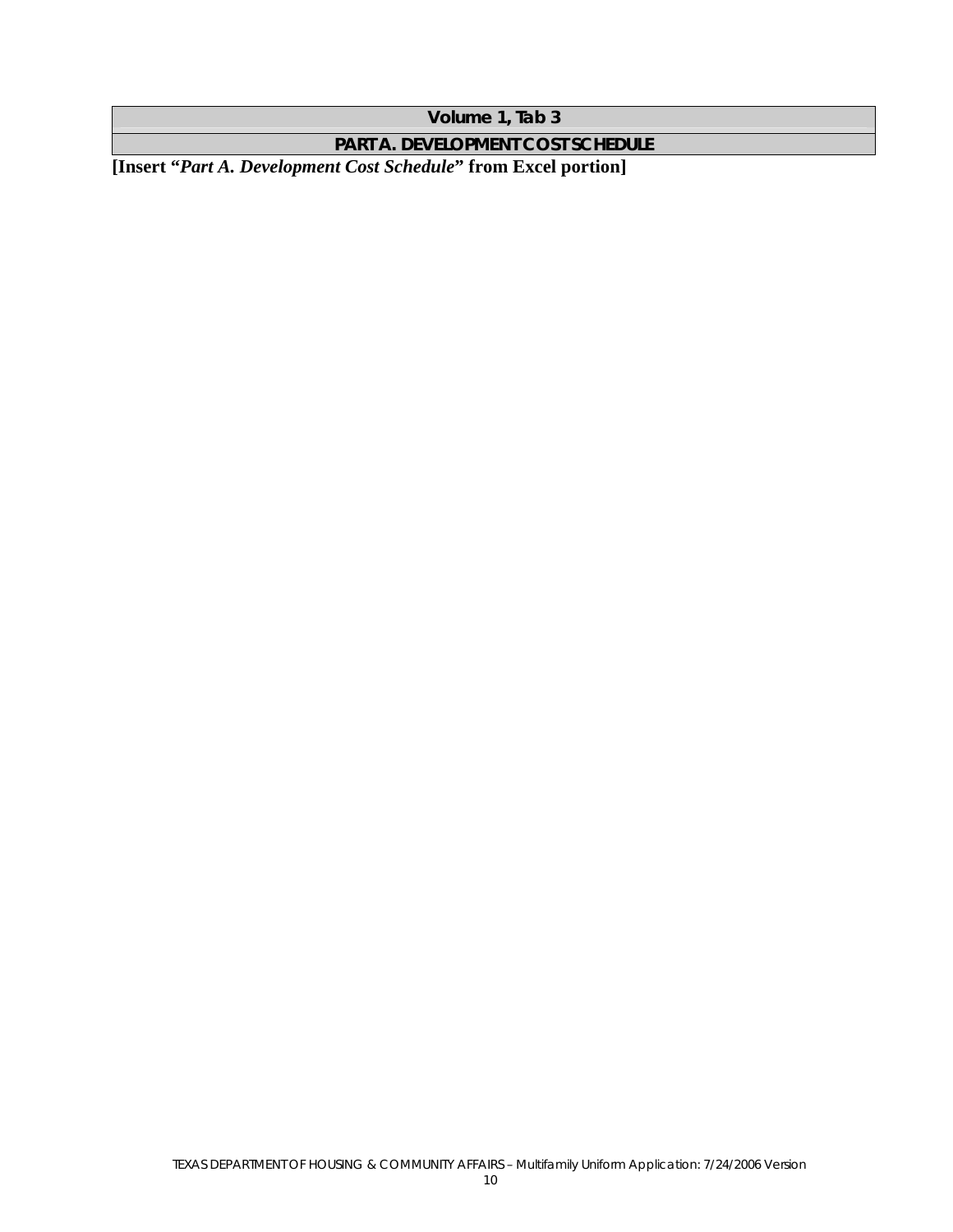**PART B. OFFSITE COSTS BREAKDOWN** 

**[Insert "***Part B. Offsite Costs Breakdown***" from Excel portion]**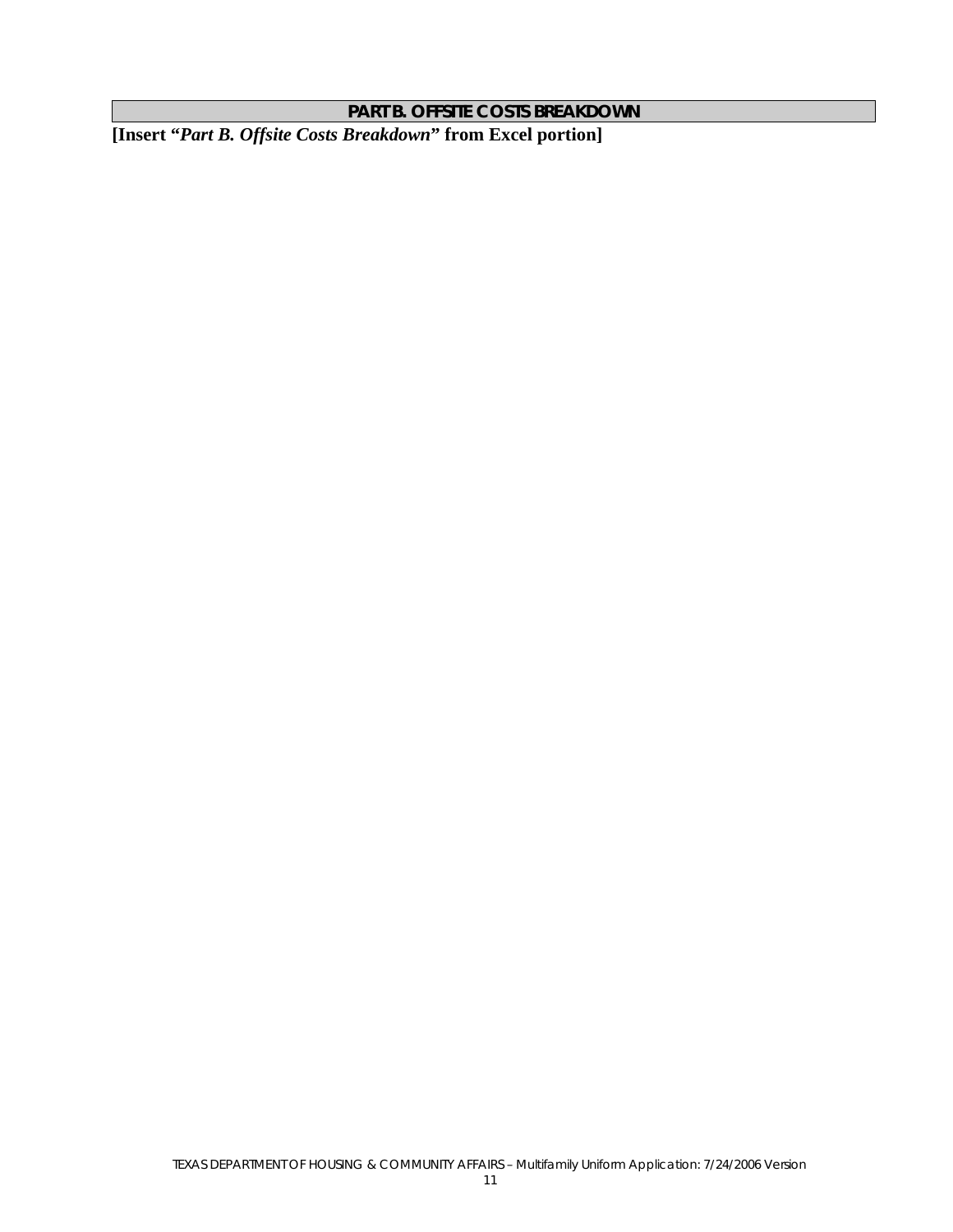**PART C. SITE WORK COSTS** 

**[Insert "***Part C. SiteWork Costs***" from Excel portion]**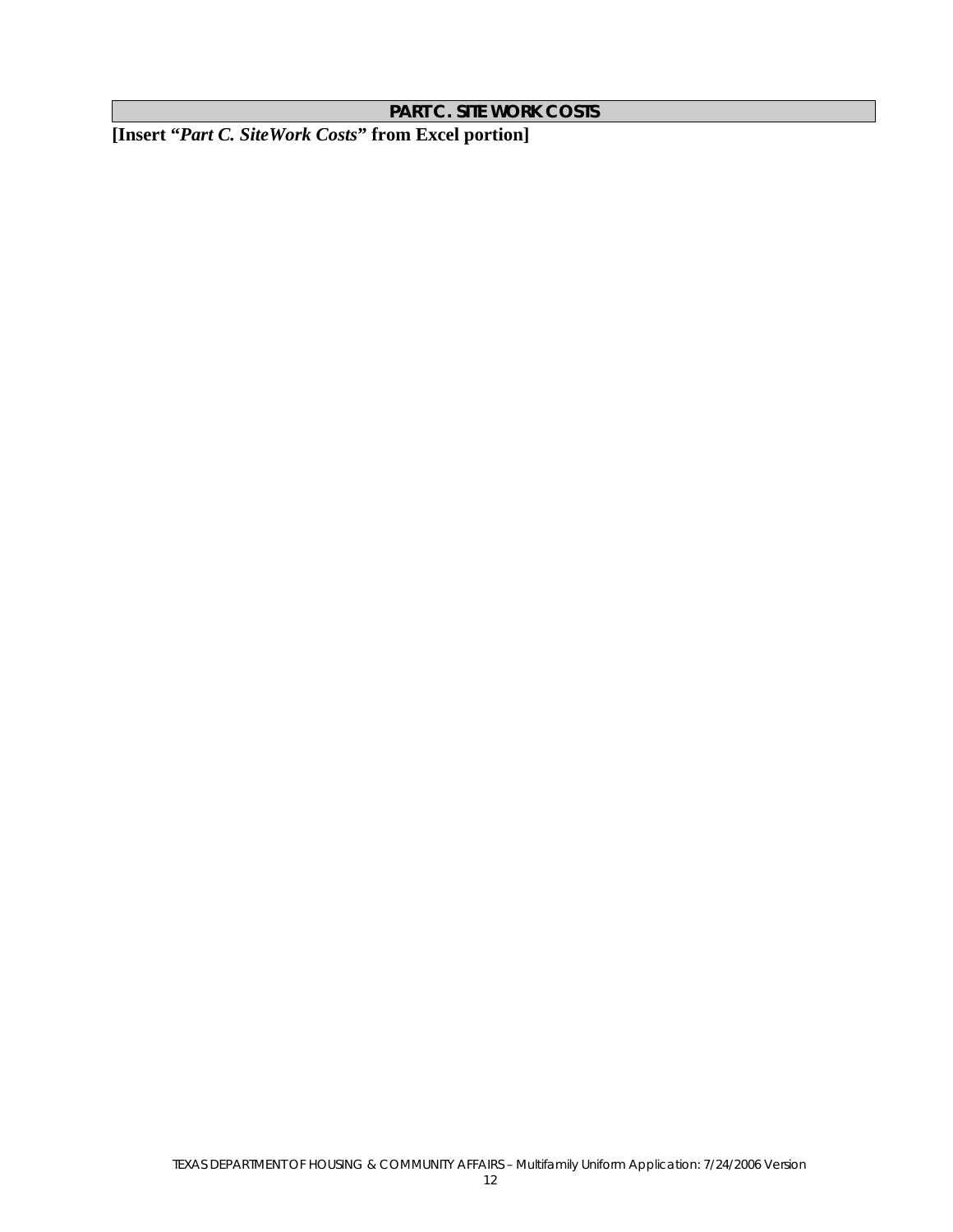**Volume 1, Tab 4** 

**PART A. SUMMARY SOURCES AND USES OF FUNDS** 

**[Insert "***Part A. Summary Sources and Uses of Funds***" from Excel portion]**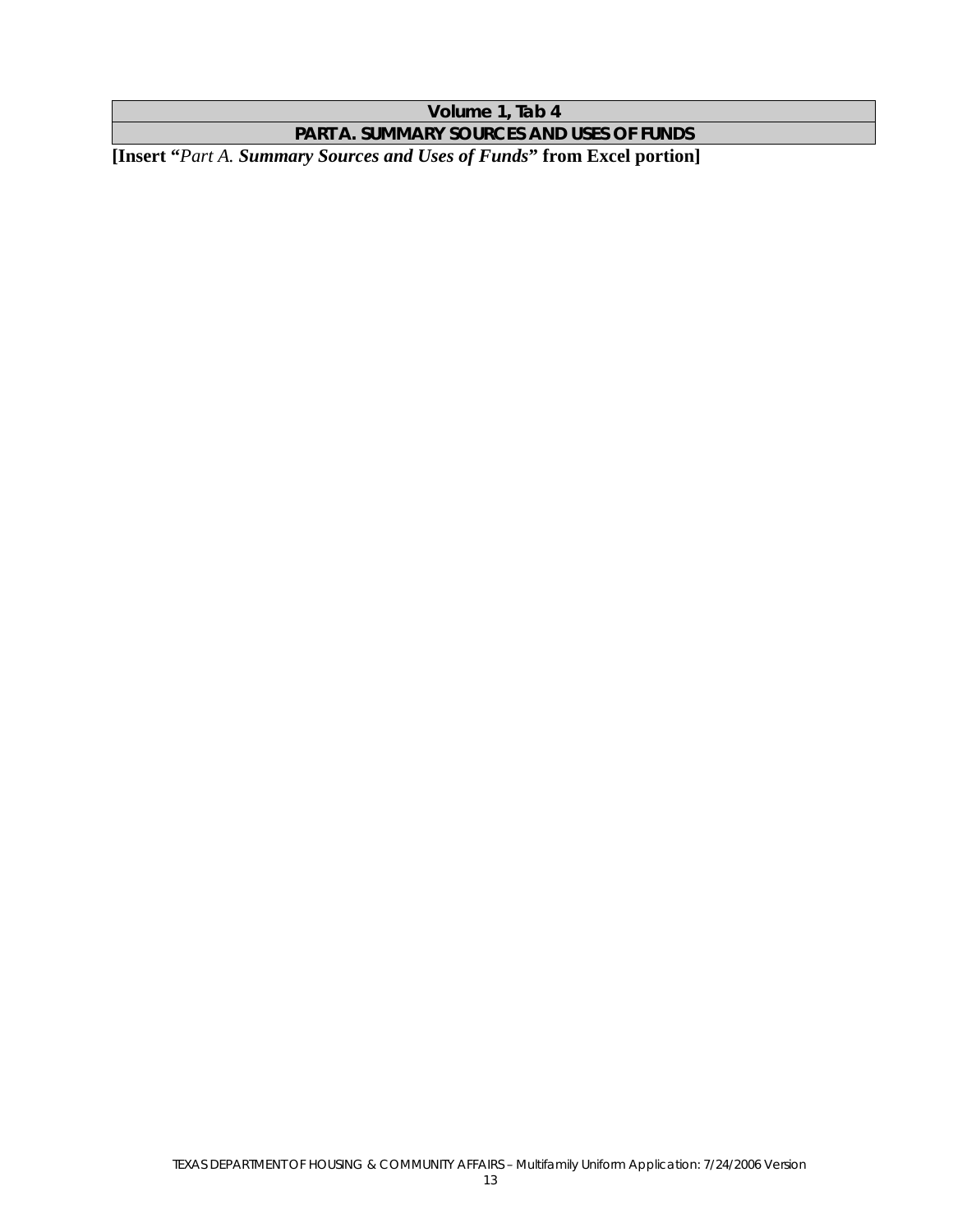## **PART B. FINANCING PARTICIPANTS**

*All current and proposed non-TDHCA financing sources should be identified below. Use additional sheets if necessary and/or attach a written narrative to further describe any funding source other than grants, loans or equity described herein. A copy of the commitment letter for each funding source confirming the elements below should be attached. The "Source #" should correspond to those listed on the Summary Sources and Uses of Funds" form. Subsequent changes to the proposed financing participants requires TDHCA's written consent.* 

| <b>Source #:</b> $\blacksquare$ Amount: $\$$ $\square$ Interim $\square$ Permanent $\square$ Equity Commitment Date:                                                                                                                       |
|--------------------------------------------------------------------------------------------------------------------------------------------------------------------------------------------------------------------------------------------|
| Source<br><b>Contact Name:</b><br>Name:                                                                                                                                                                                                    |
| Address: City: City:                                                                                                                                                                                                                       |
| State: ______ ZIP: ________________ Phn.: ___(__) _______________ Fax: ____________________________                                                                                                                                        |
|                                                                                                                                                                                                                                            |
| $\exists$ Grant Terms:                                                                                                                                                                                                                     |
| □Loan □ Recourse □ Non-Recourse Amortization Term: _______ Yrs. Repayment Term: ______ Yrs.                                                                                                                                                |
| Interest Rate: 2% Fixed Adjustable Floating                                                                                                                                                                                                |
|                                                                                                                                                                                                                                            |
|                                                                                                                                                                                                                                            |
| Source #: Amount: \$ Dinterim Dermanent DEquity Commitment Date: 2000                                                                                                                                                                      |
| Source<br><b>Contact Name:</b>                                                                                                                                                                                                             |
| Name:                                                                                                                                                                                                                                      |
| City:                                                                                                                                                                                                                                      |
|                                                                                                                                                                                                                                            |
| Level of Commitment: Consed Firm Conditional Letter of Interest Other: Describe                                                                                                                                                            |
| Grant Terms:                                                                                                                                                                                                                               |
| □Loan □ Recourse □ Non-Recourse Amortization Term: ________ Yrs. Repayment Term: _______ Yrs.                                                                                                                                              |
| Interest Rate: 2% Fixed Adjustable Floating                                                                                                                                                                                                |
|                                                                                                                                                                                                                                            |
|                                                                                                                                                                                                                                            |
| Source #: Amount: <u>\$</u>   Interim   Permanent   Equity Commitment Date:                                                                                                                                                                |
| Source<br><b>Contact Name:</b>                                                                                                                                                                                                             |
| Name:                                                                                                                                                                                                                                      |
| Address:<br>City: the contract of the contract of the contract of the contract of the contract of the contract of the contract of the contract of the contract of the contract of the contract of the contract of the contract of the cont |
| Phn.: $( )$<br>State: ZIP: _________<br>Fax:                                                                                                                                                                                               |
| Level of Commitment: □ Closed □ Firm □ Conditional □ Letter of Interest □ Other: Describe                                                                                                                                                  |
| Grant<br>Terms:                                                                                                                                                                                                                            |
| Amortization Term:<br>$\Box$ Recourse $\Box$ Non-Recourse<br>Yrs. Repayment Term:<br>Loan<br>Yrs.                                                                                                                                          |
| $\Box$ Fixed $\Box$ Adjustable $\Box$ Floating<br>Interest Rate:<br>$\%$                                                                                                                                                                   |
| Rate Index:<br>Annual Payment:<br>\$<br>Lien Priority:<br>Syndication Tax Credit Estimate<br><b>Syndication Factor:</b><br>Per Credit Dollar:                                                                                              |
| \$<br>\$<br>\$                                                                                                                                                                                                                             |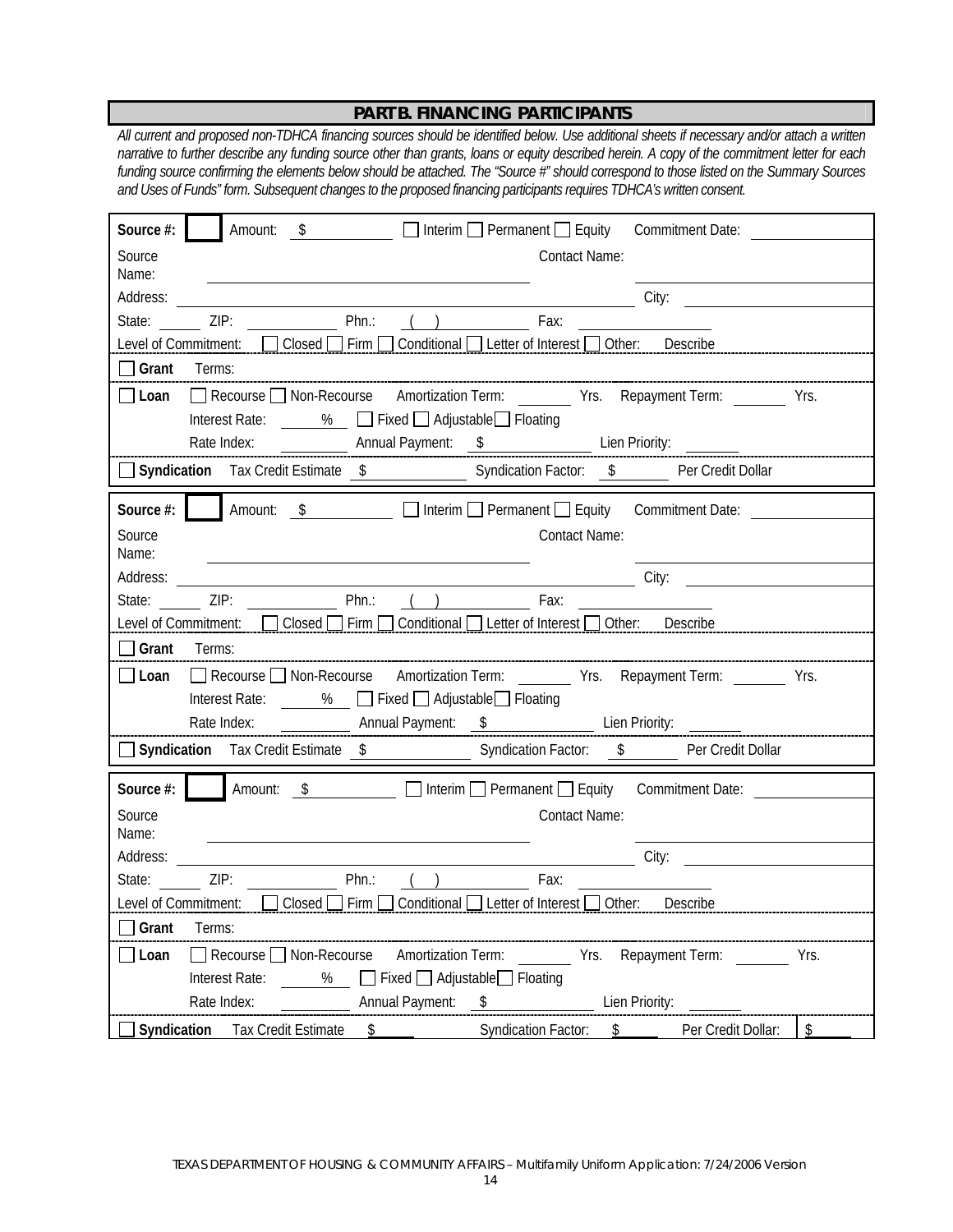#### **Volume 1, Tab 5 PARTICIPANTS IN THE APPLICATION INFORMATION**

**!** *Applicants should note that subsequent changes to the ownership structure presented in this section will require the written consent of the Department.* 

*The purpose of this section is to identify and describe the organizations and persons that will own, control and benefit from the application activity to be funded with TDHCA assistance. The Applicant's ownership structure must be traced down to the level of the individual Principal.* 

*Persons that will exercise Control over a partnership, corporation, limited liability company, trust, or any other private entity should be included in the organizational chart. In the case of:* 

*(A) partnerships, Principals include all General Partners and Special LP ;* 

*(B) corporations, Principals include any officer authorized by the board of directors to act on behalf of the corporation, including the president, vice president, secretary, treasurer and all other executive officers, and each stock holder having a ten percent or more interest in the corporation; and* 

*(C) limited liability companies, Principals include all managing members or any officer authorized to act on behalf of the limited liability company.*

#### **PART A.1 APPLICANT AND DEVELOPER OWNERSHIP CHART**

 *To assist TDHCA in its analysis of the Applicant's ownership structure, all Applicants must provide an ownership chart as part of the "Participants in the Application Information" exhibit. This chart must clearly illustrate the complete ownership structure of the Applicant. It should provide the names and ownership percentages of Organizations and Persons with an ownership interest in the Applicant2. A separate ownership chart must be provided for the Developer. The percentage ownership of all Persons in control of these entities and sub-entities must also be clearly defined.* 

#### **Example:**

 $\overline{a}$ 



2 Applicant is also referred to as the "Development Owner" in the HTC QAP.

TEXAS DEPARTMENT OF HOUSING & COMMUNITY AFFAIRS – Multifamily Uniform Application: 7/24/2006 Version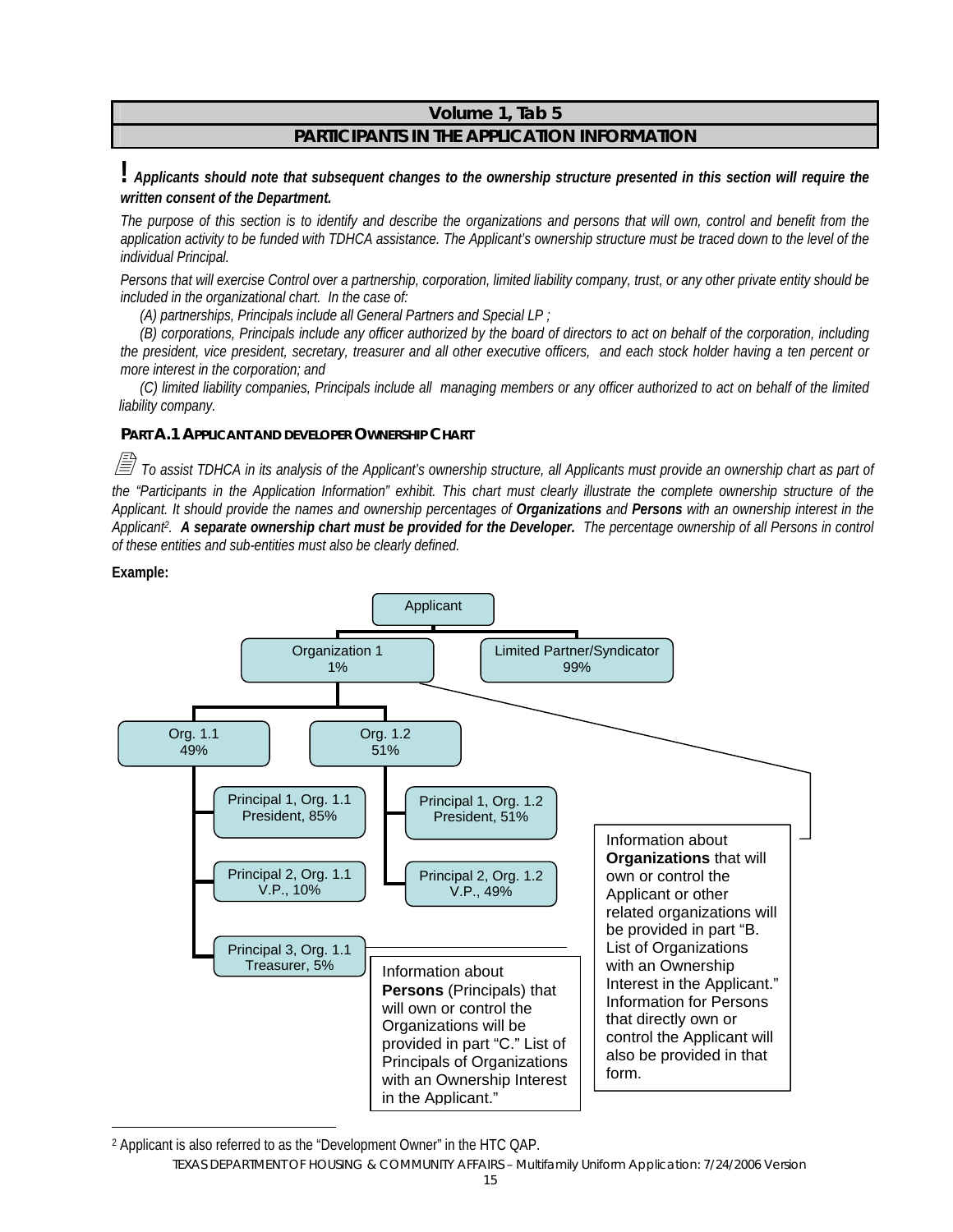# **DO NOT INCLUDE THIS FORM AS A BOUND PART OF THE APPLICATION. SUBMIT AS A STAND ALONE EXHIBIT.**

#### **PARTICIPANTS IN THE APPLICATION INFORMATION**

#### **PART A.2 APPLICANT UNIQUE IDENTIFIER NUMBER (DO NOT INCLUDE BOUND)**

So that TDHCA may effectively review Applications to establish that all participants are eligible under program rules, a unique identifier must be provided for the Applicant, Organizations with an Ownership Interest in the Applicant, Principals, and Development Team Members.

**!** These numbers are confidential under federal law and state law. **As such this form will be submitted to TDHCA as a separate exhibit.** The information contained therein will not be released under Open Records Requests nor will it be posted to the TDHCA web site with the rest of the application.

Section 1. Applicant

|                         | Federal Tax Payer Identification Number or Social |
|-------------------------|---------------------------------------------------|
| Legal Name of Applicant | Security Number                                   |
|                         |                                                   |

Section 2. Organizations & Principals

The purpose of this section is to identify and describe the organizations and persons that will own, control and benefit from the application activity to be funded with TDHCA assistance. The Applicant's ownership structure must be traced down to the level of the individual Principal.

|                                     |                                                   | Federal Tax Payer             |
|-------------------------------------|---------------------------------------------------|-------------------------------|
| Legal Name of Organizations with an | Legal Name of Principals of Organizations with an | Identification Number or      |
| Ownership Interest in the Applicant | Ownership Interest in the Applicant               | <b>Social Security Number</b> |
| Organization 1.1                    |                                                   | 123-456-7890                  |
|                                     | Principal 1                                       | 321-456-7890                  |
|                                     | Principal 2                                       | 231-456-7890                  |
|                                     | Principal 3,                                      | 213-456-7890                  |
| Organization 1.2                    | Principal 1                                       | 213-456-7890                  |
|                                     |                                                   |                               |
|                                     |                                                   |                               |
|                                     |                                                   |                               |
|                                     |                                                   |                               |
|                                     |                                                   |                               |
|                                     |                                                   |                               |
|                                     |                                                   |                               |
|                                     |                                                   |                               |
|                                     |                                                   |                               |
|                                     |                                                   |                               |
|                                     |                                                   |                               |
|                                     |                                                   |                               |
|                                     |                                                   |                               |
|                                     |                                                   |                               |
|                                     |                                                   |                               |
|                                     |                                                   |                               |
|                                     |                                                   |                               |
|                                     |                                                   |                               |
|                                     |                                                   |                               |
|                                     |                                                   |                               |
|                                     |                                                   |                               |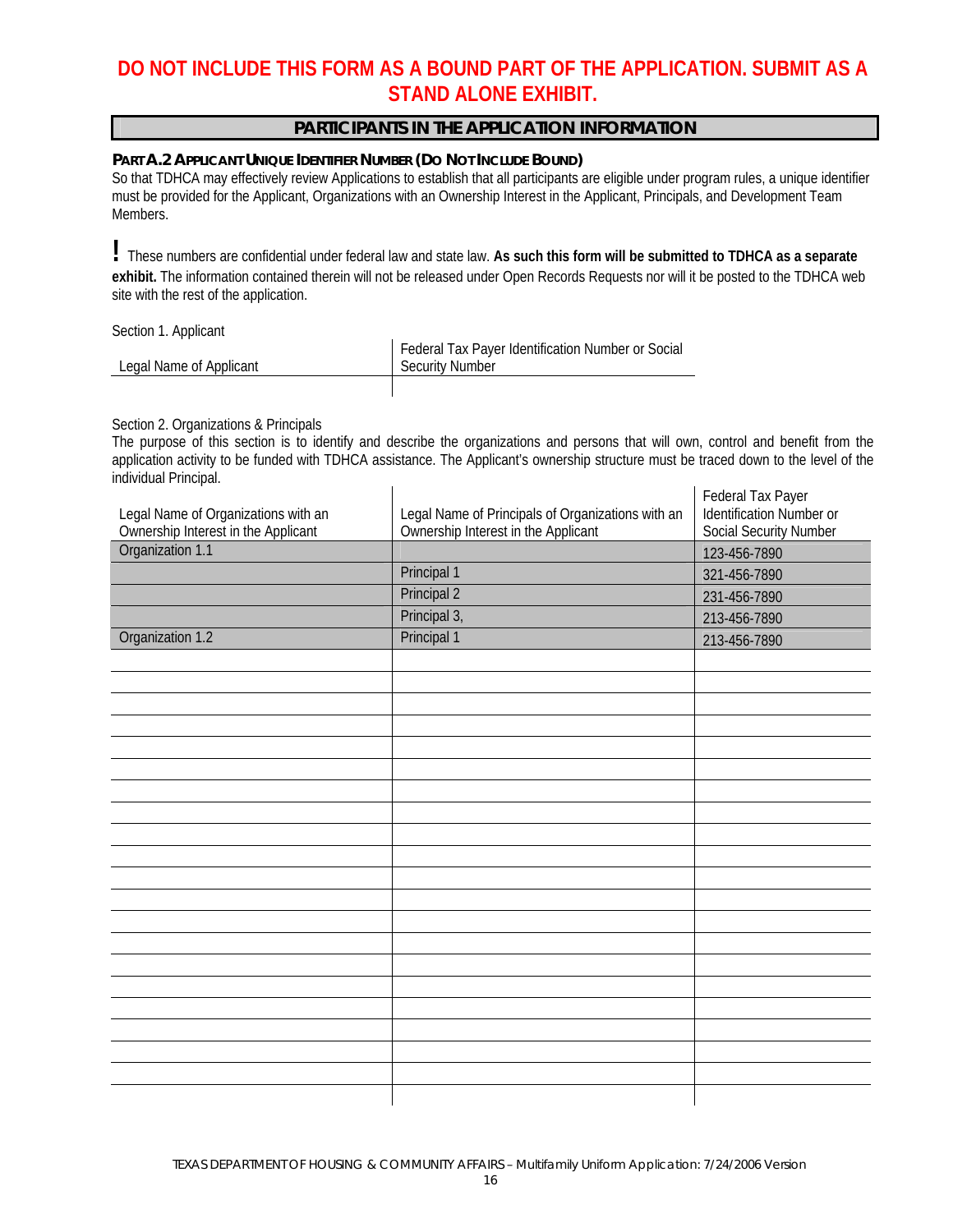# **DO NOT INCLUDE THIS FORM AS A BOUND PART OF THE APPLICATION. SUBMIT AS A STAND ALONE EXHIBIT.**

| <b>SECTION 3. DEVELOPMENT TEAM</b>     |            |                                                                         |
|----------------------------------------|------------|-------------------------------------------------------------------------|
| Development Team Members               | Legal Name | Federal Tax Payer<br>Identification Number or<br>Social Security Number |
|                                        |            |                                                                         |
| Developer                              |            |                                                                         |
| <b>Housing General Contractor</b>      |            |                                                                         |
| Infrastructure General Contractor      |            |                                                                         |
| Cost Estimator                         |            |                                                                         |
| Architect                              |            |                                                                         |
| Engineer                               |            |                                                                         |
| Market Analyst                         |            |                                                                         |
| Appraiser                              |            |                                                                         |
| Attorney                               |            |                                                                         |
| Accountant                             |            |                                                                         |
| <b>Property Manager</b>                |            |                                                                         |
| Originator or Underwriter              |            |                                                                         |
| Syndicator                             |            |                                                                         |
| <b>Support Service Provider</b>        |            |                                                                         |
| <b>Support Service Provider</b>        |            |                                                                         |
| Application Consultant or Admin. Agent |            |                                                                         |
| Other                                  |            |                                                                         |
| Other                                  |            |                                                                         |
| Other                                  |            |                                                                         |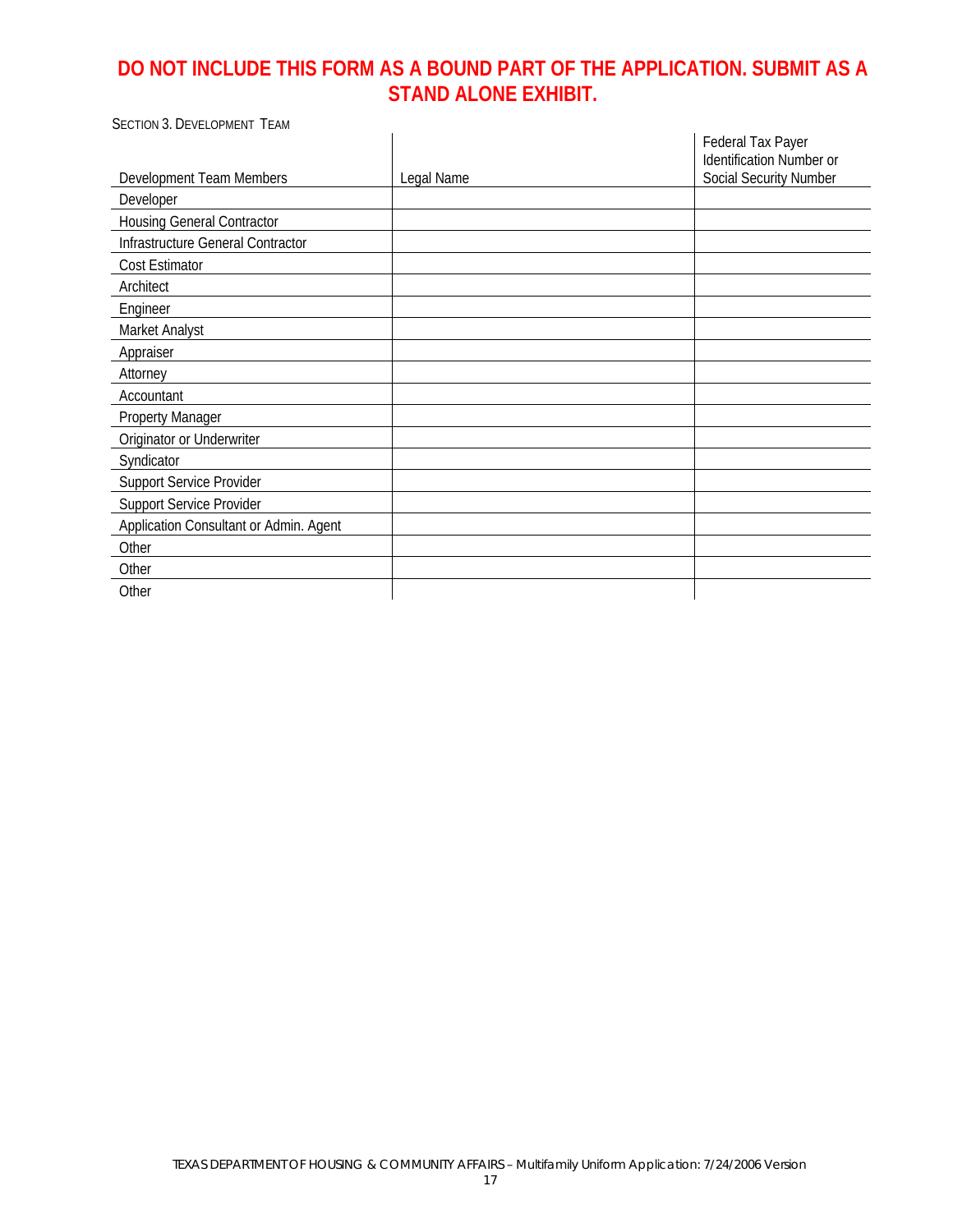#### **PART B. LIST OF ORGANIZATIONS WITH AN OWNERSHIP INTEREST IN THE APPLICANT**

Provide the requested information for all partnerships, corporations, limited liability companies, trusts, or any other public or private entity and their Affiliates<sup>3</sup> that will have an ownership interest in *or that will exercise control over the Applicant. Organizations that own or control other organizations should also be identified until the only remaining sub-entity would be Principals. (Information*  on Principals will be provided in part "C. List of Principals of Organizations with an Ownership Interest in the Applicant.") If the Applicant is directly owned or controlled by a person or persons, *then the individual's information should be provided below and in the "List of Principals of Organizations with an Ownership Interest in the Applicant" form.* 

| Organization Legal Name:               |                                                                 | <b>Contact Name:</b> |                                                                 | Address:                                                               |                                                                                         | City: | St: | ZIP: |
|----------------------------------------|-----------------------------------------------------------------|----------------------|-----------------------------------------------------------------|------------------------------------------------------------------------|-----------------------------------------------------------------------------------------|-------|-----|------|
|                                        |                                                                 |                      |                                                                 |                                                                        |                                                                                         |       |     |      |
| Phone:                                 | Fax:                                                            | Email:               |                                                                 | Name(s) and Ownership % of Entities the Organization Owns or Controls: |                                                                                         |       |     |      |
|                                        |                                                                 |                      |                                                                 |                                                                        |                                                                                         |       |     |      |
| Is Organization legally formed? $\Box$ | Yes No                                                          |                      | Legal Form of Organization is or will be (mark all that apply): |                                                                        | Other Designations (mark all that apply):                                               |       |     |      |
| $\Box$ For-profit Corporation          | <b>Nonprofit Corporation</b>                                    |                      | General Partnership                                             | Limited Partnership                                                    | $\Box$ HUB $\Box$ Federal Tax Exemption $\Box$ HUB $\Box$ CHDO                          |       |     |      |
| □ Limited Liability Company            | Unit of Local Government                                        |                      | <b>Housing Authority</b>                                        | Individual/DBA                                                         |                                                                                         |       |     |      |
|                                        |                                                                 |                      |                                                                 |                                                                        |                                                                                         |       |     |      |
| Organization Legal Name:               |                                                                 | Contact Name:        |                                                                 | Address:                                                               |                                                                                         | City: | St. | ZIP: |
|                                        |                                                                 |                      |                                                                 |                                                                        |                                                                                         |       |     |      |
| Phone:                                 | Fax:                                                            | Email:               |                                                                 | Is Organization legally formed? $\Box$ Yes $\Box$ No                   |                                                                                         |       |     |      |
|                                        |                                                                 |                      |                                                                 |                                                                        |                                                                                         |       |     |      |
|                                        | Legal Form of Organization is or will be (mark all that apply): |                      |                                                                 |                                                                        | Other Designations (mark all that apply):                                               |       |     |      |
| $\Box$ For-profit Corporation          | $\Box$ Nonprofit Corporation                                    |                      | General Partnership                                             | □ Limited Partnership                                                  | $\Box$ HUB $\Box$ Federal Tax Exemption $\Box$ HUB $\Box$ CHDO                          |       |     |      |
| □ Limited Liability Company            | Unit of Local Government                                        |                      | <b>Housing Authority</b>                                        | Individual/DBA                                                         |                                                                                         |       |     |      |
|                                        |                                                                 |                      |                                                                 |                                                                        |                                                                                         |       |     |      |
| Organization Legal Name:               |                                                                 | <b>Contact Name:</b> |                                                                 | Address:                                                               |                                                                                         | City: | St. | ZIP: |
|                                        |                                                                 |                      |                                                                 |                                                                        |                                                                                         |       |     |      |
| Phone:                                 | Fax:                                                            | Email:               |                                                                 | Is Organization legally formed? $\Box$ Yes $\Box$ No                   |                                                                                         |       |     |      |
|                                        |                                                                 |                      |                                                                 |                                                                        |                                                                                         |       |     |      |
|                                        | Legal Form of Organization is or will be (mark all that apply): |                      |                                                                 |                                                                        | Other Designations (mark all that apply):<br>□ HUB □ Federal Tax Exemption □ HUB □ CHDO |       |     |      |
| $\Box$ For-profit Corporation          | $\Box$ Nonprofit Corporation                                    |                      | General Partnership                                             | <b>Limited Partnership</b>                                             |                                                                                         |       |     |      |
| □ Limited Liability Company            | Unit of Local Government                                        |                      | <b>Housing Authority</b>                                        | Individual/DBA                                                         |                                                                                         |       |     |      |

<sup>&</sup>lt;sup>3</sup> Affiliate - An individual, corporation, partnership, joint venture, limited liability company, trust, estate, association, cooperative or other organization or entity of any nature whatsoever that directly, or indirectly through one or more intermediaries, Controls, is Controlled by, or is under common Control with any other Person, and specifically shall include parents or subsidiaries. Affiliates also include all General Partners, Special Limited Partners and Principals with an ownership interest.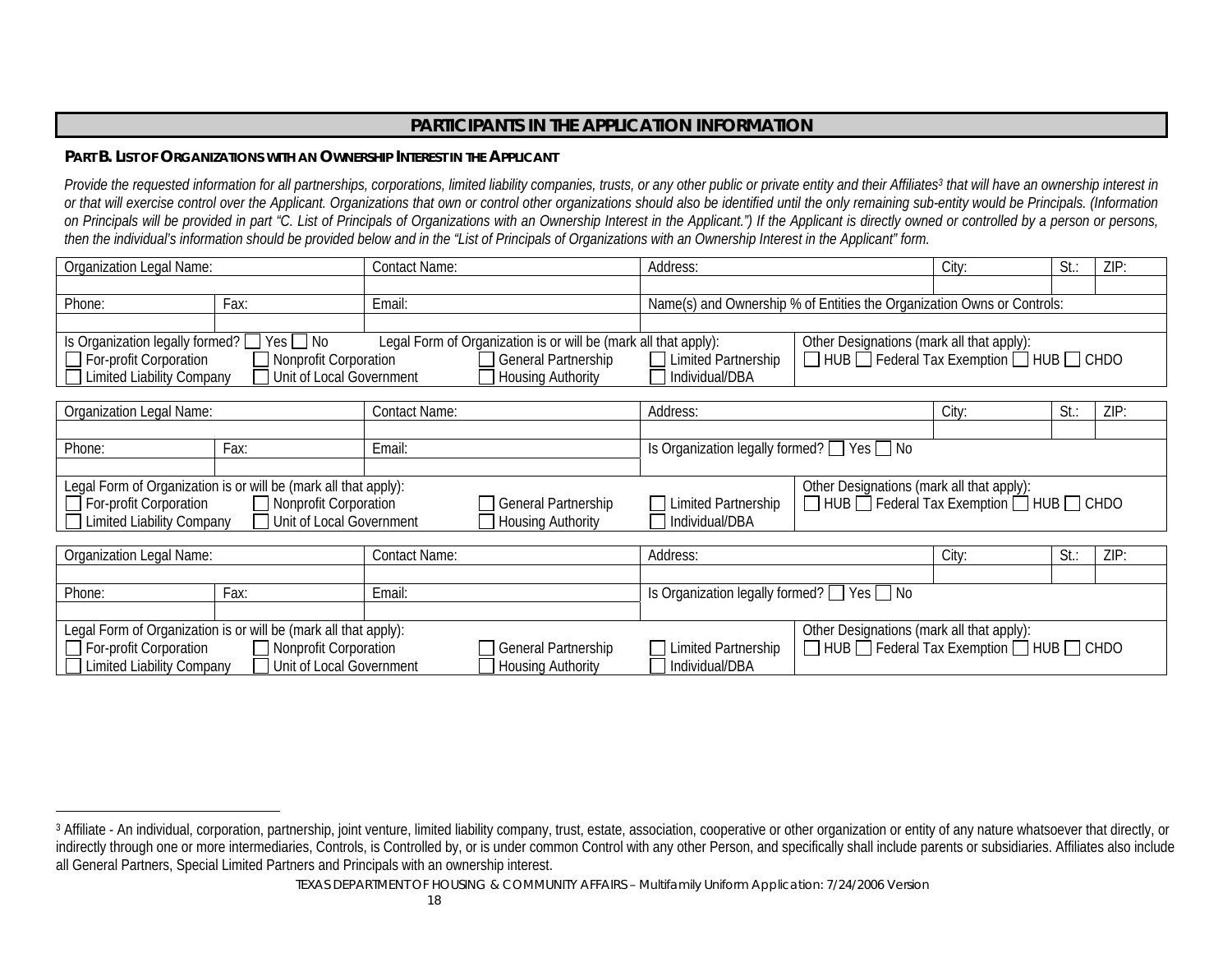|                    |                       |                       |                           | funding from:          | Check the box if<br>Principal has Previous<br>Participation with |
|--------------------|-----------------------|-----------------------|---------------------------|------------------------|------------------------------------------------------------------|
| Organization Name: | <b>Principal Name</b> | Role/Title            | % Interest<br>in the Org. | TDHCA?                 | Other<br>States?                                                 |
| Organization 1.1   | Principal 1           | President             | 85                        | $\boxtimes$            |                                                                  |
|                    | Principal 2           | <b>Vice President</b> | 10                        |                        | $\boxtimes$                                                      |
|                    | Principal 3           | Treasurer             | $\overline{5}$            | $\overline{\boxtimes}$ |                                                                  |
|                    |                       |                       |                           |                        |                                                                  |
|                    |                       |                       |                           |                        |                                                                  |
|                    |                       |                       |                           |                        |                                                                  |
|                    |                       |                       |                           |                        |                                                                  |
|                    |                       |                       |                           |                        |                                                                  |
|                    |                       |                       |                           |                        |                                                                  |
|                    |                       |                       |                           |                        |                                                                  |
|                    |                       |                       |                           |                        |                                                                  |
|                    |                       |                       |                           |                        |                                                                  |
|                    |                       |                       |                           |                        |                                                                  |
|                    |                       |                       |                           |                        |                                                                  |
|                    |                       |                       |                           |                        |                                                                  |
|                    |                       |                       |                           |                        |                                                                  |
|                    |                       |                       |                           |                        |                                                                  |
|                    |                       |                       |                           |                        |                                                                  |
|                    |                       |                       |                           |                        |                                                                  |
|                    |                       |                       |                           |                        |                                                                  |
|                    |                       |                       |                           |                        |                                                                  |
|                    |                       |                       |                           |                        |                                                                  |
|                    |                       |                       |                           |                        |                                                                  |
|                    |                       |                       |                           |                        |                                                                  |
|                    |                       |                       |                           |                        |                                                                  |
|                    |                       |                       |                           |                        |                                                                  |
|                    |                       |                       |                           |                        |                                                                  |
|                    |                       |                       |                           |                        |                                                                  |
|                    |                       |                       |                           |                        |                                                                  |
|                    |                       |                       |                           |                        |                                                                  |
|                    |                       |                       |                           |                        |                                                                  |
|                    |                       |                       |                           |                        |                                                                  |
|                    |                       |                       |                           |                        |                                                                  |
|                    |                       |                       |                           |                        |                                                                  |
|                    |                       |                       |                           |                        |                                                                  |
|                    |                       |                       |                           |                        |                                                                  |
|                    |                       |                       |                           |                        |                                                                  |
|                    |                       |                       |                           |                        |                                                                  |
|                    |                       |                       |                           |                        |                                                                  |
|                    |                       |                       |                           |                        |                                                                  |
|                    |                       |                       |                           |                        |                                                                  |

#### **PART C. LIST OF PRINCIPALS OF ORGANIZATIONS WITH AN OWNERSHIP INTEREST IN THE APPLICANT**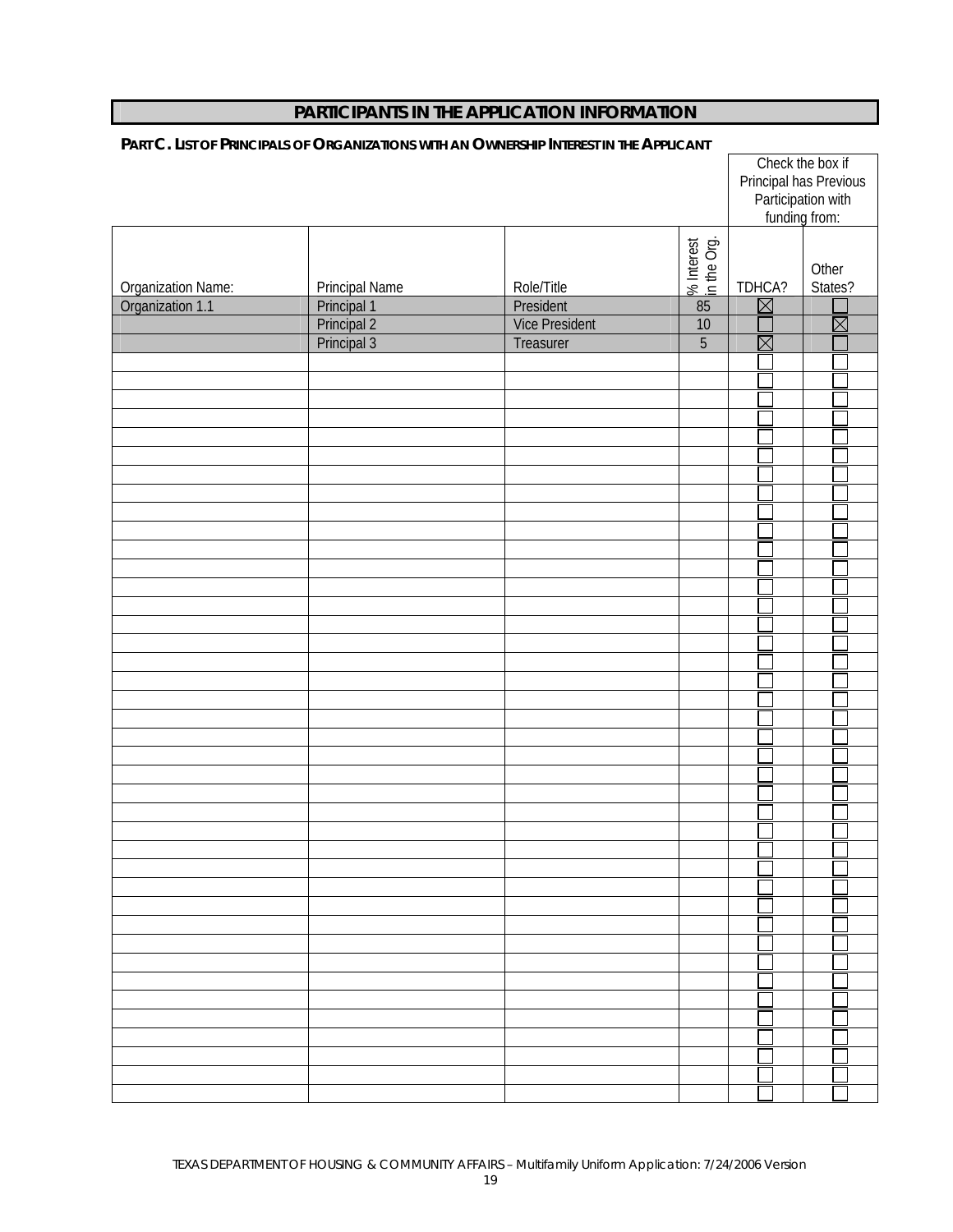#### **PART D. CERTIFICATION OF PRINCIPAL**

*This certification must be signed and filed by persons who are "Principals" as defined in the introduction to this exhibit and who are included in the applicant ownership chart required under Part A of this exhibit.* 

I hereby apply to the Texas Department of Housing and Community Affairs for approval to participate in this Application activity as a Principal of the Applicant. I certify that all statements made by me in the "Participants in the Application Information" section of the Application and related exhibits are true, complete, and correct and are made in good faith. I further certify that:

- (1) The Participants in the Application Information, Previous Participation Certification, herein after referred to as the "Previous Participation Certification" contains a listing of every development activity that received TDHCA funding, which I have been or am now a Principal.
- (2) For the period beginning ten years prior to the date of this certification:
	- (a) I have not been arrested, indicted, convicted, or imprisoned for a felony during the last ten years, and am not presently the subject of a complaint or indictment charging for a crime of moral turpitude.
	- (b) I have not been suspended, debarred, or been subject to enforcement action under state or federal securities law, or otherwise restricted by any department or agency of federal or state government from doing business with such department or agency.
	- (c) I have not defaulted on an obligation covered by a surety or performance bond and have not been the subject of a claim under an employee fidelity bond.
- (3) For the period beginning ten years prior to the date of this certification, during my participation in the developments shown by me in the Previous Participation Certification, there has not been:
	- (a) a mortgage in default, assigned or foreclosed, nor has mortgage relief by the lender been given;
	- (b) to the best of my knowledge, unresolved findings raised as a result of Departmental or HUD audits, management reviews or other governmental investigation concerning me or my developments, or contracts;
	- (c) any breach by the owner of any agreements relating to the construction or rehabilitation, use, operation, management, or disposition; or
	- (d) a suspension or termination of payments under any state or federal assistance contract.
- (4) To the best of my knowledge, the Applicant's Principals have demonstrated fiscal, programmatic, and contractual compliance on previously awarded Department contracts or loan agreements and resolution of any previous audit findings and outstanding monetary obligation with the Department per 10 TAC Section 53052 (c) (2) and (3).
- (5) As required by Section 2306.257 of the Texas Government Code, as added by SB 322, 77th Session of the Texas Legislature, an applicant may not receive funds or other assistance from the Department unless the Applicant certifies that it is in compliance with the housing laws described in subparagraph (a) through (d) of this paragraph. To satisfy that requirement, I hereby certify that the developments listed in the Previous Participation Certification, in which I am currently participating, are in compliance with:
	- (a) state and federal fair housing laws, including Chapter 301, Property Code, the Texas Fair Housing Act; Title IV of the Civil Rights Act of 1968 (42 U.S.C. Section 3601 et seq.); and the Fair Housing Amendments of 1988 (42 U.S.C. Section 3601 et seq.),
	- (b) the Civil Rights Act of 1964 (42 U.S.C. Section 2000a et seq.),
	- (c) the Americans with Disabilities Act of 1990 (42 U.S.C. 12101 et seq.), and
	- (d) the Rehabilitation Act of 1973 (29 U.S.C. Section 701 et seq.).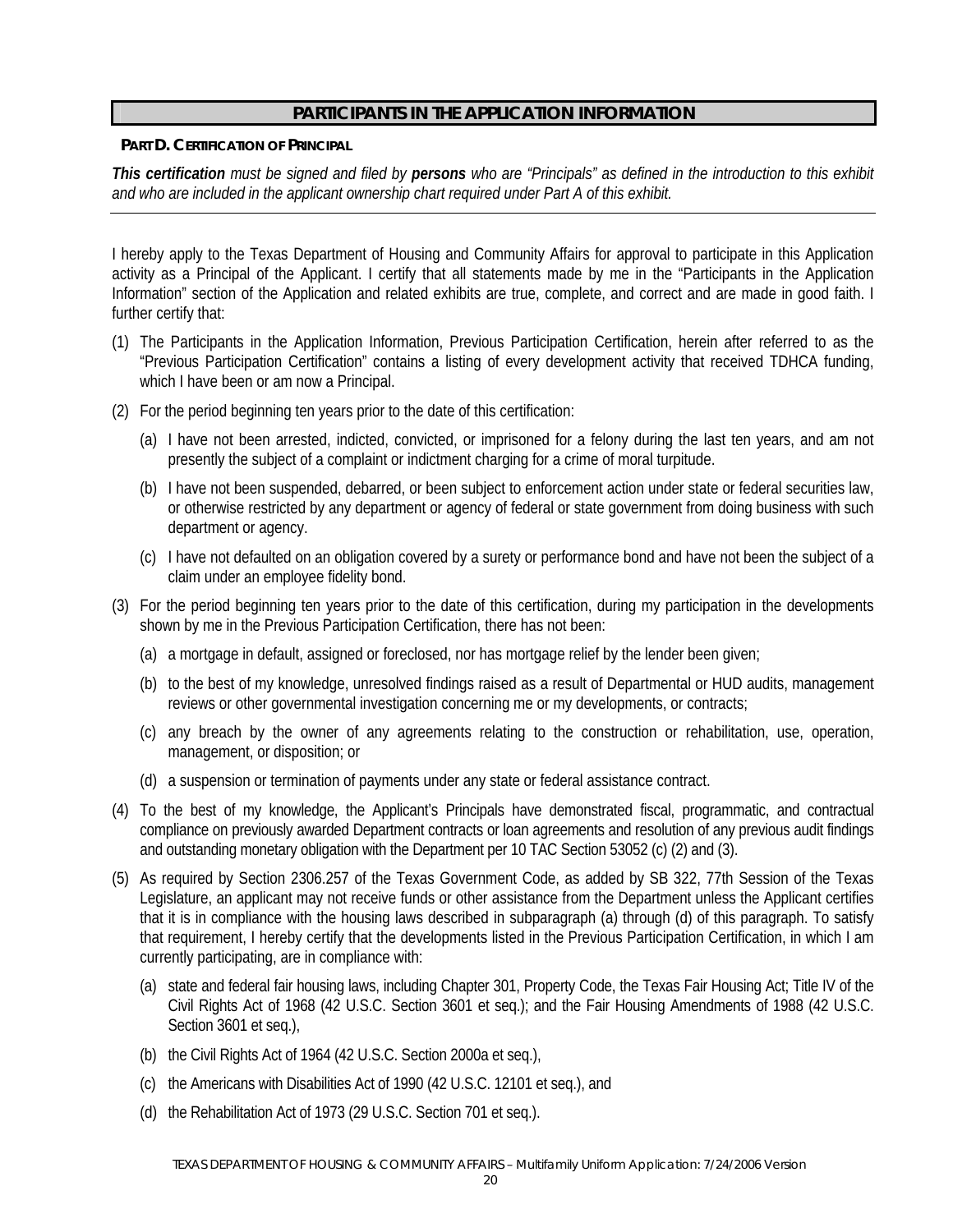- (6) I further certify that I understand that the Department periodically monitors for compliance with the requirements specified in paragraph (5) during the construction phase of a housing development that has received funds or other assistance from the Department and during the long-term affordability period. The Department shall notify a recipient who has received funds or other assistance from the Department in writing of an apparent violation and shall afford the recipient a reasonable amount of time, as determined by the Department, to correct the identified violation, if possible, prior to the imposition of a sanction. I understand that the Department may impose one or more of the following sanctions depending on the severity of the violation of a law specified in subsection (5) by a recipient of housing funds or other assistance from the Department:
	- (a) a reprimand posted on the Department's website,
	- (b) termination of assistance, or
	- (c) a bar on future eligibility for assistance though a housing program administered by the Department. A bar shall be in place for at least one calendar year from the date of imposition by the Department and may not last for more than ten calendar years from the date of imposition.

Principal Signature: <u>Date: Date: Date: Date: Date: Date: Date: Date: Date: Date: Date: Date: Date: Date: Date: Date: Date: Date: Date: Date: Date: Date: Date: Date: Date: Date: Date: Date: Date: Date: Date: Date: Date: Da</u>

Principal Printed Name:

List the "Applicant Legal Name" followed by the "Program Code" for each current or pending TDHCA application in which this entity is a Principal. Use the following program codes: HOME Program = HM, Housing Trust Fund = HT, Housing Tax Credit = HTC, Office of Colonia Initiatives = OC, Tax-exempt Private Activity Mortgage Revenue Bond = TP, 501 (c)(3) Tax-exempt Mortgage Revenue Bond = TM: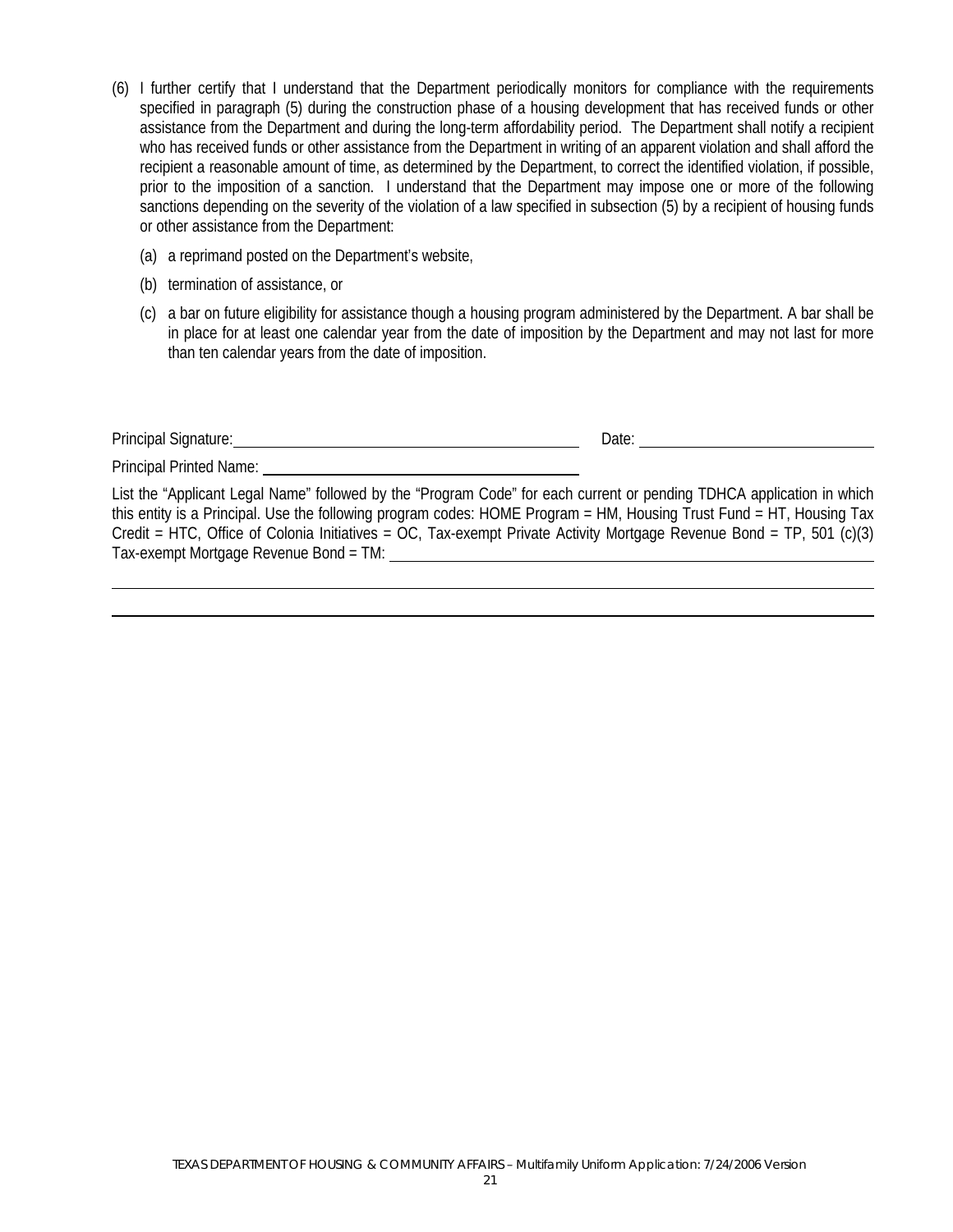#### Part E. Previous Participation and Background Certification Form (also referred to as the "Previous Participation Certification" in the HTC QAP)

Part E, Sections 1, 2, and 3 must be completed by persons who are "Principals" as defined in the introduction of this exhibit through their ownership or control of TDHCA assisted affordable *housing or related supportive services activities. Persons who are otherwise included in the applicant ownership chart required under Part A. of this exhibit must also complete these sections. Nonprofit entities, public housing authorities and publicly traded corporations are required to submit documentation for the entities involved; documentation for individual board members and*  executive directors is required for this exhibit. Any Person receiving more than 10% of the Developer fee will also be required to submit documents for this exhibit. Units of local government *are also required to submit this document. All participation in any TDHCA funded or monitored activity, including non-housing activities, must be disclosed. Review the information for accuracy and full disclosure as incomplete forms or disclosure may result in disqualification of the application or an administrative deficiency.* 

³*If the Principal has no previous experience with TDHCA funding, then they should check the "No" box in response to the "Previous participation funding from: a) TDHCA?" question in "Tab 5, Part C. List of Principals of Organizations with an Ownership Interest in the Application" instead of completing Tab 5, Part E, Sections 1 and 2. If the Principal has no previous experience with other state affordable housing funding, then they should leave the box empty in response to the "Previous participation funding from: b) other States?" question box in "Tab 5, Part C" instead of completing Tab 5, Part E, Section 3.* 

Principal Printed Name: List the "Applicant Legal Name" for each current or pending TDHCA application of the Principal):

|                           | <b>JEUTION T. EXPERIENCE WITH TUITUA HOUSING CONSTRUCTION/KEHAB. PROGRAMS</b> |                      |                     |      |   |           |                           |                    |                                                  |                                                |                          |
|---------------------------|-------------------------------------------------------------------------------|----------------------|---------------------|------|---|-----------|---------------------------|--------------------|--------------------------------------------------|------------------------------------------------|--------------------------|
| TDHCA<br>Activity<br>ID#4 | <b>Property Name</b>                                                          | <b>Property City</b> | Total # of<br>Units | HOME | 呈 | <b>HE</b> | Mort.<br>Revenue<br>Bonds | Describe<br>Other: | Term of<br>Participation<br>or Contract<br>Begin | Term of<br>Participation<br>or Contract<br>End | Disclosure <sup>5</sup>  |
|                           |                                                                               |                      |                     |      |   |           |                           |                    | mm/yy                                            | mm/yy                                          | $\Box$                   |
|                           |                                                                               |                      |                     |      |   |           |                           |                    |                                                  |                                                | $\Box$                   |
|                           |                                                                               |                      |                     |      |   |           |                           |                    |                                                  |                                                | $\Box$                   |
|                           |                                                                               |                      |                     |      |   |           |                           |                    |                                                  |                                                | $\overline{\phantom{0}}$ |
|                           |                                                                               |                      |                     |      |   |           |                           |                    |                                                  |                                                |                          |
|                           |                                                                               |                      |                     |      |   |           |                           |                    |                                                  |                                                | $\Box$                   |
|                           |                                                                               |                      |                     |      |   |           |                           |                    |                                                  |                                                | $\Box$                   |
|                           |                                                                               |                      |                     |      |   |           |                           |                    |                                                  |                                                | $\Box$                   |
|                           |                                                                               |                      |                     |      |   |           |                           |                    |                                                  |                                                |                          |

SECTION 1. EXPERIENCE WITH TDHCA HOUSING CONSTRUCTION/REHAB. PROGRAMS

<sup>&</sup>lt;sup>4</sup> TDHCA Activity ID #: Final Development, Contract or Loan Number used by TDHCA to identify the development or activity.<br><sup>5</sup> Disclosure: Check the box if the development or activity has known past non-compliance or defau description of the issue and note whether it has been cured. Examples of disclosures include: defaults, mortgage relief, assignments, foreclosures, material/mechanic's liens, legal action, issuance of IRS Form 8823, instances of non- compliance with local building codes or planning regulations, and other program findings of non-compliance.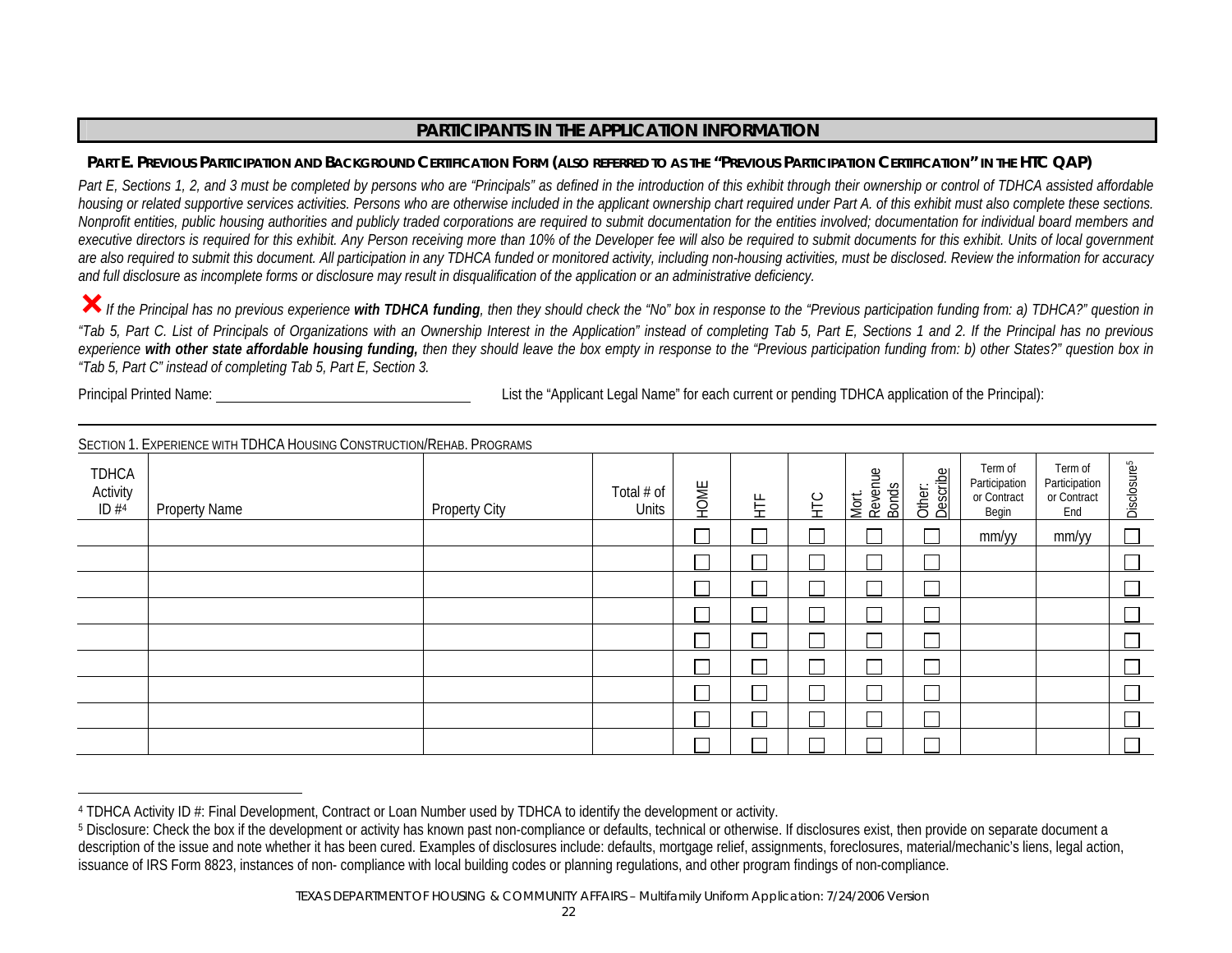#### **PART E. PREVIOUS PARTICIPATION AND BACKGROUND CERTIFICATION FORM**

SECTION 2. EXPERIENCE WITH TDHCA SERVICE RELATED ACTIVITIES *(CSBG, CEAP, WAP, ENTERP, and HOME and HTF Funds that are not used for Rental Construction)* 

| <b>TDHCA</b><br>Activity<br>ID $#6$ | Grantee, Contractor, or Sub-Recipient Name | Grantee, Contractor, or<br>Sub-Recipient City | Contract<br>Amount | HOME | 堂  | CSBG | CEAP | WAP    | ENTERP      | Other:<br>Describe | Term of<br>Participation<br>or Contract<br>Begin | Term of<br>Participation<br>or Contract<br>End | Disclosure <sup>7</sup> |
|-------------------------------------|--------------------------------------------|-----------------------------------------------|--------------------|------|----|------|------|--------|-------------|--------------------|--------------------------------------------------|------------------------------------------------|-------------------------|
|                                     |                                            |                                               |                    |      | ٦  |      |      | $\Box$ |             |                    | mm/yy                                            | mm/yy                                          |                         |
|                                     |                                            |                                               |                    |      |    |      |      |        |             |                    |                                                  |                                                |                         |
|                                     |                                            |                                               |                    |      |    |      |      |        |             |                    |                                                  |                                                |                         |
|                                     |                                            |                                               |                    |      |    |      |      |        |             |                    |                                                  |                                                |                         |
|                                     |                                            |                                               |                    |      |    |      |      |        |             | $\Box$             |                                                  |                                                |                         |
|                                     |                                            |                                               |                    |      |    |      |      |        |             |                    |                                                  |                                                |                         |
|                                     |                                            |                                               |                    |      |    |      |      |        |             |                    |                                                  |                                                |                         |
|                                     |                                            |                                               |                    |      |    |      |      |        |             |                    |                                                  |                                                |                         |
|                                     |                                            |                                               |                    |      |    |      |      |        |             |                    |                                                  |                                                |                         |
|                                     |                                            |                                               |                    |      |    |      |      |        |             |                    |                                                  |                                                |                         |
|                                     |                                            |                                               |                    |      |    |      |      |        |             |                    |                                                  |                                                |                         |
|                                     |                                            |                                               |                    |      |    |      |      | ┌      |             | ┍                  |                                                  |                                                |                         |
|                                     |                                            |                                               |                    |      | J. |      | T.   | $\Box$ | $\sqsubset$ | $\Box$             |                                                  |                                                |                         |
|                                     |                                            |                                               |                    |      |    |      |      | $\Box$ |             | ┌                  |                                                  |                                                |                         |
|                                     |                                            |                                               |                    |      |    |      |      |        |             | ┌                  |                                                  |                                                |                         |
|                                     |                                            |                                               |                    |      |    |      |      |        |             | ┍                  |                                                  |                                                |                         |
|                                     |                                            |                                               |                    |      |    |      |      |        |             |                    |                                                  |                                                | $\Box$                  |

<sup>&</sup>lt;sup>6</sup> TDHCA Activity ID #: Final Development, Contract or Loan Number used by TDHCA to identify the development or activity.<br><sup>7</sup> Disclosure: Check the box if the development or activity has known past non-compliance or defau description of the issue and note whether it has been cured. Examples of disclosures include: defaults, mortgage relief, assignments, foreclosures, material/mechanic's liens, legal action, issuance of IRS Form 8823, instances of non-compliance with local building codes or planning regulations, and other program findings of non-compliance.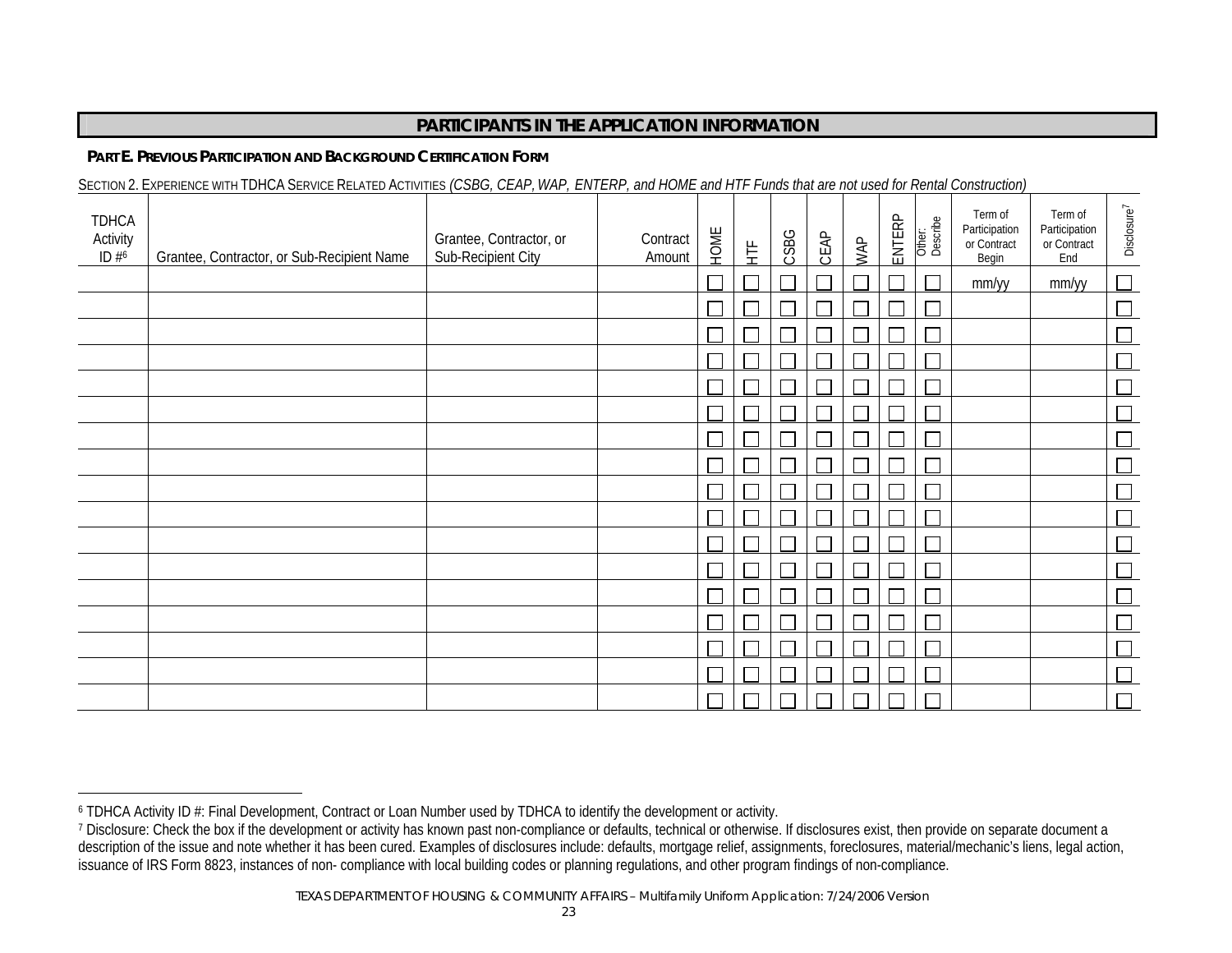#### **PART E. PREVIOUS PARTICIPATION AND BACKGROUND CERTIFICATION FORM**

SECTION 3. NATIONAL PREVIOUS PARTICIPATION AND BACKGROUND CERTIFICATION FORM

Nonprofit entities, public housing authorities and publicly traded corporations are required to submit documentation for the entities involved; documentation for individual board members and executive directors is required for this exhibit. Any Person receiving more than 10% of the Developer fee will also be required to submit documents for this exhibit. Units of local government are also required to submit this document.

#### **Subsection (a). Principal's Authorization to Release Request for Compliance Status (To be completed by Applicant.)**

The Principal named below is applying for funding from the Texas Department of Housing and Community Affairs (TDHCA) for the following developments *(List the "Applicant Legal Name" for each current or pending TDHCA application of the Principal)*:

The under signed, hereby requests and authorizes the agency named in Subsection (b) to release to TDHCA information regarding any low-income housing development that the agency monitors and in which this Principal has or is participating. A description of the Principal's participation in this state's affordable housing programs is provided in Subsection (c).

| Principal's Signature                                                                                                                                                                                                                                                                                                                                                                                                                                                                                                                                                                                       | Date |                      | Principal's Printed Name                                                                                                            |
|-------------------------------------------------------------------------------------------------------------------------------------------------------------------------------------------------------------------------------------------------------------------------------------------------------------------------------------------------------------------------------------------------------------------------------------------------------------------------------------------------------------------------------------------------------------------------------------------------------------|------|----------------------|-------------------------------------------------------------------------------------------------------------------------------------|
| Subsection (b). State Agency Response to Request for Compliance Status (To be completed by State Agency.)<br>The information disclosed on this form will be taken into consideration by TDHCA when making funding decisions for the 2006<br>calendar year.                                                                                                                                                                                                                                                                                                                                                  |      |                      |                                                                                                                                     |
| State Agency Name: 1997 Contract Contract Contract Contract Contract Contract Contract Contract Contract Contract Contract Contract Contract Contract Contract Contract Contract Contract Contract Contract Contract Contract                                                                                                                                                                                                                                                                                                                                                                               |      |                      |                                                                                                                                     |
|                                                                                                                                                                                                                                                                                                                                                                                                                                                                                                                                                                                                             |      |                      |                                                                                                                                     |
|                                                                                                                                                                                                                                                                                                                                                                                                                                                                                                                                                                                                             |      |                      |                                                                                                                                     |
| 1. Has this state agency issued an 8823 for any violations in the last three years in the following categories?<br>Major violations of health, safety, and building codes.<br>Refusal to lease to persons with Section 8 vouchers.<br>Determination of a violation under the Fair Housing Act.<br>Development is out of compliance and is never expected to comply as reported to the IRS via an 8823.<br>2. Are all the developments under control or ownership by the Principal named above in compliance? $\Box$ Yes $\Box$ No<br>If "No," what formal or informal action has been taken by your agency? |      |                      | Such finding is □ Corrected □ Uncorrected<br>Such finding is □ Corrected □ Uncorrected<br>Such finding is □ Corrected □ Uncorrected |
| 3. Is there other information you wish to share regarding compliance status?<br>San Donald States and Donald States and Donald States and Donald States and Donald States and Donald States a                                                                                                                                                                                                                                                                                                                                                                                                               |      |                      |                                                                                                                                     |
| This response represents this agency's evaluation of the Principal's compliance status as of February 28, 2005.                                                                                                                                                                                                                                                                                                                                                                                                                                                                                             |      |                      |                                                                                                                                     |
| Prepared By:                                                                                                                                                                                                                                                                                                                                                                                                                                                                                                                                                                                                |      | Title / Phone Number | Date                                                                                                                                |
|                                                                                                                                                                                                                                                                                                                                                                                                                                                                                                                                                                                                             |      |                      |                                                                                                                                     |

Please return "Tab 5, Part E, Section 3" to TDHCA within 30 days of receipt. This documentation can be transmitted by mail to: TDHCA Portfolio Management and Compliance Division, P.O. Box 13941, Austin, Texas 78711-3941, or via fax at 512.475.3359. If you have any questions, contact Jo En Taylor at (512) 475-4972. Your prompt response and any information that you are able to share is greatly appreciated.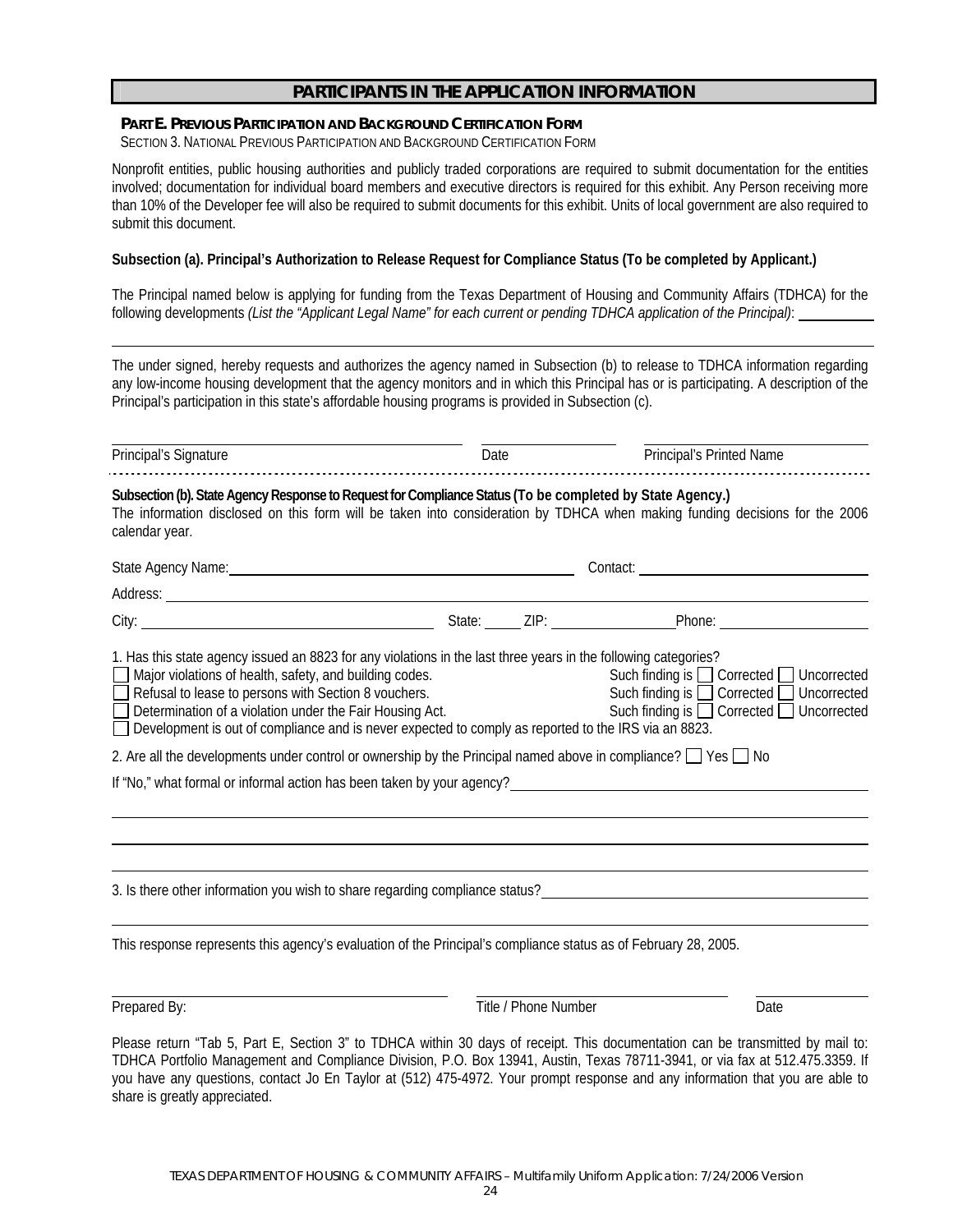#### **PART E. PREVIOUS PARTICIPATION AND BACKGROUND CERTIFICATION FORM**

SECTION 3. NATIONAL PREVIOUS PARTICIPATION AND BACKGROUND CERTIFICATION FORM

*Applicants should review the information for accuracy and full disclosure as incomplete forms or disclosure may result in disqualification of the application or an administrative deficiency.*  Principal Printed Name:

**Subsection (c). Participation in Non-Texas State Housing Construction/Rehab. Programs (To be completed by Applicant.)** 

| Agency<br>Activity<br>ID #8 | <b>Property Name</b> | <b>Property City</b> | Total # of<br>Units | HOME | НC | Mort.<br>Revenue<br>Bonds | Other: Describe | Term of<br>Participation<br>or Contract<br>Begin | Term of<br>Participation<br>or Contract<br>End | Disclosure <sup>9</sup> |
|-----------------------------|----------------------|----------------------|---------------------|------|----|---------------------------|-----------------|--------------------------------------------------|------------------------------------------------|-------------------------|
|                             |                      |                      |                     |      |    | Ξ                         |                 | mm/yy                                            | mm/yy                                          | $\Box$                  |
|                             |                      |                      |                     |      |    | Τ                         |                 |                                                  |                                                |                         |
|                             |                      |                      |                     |      |    | Г                         |                 |                                                  |                                                |                         |
|                             |                      |                      |                     |      |    | П                         |                 |                                                  |                                                |                         |
|                             |                      |                      |                     |      |    | П                         |                 |                                                  |                                                |                         |
|                             |                      |                      |                     |      |    | Г                         |                 |                                                  |                                                |                         |
|                             |                      |                      |                     |      |    | Τ                         |                 |                                                  |                                                |                         |
|                             |                      |                      |                     |      |    | Г                         |                 |                                                  |                                                |                         |
|                             |                      |                      |                     |      |    | Г                         |                 |                                                  |                                                |                         |
|                             |                      |                      |                     |      |    |                           |                 |                                                  |                                                |                         |
|                             |                      |                      |                     |      |    | Ξ                         |                 |                                                  |                                                |                         |
|                             |                      |                      |                     |      |    | Ξ                         |                 |                                                  |                                                |                         |
|                             |                      |                      |                     |      |    | Ξ                         |                 |                                                  |                                                |                         |
|                             |                      |                      |                     |      |    | Ξ                         |                 |                                                  |                                                |                         |
|                             |                      |                      |                     |      |    |                           |                 |                                                  |                                                |                         |
|                             |                      |                      |                     |      |    |                           |                 |                                                  |                                                |                         |

<sup>&</sup>lt;sup>8</sup> Activity ID #: Final Development, Contract or Loan Number used by the agency to identify the development or activity.<br><sup>9</sup> Disclosure: Check the box if the development or activity has known past non-compliance or defaul description of the issue and note whether it has been cured. Examples of disclosures include: defaults, mortgage relief, assignments, foreclosures, material/mechanic's liens, legal action, issuance of IRS Form 8823, instances of non- compliance with local building codes or planning regulations, and other program findings of non-compliance.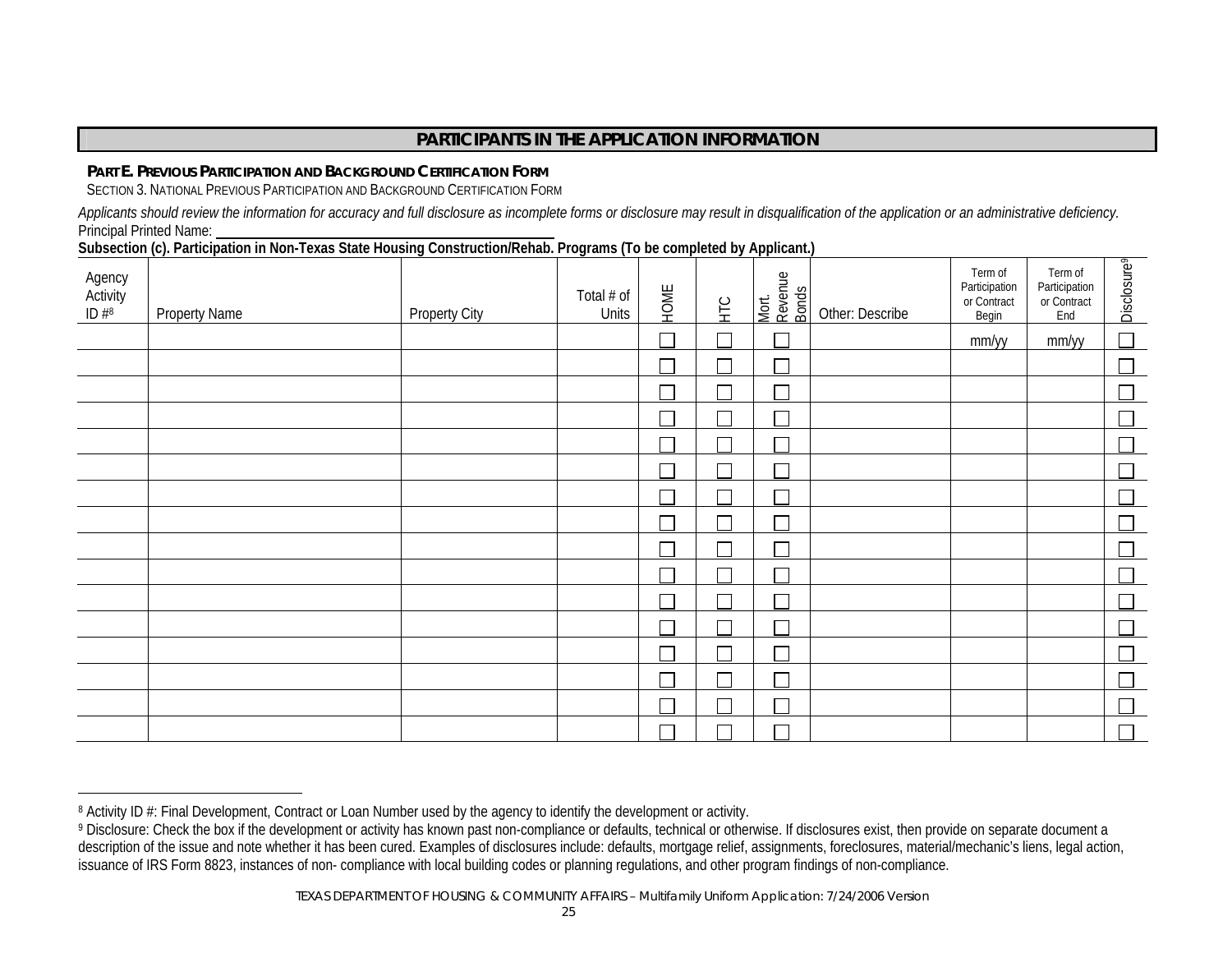# **Volume 1, Tab 6 PARTICIPANTS IN THE APPLICATION INFORMATION**

#### **PART A.DEVELOPMENT TEAM MEMBERS**

**!** *The requested information on all known development team members must be provided. In addition to the categories listed below, the "Other" category should be used to list all known*  development team members that are included in the "Development Cost Schedule. If the team member that will be utilized is not yet known, indicate "TBD". If it is anticipated that the *development team category will not be utilized, indicate "N/A".*

| Developer Name:                         |      | <b>Contact Name:</b>                                                                                                                | Address:      |                                                       | City:                                                 | St.:    | ZIP: |
|-----------------------------------------|------|-------------------------------------------------------------------------------------------------------------------------------------|---------------|-------------------------------------------------------|-------------------------------------------------------|---------|------|
|                                         |      |                                                                                                                                     |               |                                                       |                                                       |         |      |
| Phone:                                  | Fax: | Email:                                                                                                                              | Proposed Fee: | Entity is a certified Texas HUB? $\Box$ Yes $\Box$ No |                                                       |         |      |
|                                         |      |                                                                                                                                     |               |                                                       |                                                       |         |      |
|                                         |      | There is a direct or indirect, financial, or other interest with applicant or other team members <sup>10</sup> $\Box$ Yes $\Box$ No |               |                                                       |                                                       |         |      |
| <b>Housing General Contractor Name:</b> |      | <b>Contact Name:</b>                                                                                                                | Address:      |                                                       | City:                                                 | $St.$ : | ZIP  |
|                                         |      |                                                                                                                                     |               |                                                       |                                                       |         |      |
| Phone:                                  | Fax: | Email:                                                                                                                              | Proposed Fee: |                                                       | Entity is a certified Texas HUB? $\Box$ Yes $\Box$ No |         |      |
|                                         |      |                                                                                                                                     |               |                                                       |                                                       |         |      |
|                                         |      | There is a direct or indirect, financial, or other interest with applicant or other team members <sup>1</sup> $\Box$ Yes $\Box$ No  |               |                                                       |                                                       |         |      |
| Infrastructure General Contractor Name: |      | <b>Contact Name:</b>                                                                                                                | Address:      |                                                       | City:                                                 | St.:    | ZIP: |
|                                         |      |                                                                                                                                     |               |                                                       |                                                       |         |      |
| Phone:                                  | Fax: | Email:                                                                                                                              | Proposed Fee: | Entity is a certified Texas HUB? $\Box$ Yes $\Box$ No |                                                       |         |      |
|                                         |      |                                                                                                                                     |               |                                                       |                                                       |         |      |
|                                         |      | There is a direct or indirect, financial, or other interest with applicant or other team members <sup>1</sup> $\Box$ Yes $\Box$ No  |               |                                                       |                                                       |         |      |
| <b>Cost Estimator Name:</b>             |      | <b>Contact Name:</b>                                                                                                                | Address:      |                                                       | City:                                                 | $St.$ : | ZIP: |
|                                         |      |                                                                                                                                     |               |                                                       |                                                       |         |      |
| Phone:                                  | Fax: | Email:                                                                                                                              | Proposed Fee: | Entity is a certified Texas HUB? $\Box$ Yes $\Box$ No |                                                       |         |      |
|                                         |      |                                                                                                                                     |               |                                                       |                                                       |         |      |
|                                         |      | There is a direct or indirect, financial, or other interest with applicant or other team members <sup>1</sup> $\Box$ Yes $\Box$ No  |               |                                                       |                                                       |         |      |

<sup>10</sup> If there is a direct or indirect, financial, or other interest with applicant or other team members, provide an attachment behind Volume 3, Tab 2 of the application that explains the relationship(s).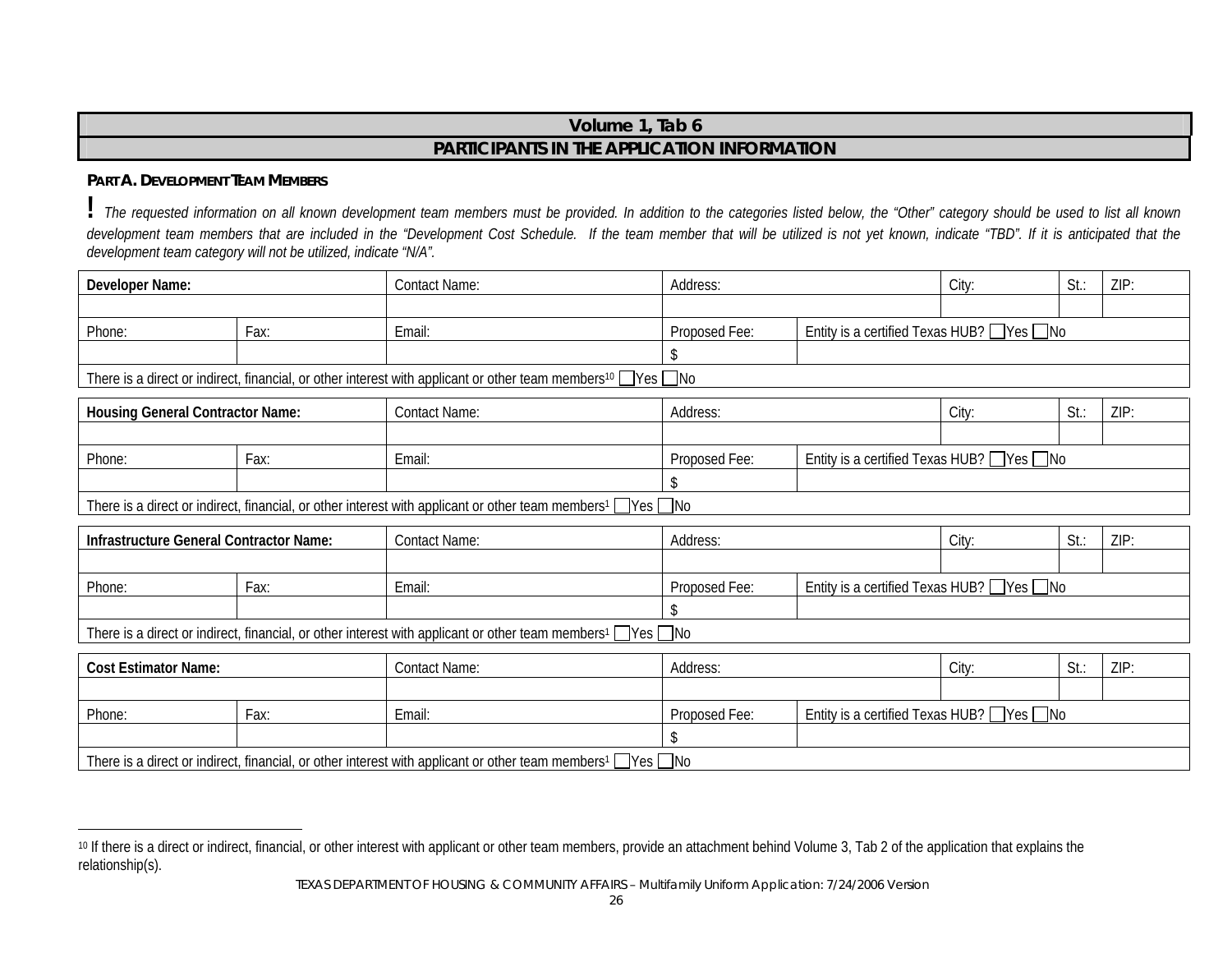#### **PART A. DEVELOPMENT TEAM MEMBERS**

| <b>Architect Name:</b> |      | <b>Contact Name:</b>                                                                                                               | Address:          |                                             | City:                                       | $St.$ : | ZIP: |
|------------------------|------|------------------------------------------------------------------------------------------------------------------------------------|-------------------|---------------------------------------------|---------------------------------------------|---------|------|
|                        |      |                                                                                                                                    |                   |                                             |                                             |         |      |
| Phone:                 | Fax: | Email:                                                                                                                             | Proposed Fee:     | Entity is a certified Texas HUB? ■ Yes ■ No |                                             |         |      |
|                        |      |                                                                                                                                    | \$                |                                             |                                             |         |      |
|                        |      | There is a direct or indirect, financial, or other interest with applicant or other team members <sup>1</sup> Nes ONo              |                   |                                             |                                             |         |      |
| <b>Engineer Name:</b>  |      | <b>Contact Name:</b>                                                                                                               | Address:          |                                             | City:                                       | $St.$ : | ZIP: |
|                        |      |                                                                                                                                    |                   |                                             |                                             |         |      |
| Phone:                 | Fax: | Email:                                                                                                                             | Proposed Fee:     | Entity is a certified Texas HUB? Ves ONo    |                                             |         |      |
|                        |      |                                                                                                                                    | \$                |                                             |                                             |         |      |
|                        |      | There is a direct or indirect, financial, or other interest with applicant or other team members <sup>1</sup> Nes ONo              |                   |                                             |                                             |         |      |
| Market Analyst Name:   |      | <b>Contact Name:</b>                                                                                                               | City:<br>Address: |                                             |                                             | St.:    | ZIP: |
|                        |      |                                                                                                                                    |                   |                                             |                                             |         |      |
| Phone:                 | Fax: | Email:                                                                                                                             | Proposed Fee:     |                                             | Entity is a certified Texas HUB? ■ Yes ■ No |         |      |
|                        |      |                                                                                                                                    | \$                |                                             |                                             |         |      |
|                        |      | There is a direct or indirect, financial, or other interest with applicant or other team members <sup>1</sup> Ves no               |                   |                                             |                                             |         |      |
| <b>Appraiser Name:</b> |      | <b>Contact Name:</b>                                                                                                               | Address:          |                                             | City:                                       | $St.$ : | ZIP: |
|                        |      |                                                                                                                                    |                   |                                             |                                             |         |      |
| Phone:                 | Fax: | Email:                                                                                                                             | Proposed Fee:     | Entity is a certified Texas HUB? Ves ONo    |                                             |         |      |
|                        |      |                                                                                                                                    |                   |                                             |                                             |         |      |
|                        |      | There is a direct or indirect, financial, or other interest with applicant or other team members <sup>1</sup> Yes no               |                   |                                             |                                             |         |      |
| <b>Attorney Name:</b>  |      | <b>Contact Name:</b>                                                                                                               | Address:          |                                             | City:                                       | $St.$ : | ZIP  |
|                        |      |                                                                                                                                    |                   |                                             |                                             |         |      |
| Phone:                 | Fax: | Email:                                                                                                                             | Proposed Fee:     |                                             | Entity is a certified Texas HUB? ■ Yes ■ No |         |      |
|                        |      |                                                                                                                                    | \$                |                                             |                                             |         |      |
|                        |      | There is a direct or indirect, financial, or other interest with applicant or other team members <sup>1</sup> $\Box$ Yes $\Box$ No |                   |                                             |                                             |         |      |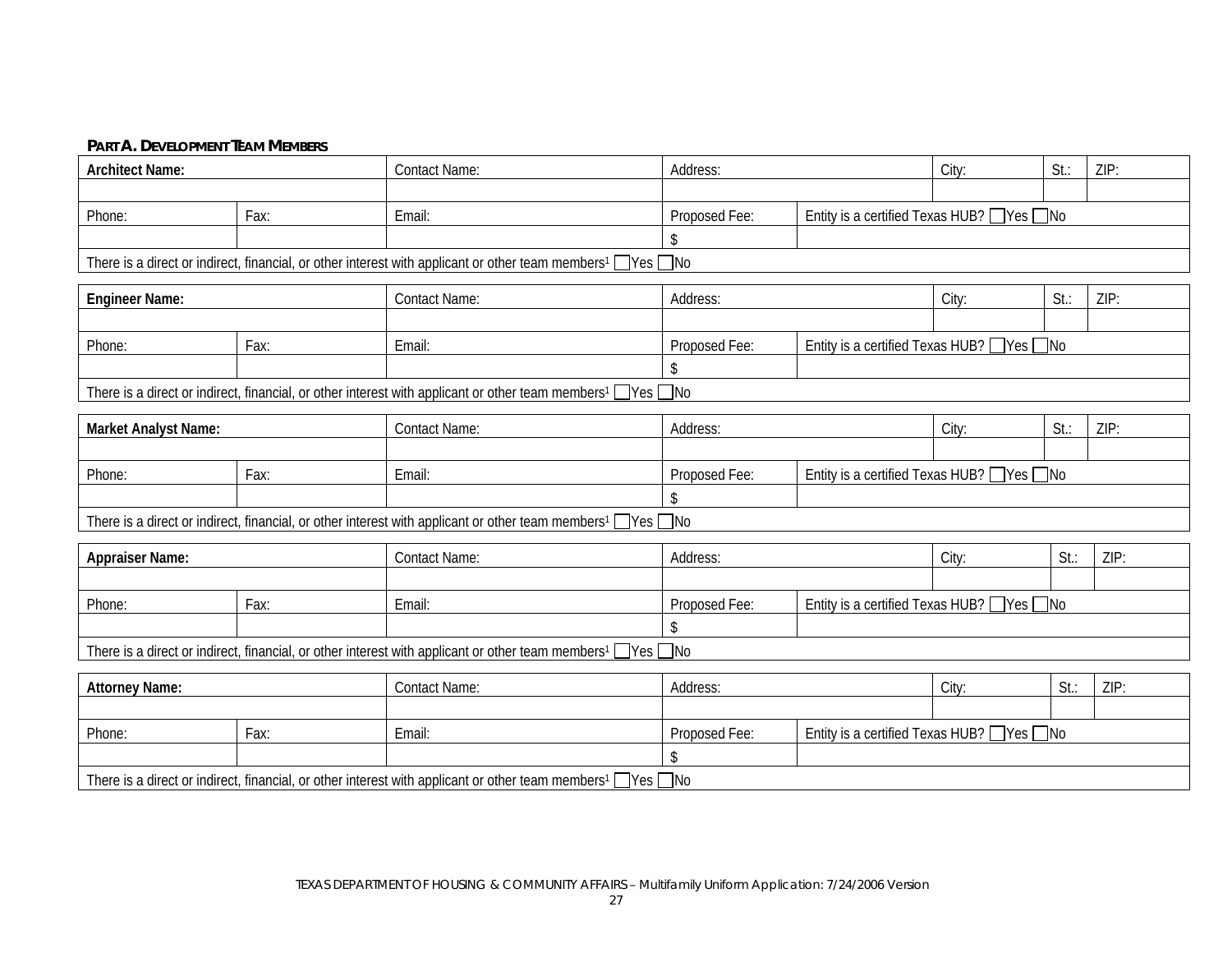#### **PART A. DEVELOPMENT TEAM MEMBERS**

| <b>Accountant Name:</b>                  |      | <b>Contact Name:</b>                                                                                                               | Address:                                                     |                                             | City: | St.:    | ZIP: |  |
|------------------------------------------|------|------------------------------------------------------------------------------------------------------------------------------------|--------------------------------------------------------------|---------------------------------------------|-------|---------|------|--|
|                                          |      |                                                                                                                                    |                                                              |                                             |       |         |      |  |
| Phone:                                   | Fax: | Email:                                                                                                                             | Proposed Fee:                                                | Entity is a certified Texas HUB? □ Yes □ No |       |         |      |  |
|                                          |      |                                                                                                                                    | \$                                                           |                                             |       |         |      |  |
|                                          |      | There is a direct or indirect, financial, or other interest with applicant or other team members <sup>1</sup> Ves no               |                                                              |                                             |       |         |      |  |
| <b>Property Manager Name:</b>            |      | <b>Contact Name:</b>                                                                                                               | Address:                                                     |                                             | City: | St.:    | ZIP: |  |
|                                          |      |                                                                                                                                    |                                                              |                                             |       |         |      |  |
| Phone:                                   | Fax: | Email:                                                                                                                             | Entity is a certified Texas HUB? ■ Yes ■ No<br>Proposed Fee: |                                             |       |         |      |  |
|                                          |      |                                                                                                                                    | \$                                                           |                                             |       |         |      |  |
|                                          |      | There is a direct or indirect, financial, or other interest with applicant or other team members <sup>1</sup> Ves ONo              |                                                              |                                             |       |         |      |  |
|                                          |      |                                                                                                                                    |                                                              |                                             |       |         |      |  |
| <b>Originator or Underwriter Name:</b>   |      | <b>Contact Name:</b>                                                                                                               | Address:                                                     |                                             | City: | $St.$ : | ZIP: |  |
|                                          |      |                                                                                                                                    |                                                              |                                             |       |         |      |  |
| Phone:                                   | Fax: | Email:                                                                                                                             | Entity is a certified Texas HUB? □ Yes □ No<br>Proposed Fee: |                                             |       |         |      |  |
|                                          |      |                                                                                                                                    |                                                              |                                             |       |         |      |  |
|                                          |      | There is a direct or indirect, financial, or other interest with applicant or other team members <sup>1</sup> $\Box$ Yes $\Box$ No |                                                              |                                             |       |         |      |  |
| <b>Syndicator Name:</b>                  |      | <b>Contact Name:</b>                                                                                                               | Address:                                                     |                                             | City: | $St.$ : | ZIP: |  |
|                                          |      |                                                                                                                                    |                                                              |                                             |       |         |      |  |
| Phone:                                   | Fax: | Email:                                                                                                                             | Proposed Fee:                                                | Entity is a certified Texas HUB? Ves ONo    |       |         |      |  |
|                                          |      |                                                                                                                                    |                                                              |                                             |       |         |      |  |
|                                          |      | There is a direct or indirect, financial, or other interest with applicant or other team members <sup>1</sup> Nes ONo              |                                                              |                                             |       |         |      |  |
|                                          |      |                                                                                                                                    |                                                              |                                             |       |         |      |  |
| <b>Supportive Service Provider Name:</b> |      | <b>Contact Name:</b>                                                                                                               | Address:                                                     |                                             | City: | St.:    | ZIP: |  |
|                                          |      |                                                                                                                                    |                                                              |                                             |       |         |      |  |
| Phone:                                   | Fax: | Email:                                                                                                                             | Proposed Fee:                                                | Entity is a certified Texas HUB? Ves ONo    |       |         |      |  |
|                                          |      |                                                                                                                                    |                                                              |                                             |       |         |      |  |
|                                          |      | There is a direct or indirect, financial, or other interest with applicant or other team members <sup>1</sup> Ves ONo              |                                                              |                                             |       |         |      |  |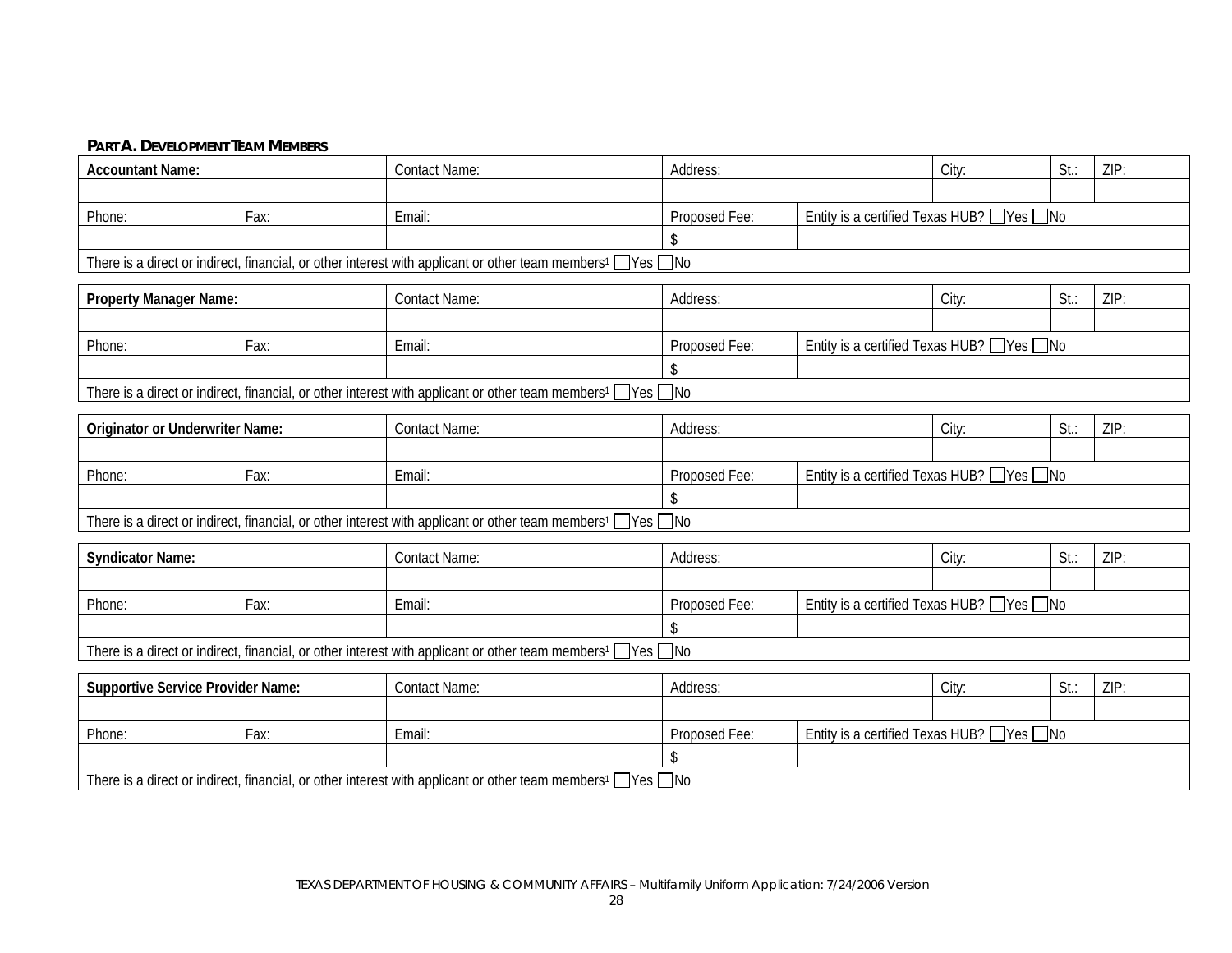#### **PART A. DEVELOPMENT TEAM MEMBERS**

| <b>Supportive Service Provider Name:</b>   | <b>Contact Name:</b>                                                                                                               | Address:                                                  |  | City:                                       | $St.$ : | ZIP: |
|--------------------------------------------|------------------------------------------------------------------------------------------------------------------------------------|-----------------------------------------------------------|--|---------------------------------------------|---------|------|
|                                            |                                                                                                                                    |                                                           |  |                                             |         |      |
| Phone:<br>Fax:                             | Email:                                                                                                                             | Proposed Fee:                                             |  | Entity is a certified Texas HUB? Ves ONo    |         |      |
|                                            |                                                                                                                                    |                                                           |  |                                             |         |      |
|                                            | There is a direct or indirect, financial, or other interest with applicant or other team members <sup>1</sup> □ Yes □ No           |                                                           |  |                                             |         |      |
| <b>Supportive Service Provider Name:</b>   | <b>Contact Name:</b>                                                                                                               | Address:                                                  |  | City:                                       | $St.$ : | ZIP: |
|                                            |                                                                                                                                    |                                                           |  |                                             |         |      |
| Phone:<br>Fax:                             | Email:                                                                                                                             | Proposed Fee:                                             |  | Entity is a certified Texas HUB? ■ Yes ■ No |         |      |
|                                            |                                                                                                                                    |                                                           |  |                                             |         |      |
|                                            | There is a direct or indirect, financial, or other interest with applicant or other team members <sup>1</sup> Ves ONo              |                                                           |  |                                             |         |      |
|                                            |                                                                                                                                    |                                                           |  |                                             |         |      |
| Application Consultant or Admin Agent Name | <b>Contact Name:</b>                                                                                                               | Address:                                                  |  | City:                                       | St.:    | ZIP: |
|                                            |                                                                                                                                    |                                                           |  |                                             |         |      |
| Phone:<br>Fax:                             | Email:                                                                                                                             | Entity is a certified Texas HUB? Ves ONo<br>Proposed Fee: |  |                                             |         |      |
|                                            |                                                                                                                                    | \$                                                        |  |                                             |         |      |
|                                            | There is a direct or indirect, financial, or other interest with applicant or other team members <sup>1</sup> □ Yes □ No           |                                                           |  |                                             |         |      |
| Other (Describe):                          | <b>Contact Name:</b>                                                                                                               | Address:                                                  |  | City:                                       | St:     | ZIP: |
|                                            |                                                                                                                                    |                                                           |  |                                             |         |      |
| Phone:<br>Fax:                             | Email:                                                                                                                             | Proposed Fee:                                             |  | Entity is a certified Texas HUB? □ Yes □ No |         |      |
|                                            |                                                                                                                                    |                                                           |  |                                             |         |      |
|                                            | There is a direct or indirect, financial, or other interest with applicant or other team members <sup>1</sup> $\Box$ Yes $\Box$ No |                                                           |  |                                             |         |      |
| Other (Describe):                          | <b>Contact Name:</b>                                                                                                               | Address:                                                  |  | City:                                       | St:     | ZIP: |
|                                            |                                                                                                                                    |                                                           |  |                                             |         |      |
| Phone:<br>Fax:                             | Email:                                                                                                                             | Proposed Fee:                                             |  | Entity is a certified Texas HUB? Ves ONo    |         |      |
|                                            |                                                                                                                                    | \$                                                        |  |                                             |         |      |
|                                            | There is a direct or indirect, financial, or other interest with applicant or other team members <sup>1</sup> $\Box$ Yes $\Box$ No |                                                           |  |                                             |         |      |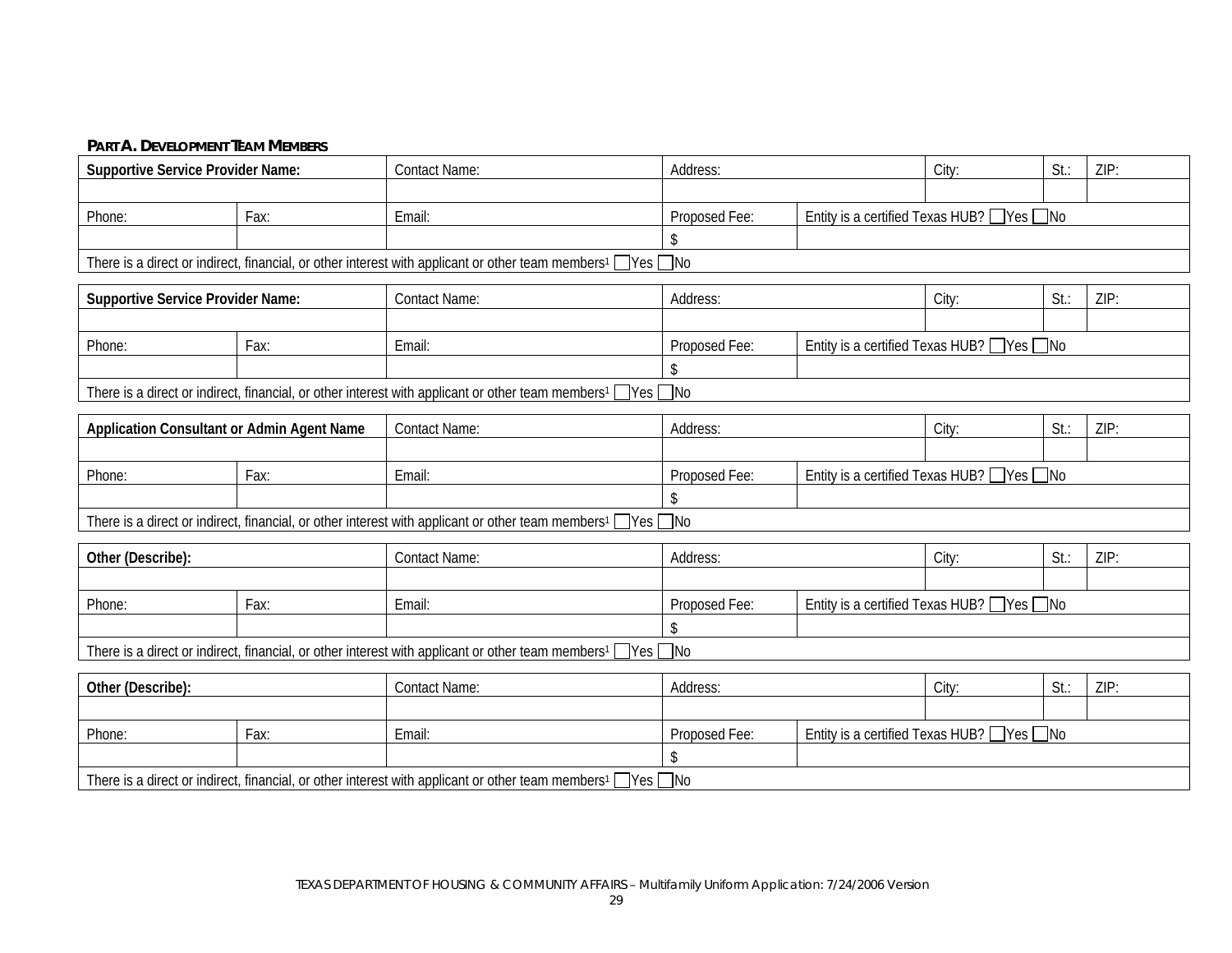#### **PART A. HTC APPLICATION SUPPLEMENT (9% & 4% HTC ONLY)**

#### **1. SET-ASIDE ELECTION**

Pursuant to Section  $42(g)(1)(A) \& (B)$ , the term "qualified low income housing development" means any project or residential rental property, if the development meets one of the requirements below, whichever is elected by the taxpayer." **Once an election is made, it is irrevocable.** Select only one:

 At least 20% or more of the residential units in such development are both rent restricted and occupied by individuals whose income is 50% or less of the area median gross income, adjusted for family size.

 At least 40% or more of the residential units in such development are both rent restricted and occupied by individuals whose income is 60% or less of the area median gross income, adjusted for family size.

#### **2. SUPPORTIVE SERVICES**

Have you requested an extension on a 2005 Carryover?  $\Box$  Yes  $\Box$  No

If yes, list all development numbers for which an extension was filed:

Has the Developer or Principal of the Applicant been removed by a lender, equity provider or limited partner in the last five years?  $\Box$  Yes  $\Box$  No If yes, provide a detailed description of every removal including the development # of the development for which the removal took place behind this form. If court proceedings for a removal are pending at the time of Application, disclose this information as well.

#### **4. INELIGIBILITY EXCEPTION**

As described in  $\S50.5(a)(7)$  of the QAP, is the proposed development located in a municipality/county that has more than twice the state average of tax credit units per capita?  $\Box$  Yes  $\Box$  No

As described in §50.5(a)(8) of the QAP, is the proposed Development located in Bexar, Harris, Dallas or Tarrant County and located within one mile of an existing tax credit development?  $\Box$  Yes  $\Box$  No

If yes to either of these, provide documentation of an acceptable exception, under  $\S50.5(a)(7)$  or (8) behind this form.

If your Development is located in Bexar, Harris, Dallas or Tarrant County, to your knowledge, is the Development within one linear mile of another tax credit application/award in the 2006 calendar year (Tax Exempt Bond or Competitive HTC Award)?  $\Box$  Yes  $\Box$  No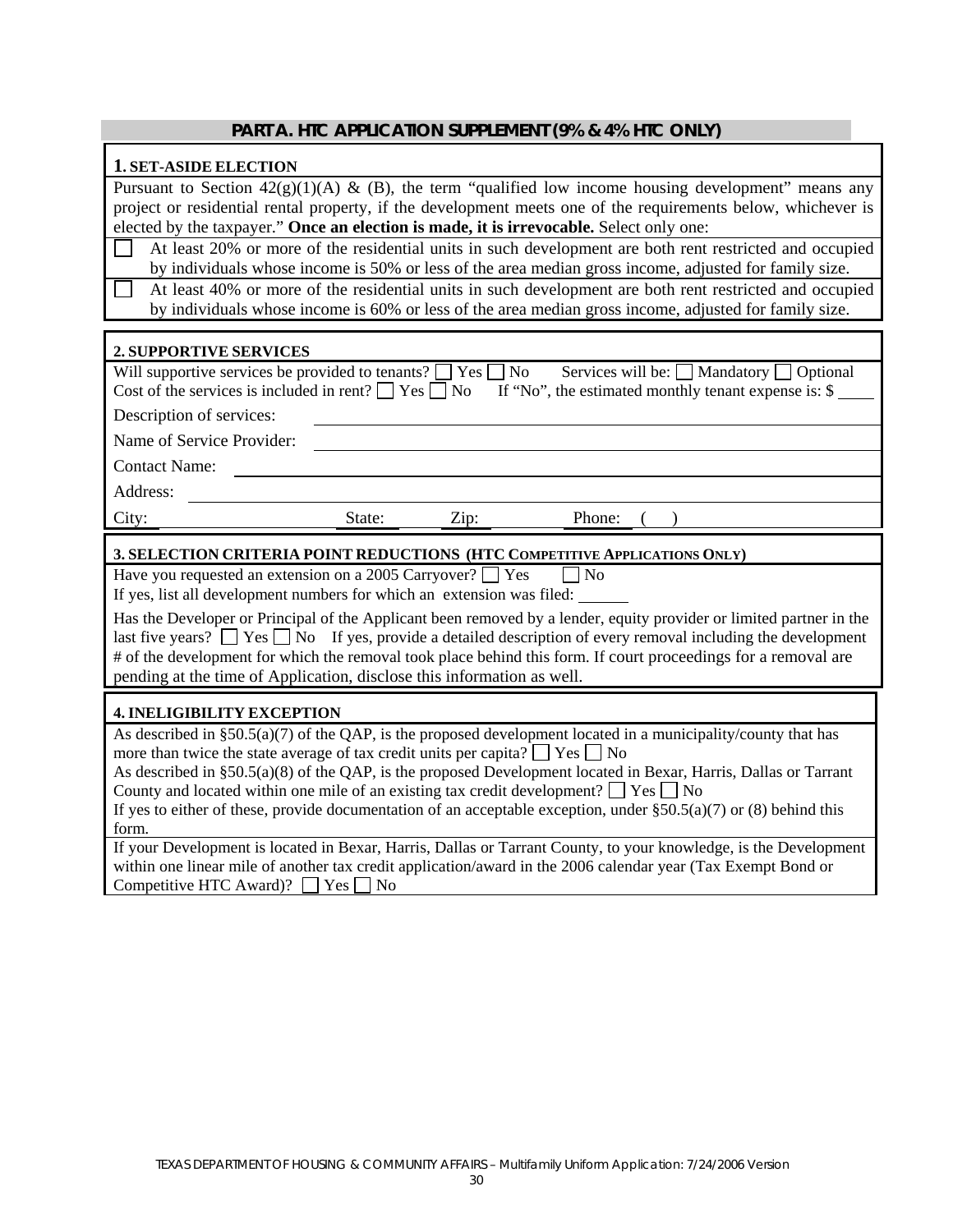## **VOLUME 1, TAB 7 HTC DOCUMENTS PART B. 9% HTC CONFIRMATION OF SET-ASIDE AND ALLOCATION ELIGIBILITY**

Select all **Set-Asides** below for which the Application is qualified to apply. If documentation is required for the Set-Aside, the documentation must be provided behind this tab (1), unless already required within the Application.

#### $\Box$ **Nonprofit Set-Aside**

*Qualification:* Must meet the definition of a Qualified Nonprofit Development at §50.3(66) and the requirements of §50.7(b)(1) of the QAP.

*Documentation:* Eligibility will be confirmed based on completion of all documentation required for Volume 3, Tab 7.

#### **At-Risk Set-Aside**

*Qualification:* Must meet the definition of an At-Risk Development at §50.3(13) and the requirements of §50.7(b)(2) of the QAP.

*Documentation:* Documentation must be submitted behind this tab showing that the Development meets Parts A through D of the definition for an At-Risk Development. Documentation for Part A must show that the subsidy or benefit is from one of the approved programs listed in the definition. Documentation for Part B must show that the subsidy or benefit is nearing expiration no later than July 31, 2008. To qualify as an At-Risk Development, the Applicant must provide evidence that it either is not eligible to renew, retain or preserve any portion of the financial benefit described in §50.3(13)(A) of the QAP, or provide evidence that it will renew, retain or preserve the financial benefit described in §50.3(13)(A) of the QAP. **Pursuant to § 50.7(b)(2) of the 2006 Qualified Allocation Plan, I understand that I must have submitted a** *2006 INTENT TO REQUEST HOUSING TAX CREDITS* **in order to apply for the At-Risk Set-Aside. That form must have been submitted to the Department by January 9, 2006 at 5:00 p.m. in order to be considered eligible under either of those set-asides for tax credits in the 2006 Application Round.** 

Select all **Allocations** below for which the Application is qualified to apply. If documentation is required for the Allocation, the documentation must be provided behind this tab (1), unless already required within the Application.

#### **TX-USDA-RHS Allocation**

*Qualification:* Must meet the definition of a Rural Development, be financed through TX-USDA-RHS (Rural Housing Services of the United States Department of Agriculture serving the State of Texas) and not exceed 76 Units; however developments funded under the 538 Guaranteed Rural Rental Housing Program are ineligible for this Set-Aside.

An application must have evidence from the state office of RHS of its financing or intent to finance. **Pursuant to §50.7(a) of the 2006 Qualified Allocation Plan, I understand that I must have submitted a**  *2006 INTENT TO REQUEST HOUSING TAX CREDITS* **in order to apply for the TX-USDA-RHS Allocation. That form must have been submitted to the Department by January 9, 2006 at 5:00 p.m. in order to be considered eligible under either of those set-asides for tax credits in the 2006 Application Round.** 

Individually, or as the general partner(s) or officers of the Applicant entity, I (we) confirm that I (we) are applying for the above-stated Set-Aside(s) and Allocations. To the best of my (our) knowledge and belief, the Applicant entity has met the requirements that make this Application eligible for this (these) Set-Aside(s) and Allocations and will adhere to all requirements and eligibility standards for the selected Set-Aside(s) and Allocations.

| $\mathbf{D}$<br><br>௶ |           | . |  |
|-----------------------|-----------|---|--|
|                       | Jwner<br> |   |  |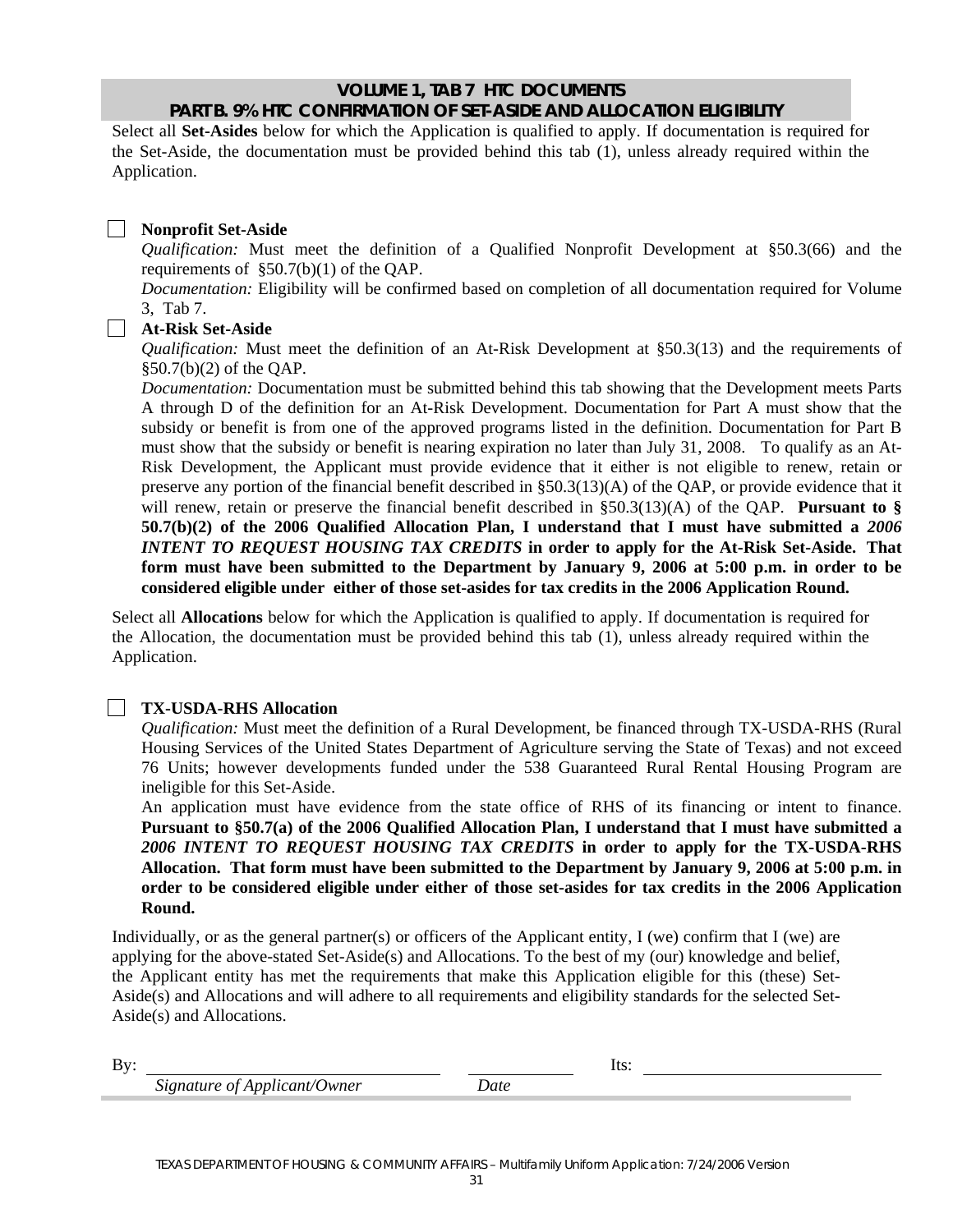#### **PART C. DEVELOPMENT OWNER CERTIFICATION (9% & 4% HTC ONLY)**

On behalf of the Applicant and all affiliates of the Applicant (hereinafter "Applicant") as defined in the Qualified Application Plan Section 50.3(2) as published in 10 Texas Administrative Code §50.3(2), I hereby certify that the Applicant is familiar with the provisions of the Tax Reform Act of 1986, as amended, and other related administrative rules and regulations and court rulings issued by the Federal government with respect to the Housing Tax Credit Program and will comply with such rules during the application process and in the event of award, for the duration of the proposed development. Applicant has read and is familiar with the provisions and requirements of the 2006 Qualified Allocation Plan and Rules (QAP), Sections 50.1 through 50.23 of Title 10, Texas Administrative Code, with respect to the Housing Tax Credit Program and has or will comply with the requirements which are identified therein.

Applicant hereby makes application to the Texas Department of Housing and Community Affairs for allocation of Housing Tax Credits. The undersigned hereby acknowledges that the making of an allocation by the Texas Department of Housing and Community Affairs does not warrant that the development is deemed qualified to receive such allocation. Applicant agrees that the Texas Department of Housing and Community Affairs or any of its directors, officers, employees, and agents will not be held responsible or liable for any representations made to the undersigned or its investors relating to the Housing Tax Credit Program; therefore, Applicant assumes the risk of all damages, losses, costs, and expenses related thereto and agree to indemnify and save harmless the Texas Department of Housing and Community Affairs and any of its officers, employees, and agents against any and all claims, suits, losses, damages, costs, and expenses of any kind and of any nature that the Texas Department of Housing and Community Affairs may hereinafter suffer, incur, or pay arising out of its decision concerning this application for Housing Tax Credits or the use of information concerning the Housing Tax Credit Program

Applicant hereby acknowledges that this Application is subject to disclosure under Chapter 552, Texas Government Code, the Texas Public Information Act, unless a valid exception exists.

Applicant acknowledges all representations, undertakings, and commitments made by Applicant in the application process for a Development, whether with respect to Threshold Criteria, Selection Criteria or otherwise, shall be deemed to be a condition to any Commitment Notice, Determination Notice, or Carryover Allocation for such Development, the violation of which shall be cause for cancellation of such Commitment Notice, Determination Notice, or Carryover Allocation by the Department and if concerning the ongoing features or operation of the Development, shall be enforceable even if not reflected in the LURA. All such representations are enforceable by the Texas Department of Housing and Community Affairs and the tenants of the Development, including enforcement by administrative penalties for failure to perform, in accordance with the LURA.

Applicant certifies it has disclosed in the Application all instances in which the Developer or Principal of the Applicant has been removed by the lender, equity provider, or limited partners in the past five years for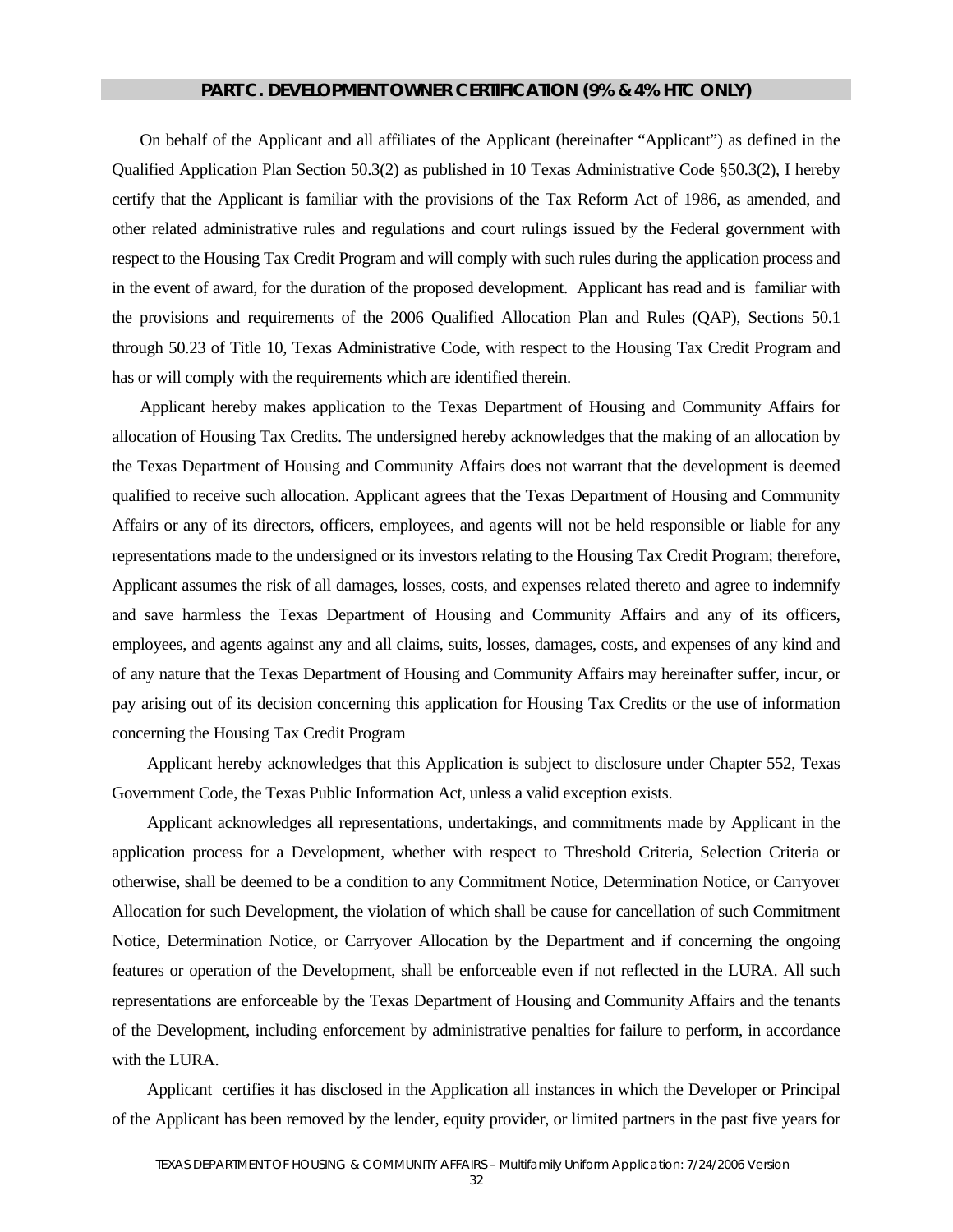its failure to perform its obligations under the loan documents or limited partnership agreement. Applicant understands that if the Department learns at a later date that a removal did take place as described and was not disclosed, the Application will be terminated and any Allocation made will be rescinded.

Applicant agrees the Texas Department of Housing and Community Affairs may, at its discretion, request additional information and/or documentation in its evaluation of this Application.

**The Applicant hereby asserts that the information contained in this application as required or deemed necessary by the materials governing the Housing Tax Credit Program as stated in paragraph one of Part C. (this document) are true and correct and the Applicant has undergone sufficient investigation to affirm the validity of the statements made. Further, the applicant hereby asserts that he has read and understand all the information contained in Part C. (this section) of the application. By signing this document, Applicant is affirming that all statements made in this government document are true and correct under penalty of Chapter 37 of the Texas Penal Code titled Perjury and Other Falsification and subject to criminal penalties as defined by the State of Texas. TEX. PENAL CODE ANN. §§37.01 et seq. (Vernon 2003 & Supp. 2006).** 

| $\rm\,By:$ |                              | Its: |  |
|------------|------------------------------|------|--|
|            | Signature of Applicant/Owner | Date |  |
|            |                              |      |  |
|            | <b>STATE OF:</b>             |      |  |
|            | <b>COUNTY OF:</b>            |      |  |

I, the undersigned, a notary public in and for said County, in said State, do hereby certify that , whose name is signed to the foregoing statement, and who is known to be one in the same, has acknowledged before me on this date, that being informed of the contents of this statement, executed the same voluntarily on the date same foregoing statement bears. Given under my hand and official seal this  $\qquad$  day of  $\qquad \qquad$  (seal)

*Notary Public Signature Commission Expires*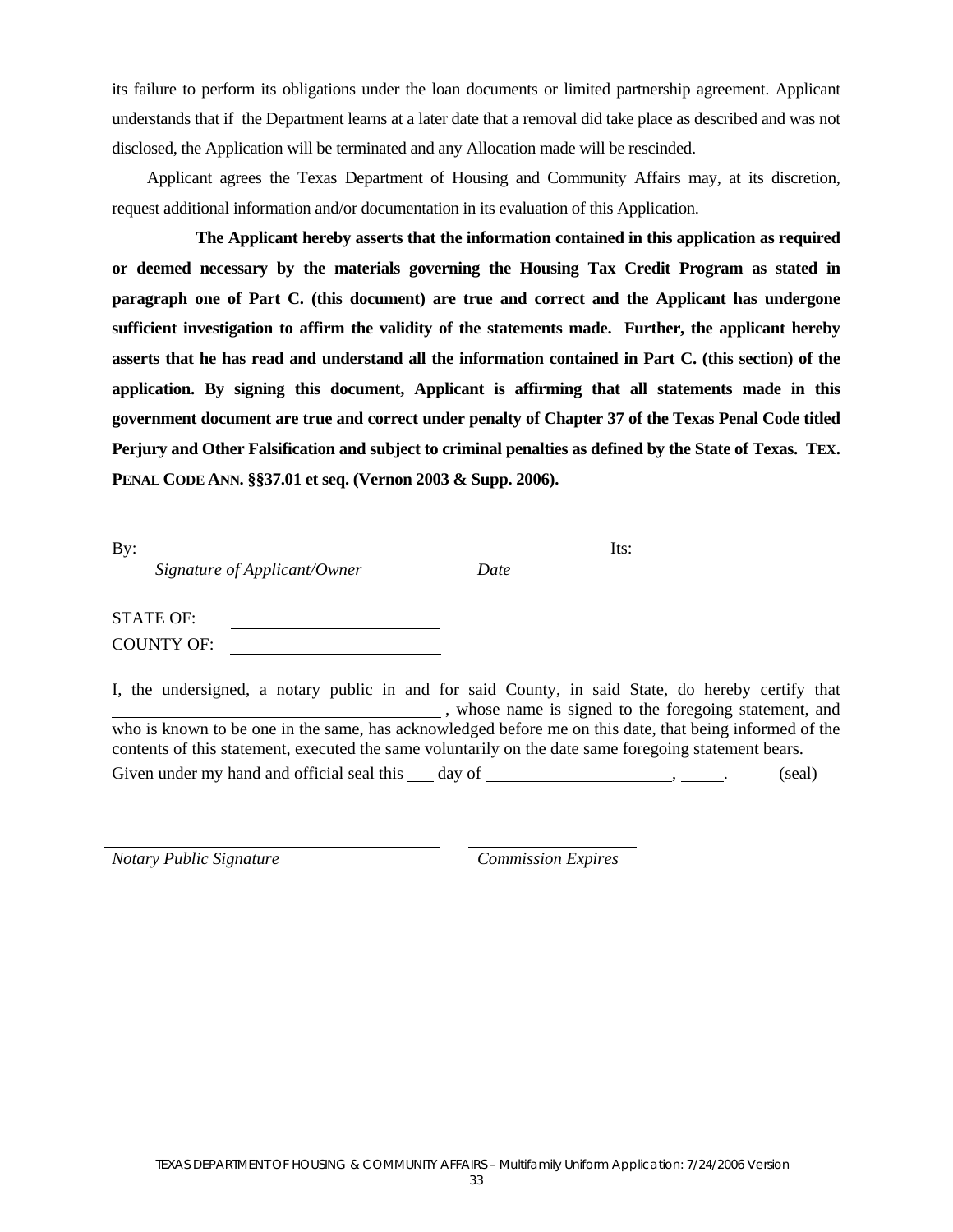#### **PART D. CONSULTANT CERTIFICATION (9% & 4% HTC ONLY)**

As the consultant, or consultants (hereinafter "Consultant") to the Applicant, I hereby certify that I am familiar with the provisions of the Tax Reform Act of 1986, as amended, and other related administrative rules and regulations and court rulings issued by the Federal government with respect to the Housing Tax Credit Program. Consultant has read and is familiar with the provisions and requirements of the 2006 Qualified Allocation Plan and Rules (QAP), Sections 50.1 through 50.23 of Title 10, Texas Administrative Code, with respect to the Housing Tax Credit Program and has or will comply with the requirements which are identified therein. To the best of my knowledge and belief, the Applicant entity has complied, or will comply with all of the requirements which are identified therein.

I hereby acknowledge and understand and this Application is subject to disclosure under Chapter 552, Texas Government Code, entitled the Texas Public Information Act.

I certify that, to my knowledge, this development is designed in accordance with the site and development restrictions relating to floodplain development, ineligible building types, scattered site limitations, credit amounts, minimum and maximum Development size and rehabilitation costs, pursuant to Section 50.6 of the QAP, and that none of these restrictions or limitations are violated in the design of the Development or the Application.

**I hereby assert that the information contained in this application as required or deemed necessary by the materials governing the Housing Tax Credit Program as stated in paragraph one of Part C. (this document) are true and correct to the best of my knowledge. Further, I hereby assert that I have read and understand all the information contained in Part C. of the application. By signing this document, Applicant is affirming that all statements made in this section (Part D) are true and correct under penalty of Chapter 37 of the Texas Penal Code titled Perjury and Other Falsification and subject to criminal penalties as defined by the State of Texas. TEX. PENAL CODE ANN. §§37.01 et seq. (Vernon 2003 & Supp. 2006).**

By:  *Signature of Consultant Date* 

STATE OF: COUNTY OF:

I, the undersigned, a notary public in and for said County, in said State, do hereby certify that **EXECUTE:** whose name is signed to the foregoing statement, and who is known to be one in the same, has acknowledged before me on this date, that being informed of the contents of this statement, executed the same voluntarily on the date same foregoing statement bears. Given under my hand and official seal this day of , . (seal)

*Notary Public Signature Commission Expires*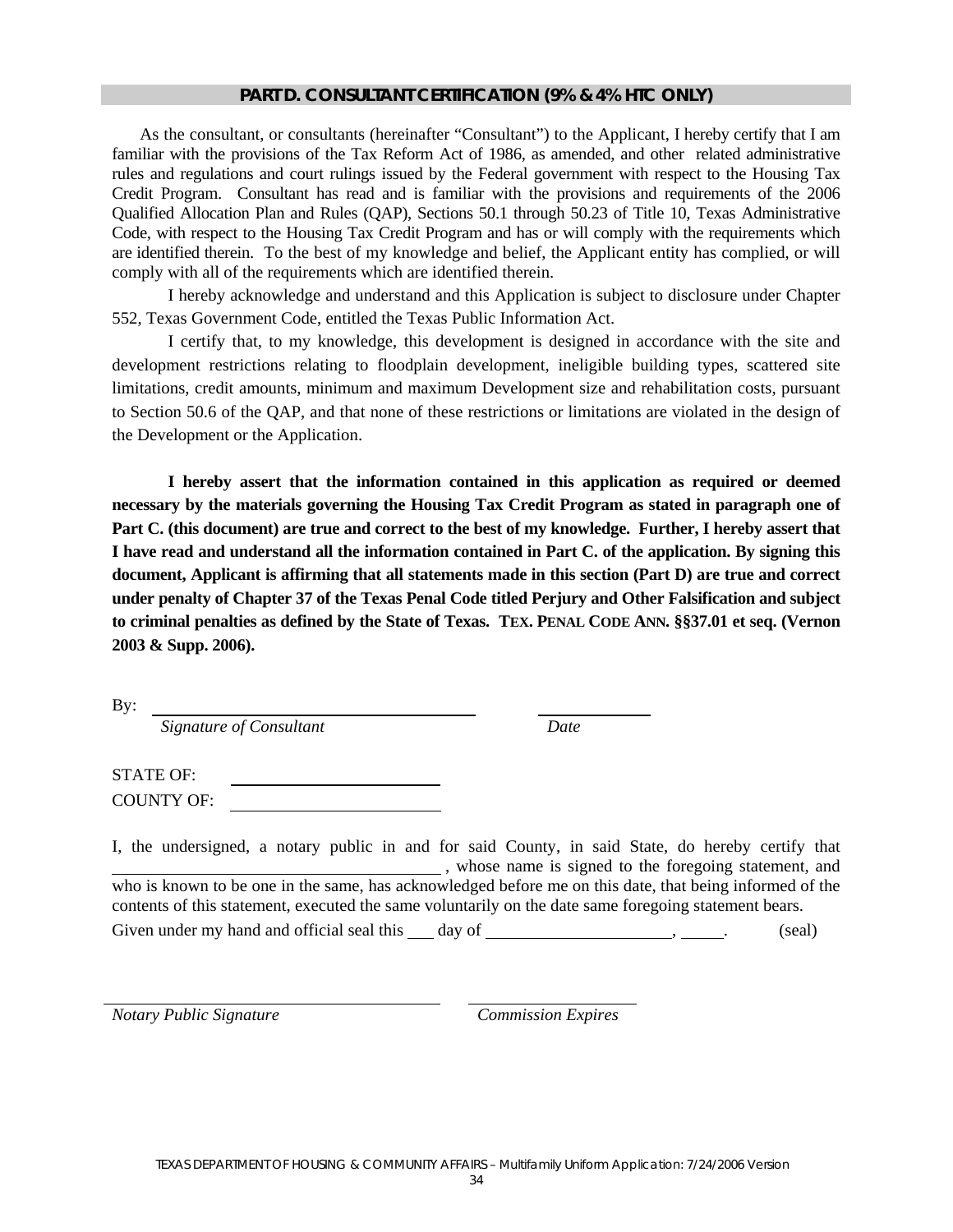#### **PART E. 9% APPLICANT CREDIT LIMIT DOCUMENTATION AND CERTIFICATION (HTC 9% ONLY)**

Pursuant to Section 50.6(d) of the QAP, the Department shall not allocate more than \$2 million of tax credits from the 2006 Application Round to any Applicant (which includes Affiliates), Developer, Related Party, or Guarantor. Applicants are eligible to submit tax credit applications for which the total requested credits exceed \$2 million, however, all Applications must be identified herein to ensure that the Department is advised of all Applications having potential for violations, so that actual commitments do not exceed \$2 million.

In order to encourage the capacity enhancement of developers in Rural areas, the Department will prorate the credit amount allocated in situations where an Application is submitted in the Rural Regional Allocation and the Development has 76 Units or less. To be considered for this provision, a copy of a Joint Venture Agreement and narrative on how this builds the capacity of the inexperienced developer is required to be submitted behind this form. **Instructions** 

**Complete Part I of this form. For each person or entity identified in Part I, a Part II form must be submitted (i.e., if 4 persons/entities are listed in Part I, then 4 separate Part II forms must be provided).** 

| Part I. Applicant Credit Limit Documentation                                                                |                                                                                                                                                                                                                                      |  |
|-------------------------------------------------------------------------------------------------------------|--------------------------------------------------------------------------------------------------------------------------------------------------------------------------------------------------------------------------------------|--|
| A. Development Name:                                                                                        | <u> 1989 - Johann Harry Harry Harry Harry Harry Harry Harry Harry Harry Harry Harry Harry Harry Harry Harry Harry Harry Harry Harry Harry Harry Harry Harry Harry Harry Harry Harry Harry Harry Harry Harry Harry Harry Harry Ha</u> |  |
| B. Applicant Name:                                                                                          |                                                                                                                                                                                                                                      |  |
|                                                                                                             | C. Affiliates of the Applicant - List below all entities or Persons meeting the definition of Affiliate:                                                                                                                             |  |
|                                                                                                             | <u> 1989 - Johann Stein, fransk politik (d. 1989)</u>                                                                                                                                                                                |  |
|                                                                                                             | $\overline{2}$ .                                                                                                                                                                                                                     |  |
|                                                                                                             | $\overline{\mathbf{3}}$ .                                                                                                                                                                                                            |  |
|                                                                                                             | 4.                                                                                                                                                                                                                                   |  |
|                                                                                                             | D. Developer - List below all entities or Persons meeting the definition of Developer:                                                                                                                                               |  |
|                                                                                                             |                                                                                                                                                                                                                                      |  |
|                                                                                                             | $\overline{2}$ .                                                                                                                                                                                                                     |  |
| 3.                                                                                                          |                                                                                                                                                                                                                                      |  |
| E. List below Related Parties - List below all entities or Persons meeting the definition of Related Party: |                                                                                                                                                                                                                                      |  |
|                                                                                                             |                                                                                                                                                                                                                                      |  |
|                                                                                                             | $\overline{2}$ .                                                                                                                                                                                                                     |  |
| 3.                                                                                                          |                                                                                                                                                                                                                                      |  |
|                                                                                                             | F. List below Guarantor - List below all entities or Persons meeting the definition of Guarantor:                                                                                                                                    |  |
|                                                                                                             | <u> 1989 - Johann Barn, mars eta bainar eta baina eta baina eta baina eta baina eta baina eta baina eta baina e</u>                                                                                                                  |  |
| 2.                                                                                                          |                                                                                                                                                                                                                                      |  |
| 3.                                                                                                          |                                                                                                                                                                                                                                      |  |

Individually, or as the general partner(s) or officer(s) of the Applicant entity, I (we) certify that this list includes all persons and entities that meet the definition of Applicant (which includes Affiliates) or Developer, Related Party, or Guarantor.

By: Its:

 *Signature of Applicant/Owner Date*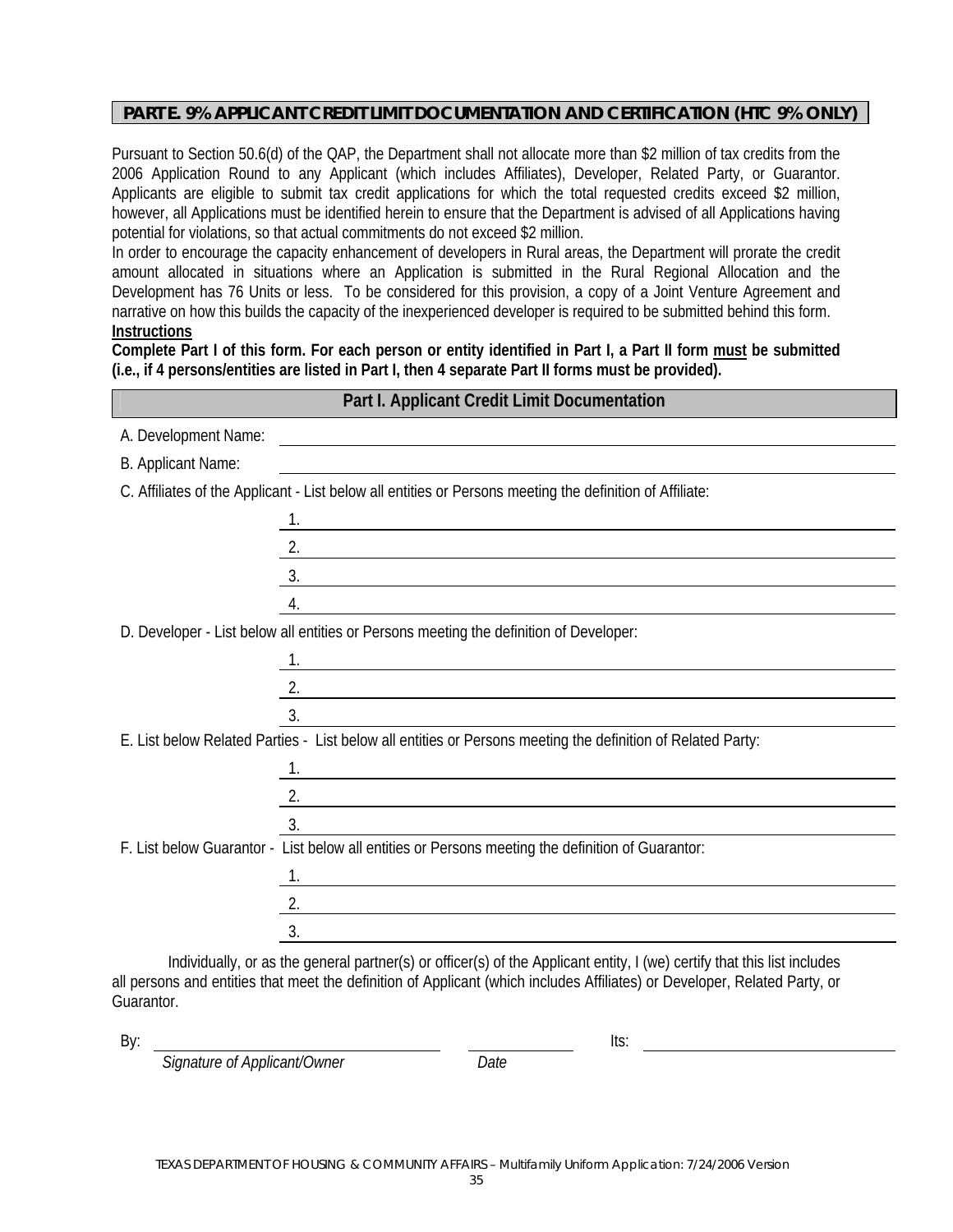|                                      | <b>Part II. Credit Limit Certification</b>                                                                                                                                                                           |        |      |
|--------------------------------------|----------------------------------------------------------------------------------------------------------------------------------------------------------------------------------------------------------------------|--------|------|
| <b>Application Development Name:</b> |                                                                                                                                                                                                                      |        |      |
|                                      | Name and role of Person or Entity Completing this Form (must match Part I):                                                                                                                                          |        |      |
| Name:                                |                                                                                                                                                                                                                      |        |      |
| which is:                            | the Applicant for a tax credit allocation.<br>an Affiliate of the Applicant.<br>a Developer for the Applicant for this specific Application.<br>a Related Party to the Applicant.<br>a Guarantor on the Application. |        |      |
| Address:                             |                                                                                                                                                                                                                      |        |      |
| City:                                |                                                                                                                                                                                                                      | State: | Zip: |
|                                      |                                                                                                                                                                                                                      |        |      |

 The Rules of the Texas Department of Housing and Community Affairs (the "Department") provide in Section 50.6(d) of the QAP that the Department shall not allocate more than \$2 million of tax credits from the 2006 Application Round to any Applicant (which includes Affiliates), Developer, Related Party, or Guarantor. The undersigned represents to the Department that the following is a list of all developments for which it is the Applicant, an Affiliate of the Applicant, the Developer, Related Party, or Guarantor, that has applied for an allocation of 2006 tax credit authority from the Department in the 2006 Application Round.

|                          | If Rural Joint Venture: |              |                |
|--------------------------|-------------------------|--------------|----------------|
| <b>Development Name:</b> | City:                   | % Ownership: | % of Dev. Fee: |
|                          |                         |              |                |
|                          |                         |              |                |
|                          |                         |              |                |
|                          |                         |              |                |
|                          |                         |              |                |
|                          |                         |              |                |
|                          |                         |              |                |
|                          |                         |              |                |

 I hereby certify that the foregoing is a complete list of Developments with respect to which I have sought an allocation of 2006 tax credit authority from the Department. I certify that, if the Department issues a recommendation to the Board which may cause Applications for which I am the Applicant, an Affiliate of the Applicant, the Developer, Related Party, or Guarantor, to receive credits in excess of \$2 million, I agree to notify the Department immediately and within three business days provide the notification in writing by facsimile to the Department's HTC Program.

I acknowledge that if the Department determines that an Applicant, an Affiliate of the Applicant, the Developer, Related Party, or Guarantor, has received (in the aggregate) allocations in the 2006 Application Round from the Department exceeding \$2 million, the Department must refuse to issue a Commitment Notice or Carryover Allocation, or must terminate a Commitment Notice or Carryover Allocation, with respect to the Applications which exceed \$2 million.

Under penalty of perjury, I certify that this information, and these statements, are true, complete and accurate:

By:

Its:

 *Signature of Person or Entity Date*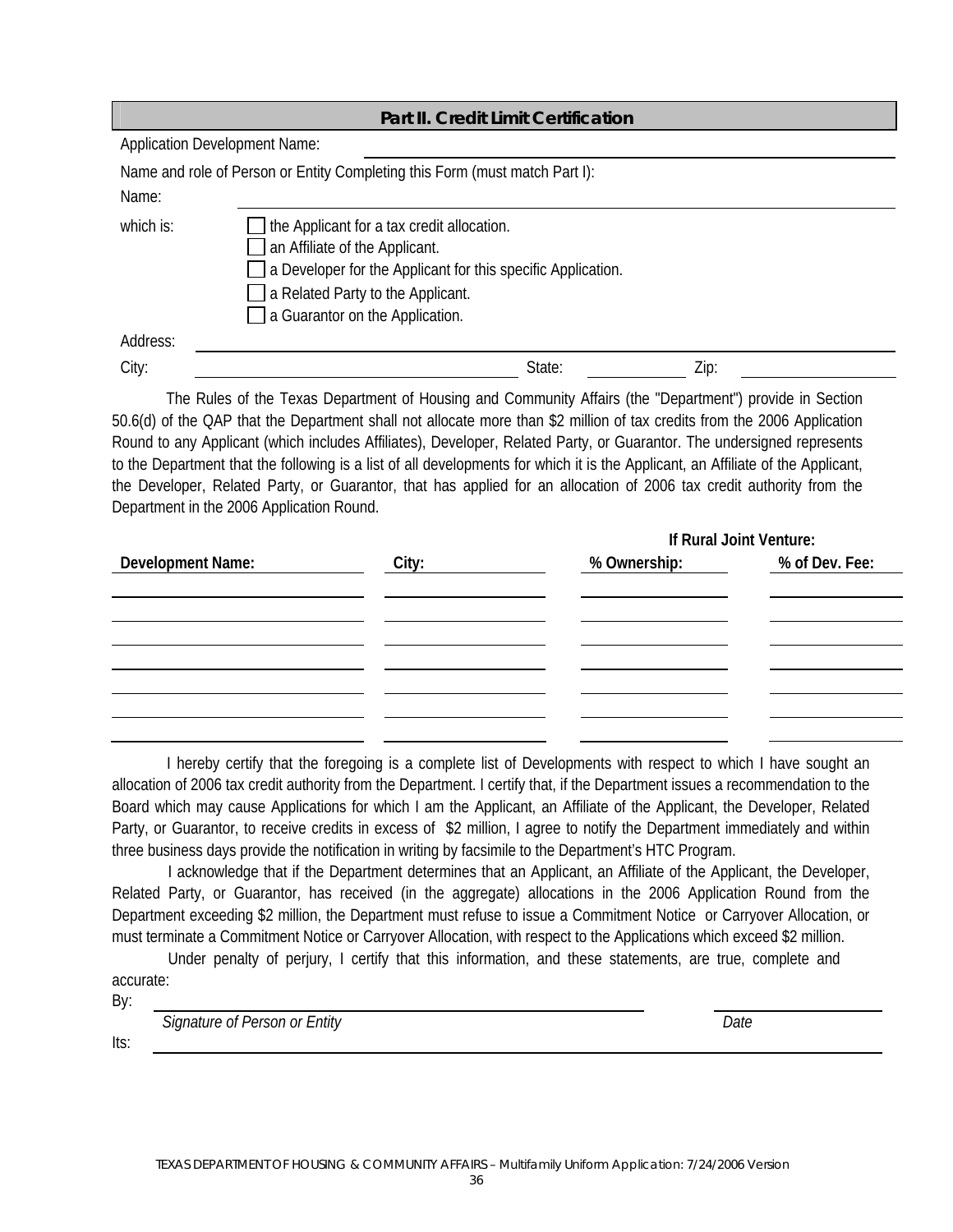#### **Volume 1, Tab 8**

#### **RELEVANT DEVELOPMENT INFORMATION FORM, Part 1**

**This form must be completed by the Applicant in its entirety**. This part of this form will be utilized by the Department in its notifications to officials required under  $\S 50.11(a)(3)(B)$  of the QAP.

#### **IF A PRE-APPLICATION WAS SUBMITTED, ONLY INFORMATION CHANGES FROM PRE-APPLICATION TO APPLICATION MUST BE INDICATED BELOW.**

**NOTE: IF A PRE-APPLICATION WAS SUBMITTED, AND THERE HAS BEEN A CHANGE FROM PRE-APPLICATION TO APPLICATION THAT RESULTED IN A TOTAL UNIT INCREASE OF GREATER THAN 10%, AND INCREASE OF GREATER THAN 10% FOR ANY GIVEN LEVEL OF AMGI, OR A CHANGE IN POPULATION SERVED (FAMILY, ELDERLY OR INTERGENERATIONAL) THE APPLICANT MUST RE-NOTIFY AS REQUIRED BY 50.9(h)(8)(A).** 

**HOWEVER, THE DEPARTMENT REQUESTS ALL CHANGES FROM PRE-APPLICATION TO APPLICATION IN ALL OF THE INFORMATION BELOW, EVEN IF A RE-NOTIFICATION WAS NOT REQUIRED.** 

#### **CHECK IF THERE WERE NO CHANGES FROM PRE-APPLICATION TO APPLICATION THAT RESULTED IN A TOTAL UNIT INCREASE OF GREATER THAN 10%, AND INCREASE OF GREATER THAN 10% FOR ANY GIVEN LEVEL OF AMGI, OR A CHANGE IN POPULATION SERVED (FAMILY, ELDERLY OR INTERGENERATIONAL).**

| Building/Unit<br>Configuration:                                                                       | <b>Detached Residence</b>      | Duplex                                   | <b>Triplex</b>             | Fourplex                     |
|-------------------------------------------------------------------------------------------------------|--------------------------------|------------------------------------------|----------------------------|------------------------------|
|                                                                                                       |                                | 5 units or more/building $\Box$ Townhome |                            | <b>Single Room Occupancy</b> |
| Maximum # Floors:                                                                                     |                                | Elevator-Served: $\Box$ No $\Box$ Yes    | <b>Total Site Acreage:</b> |                              |
| # Res. Buildings:                                                                                     | # of Non-Res. Buildings:       |                                          | # Units per Acre:          |                              |
| <b>Total Units:</b>                                                                                   | <b>Total Market Rate Units</b> |                                          |                            | Total LI Units:              |
| Tenant Services (describe): _________                                                                 |                                |                                          | <b>CHANGE FROM PRE-APP</b> |                              |
| Complete all rent information as applicable to this application:                                      |                                |                                          | <b>CHANGE FROM PRE-APP</b> |                              |
|                                                                                                       |                                |                                          |                            |                              |
|                                                                                                       |                                |                                          |                            |                              |
| Average Rent for a 3 bedroom LI Unit: \$____________ Average Rent for a 3 bedroom MR Unit: \$________ |                                |                                          |                            |                              |
|                                                                                                       |                                |                                          |                            |                              |
| <b>TARGET POPULATION (CHECK ONLY ONE)</b><br>Family<br>Elderly<br><b>Intergenerational Housing</b>    |                                |                                          | <b>CHANGE FROM PRE-APP</b> |                              |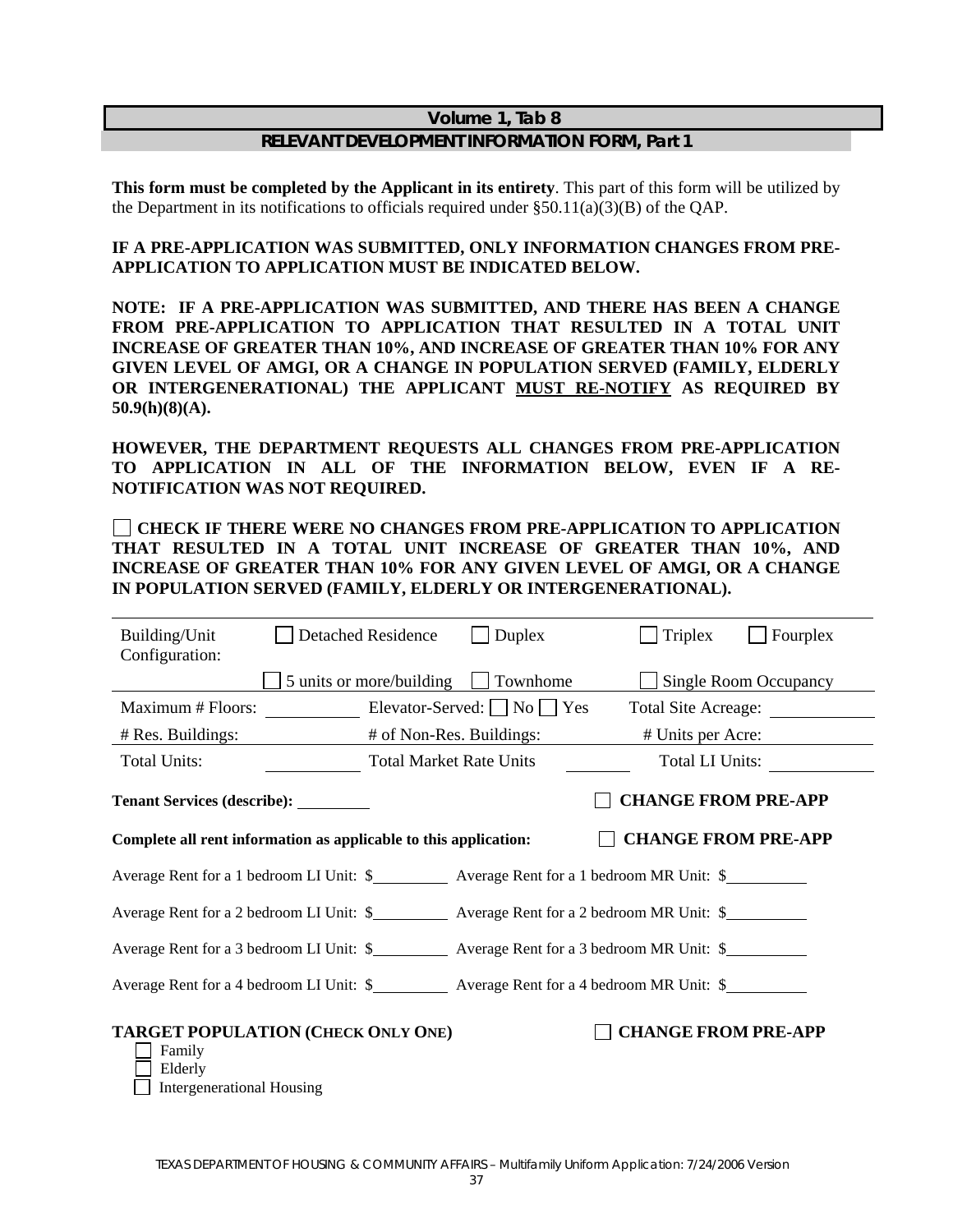#### **RELEVANT DEVELOPMENT INFORMATION, Part 2**

#### **CHECK BOX IF THE AMENITIES HAVE NOT CHANGED FROM PRE-APPLICATION. IF THEY HAVE CHANGED FROM PRE-APPLICATION, A NEW SELECTI0N MUST BE PROVIDED BELOW.**

## **Unit Amenities and Quality**. **Select All That Apply:**

| Ome Amentues and Quanty. Select All That Apply.                                                                                                      |
|------------------------------------------------------------------------------------------------------------------------------------------------------|
| 100% masonry on exterior, which can include stucco, cementitious board products, concrete brick and                                                  |
| mortarless concrete masonry, but not EFIS or synthetic stucco                                                                                        |
| Ceiling fixtures in all rooms (light with ceiling fan in all bedrooms)                                                                               |
| Covered entries                                                                                                                                      |
| Covered parking (including garages) of at least one covered space per Unit                                                                           |
| Covered patios or covered balconies                                                                                                                  |
| Energy Star or equivalently rated refrigerators and dishwashers                                                                                      |
| Fire Sprinklers in all Units                                                                                                                         |
| Garages (equal to at least 35% of the Units)                                                                                                         |
| Greater than 75% masonry on exterior, which can include stucco and cementitious board products, concrete                                             |
| brick and mortarless concrete masonry, but not EFIS or synthetic stucco                                                                              |
| High Speed Internet service to all Units at no cost to residents                                                                                     |
| Laundry connections                                                                                                                                  |
| Laundry equipment (washers and dryers) in units                                                                                                      |
| Microwave ovens                                                                                                                                      |
| Nine foot ceilings                                                                                                                                   |
| R-15 Walls / R-30 Ceilings (rating of wall system)                                                                                                   |
| Refrigerator with icemaker                                                                                                                           |
| Self-cleaning or continuous cleaning ovens                                                                                                           |
| Thirty year architectural shingle roofing                                                                                                            |
| 14 SEER HVAC for New Construction or radiant barrier in the attic for Rehabilitation                                                                 |
| Storage room or closet, of approximately 9 square feet or greater, which does not include bedroom, entryway                                          |
| or linen closets– does not need to be in the Unit but must be on the property site                                                                   |
| Use of energy efficient alternative construction materials (for example, Structurally Insulated Panel                                                |
| Construction) with wall insulation at a minimum of R-20                                                                                              |
|                                                                                                                                                      |
|                                                                                                                                                      |
| <b>Common Amenities. Select All That Apply:</b>                                                                                                      |
| Accessible walking path                                                                                                                              |
| Barbecue grills and picnic tables – at least one for every 50 Units                                                                                  |
| Community Dining Room w/full or warming kitchen                                                                                                      |
| Community gardens                                                                                                                                    |
| Community laundry room                                                                                                                               |
| Controlled gate access                                                                                                                               |
| Covered pavilion that includes barbecue grills and tables                                                                                            |
| Enclosed sun porch or covered community porch/patio                                                                                                  |
| Equipped Business Center (computer and fax machine) or Equipped Computer Learning Center                                                             |
| Full perimeter fencing                                                                                                                               |
| Furnished and staffed Children's Activity Center                                                                                                     |
| Furnished Community room<br>Furnished fitness center                                                                                                 |
|                                                                                                                                                      |
| Games Room or TV Lounge                                                                                                                              |
| Gazebo w/sitting area<br>Health Screening Room                                                                                                       |
|                                                                                                                                                      |
| Horseshoe, Lawn Bowling Courts, Croquet Courts, Bocce Ball Courts, Putting Green or Shuffleboard Court<br>Library (separate from the community room) |
| Playground and Equipment                                                                                                                             |
| Public telephone(s) available to tenants 24 hours a day                                                                                              |
| Secured Entry (elevator buildings only)                                                                                                              |
| Senior Activity Room (Arts and Crafts, etc.) – Only Qualified Elderly Developments Eligible                                                          |
| Service coordinator office in addition to leasing offices                                                                                            |
| Sport Court (Tennis, Basketball or Volleyball)                                                                                                       |
| Swimming pool                                                                                                                                        |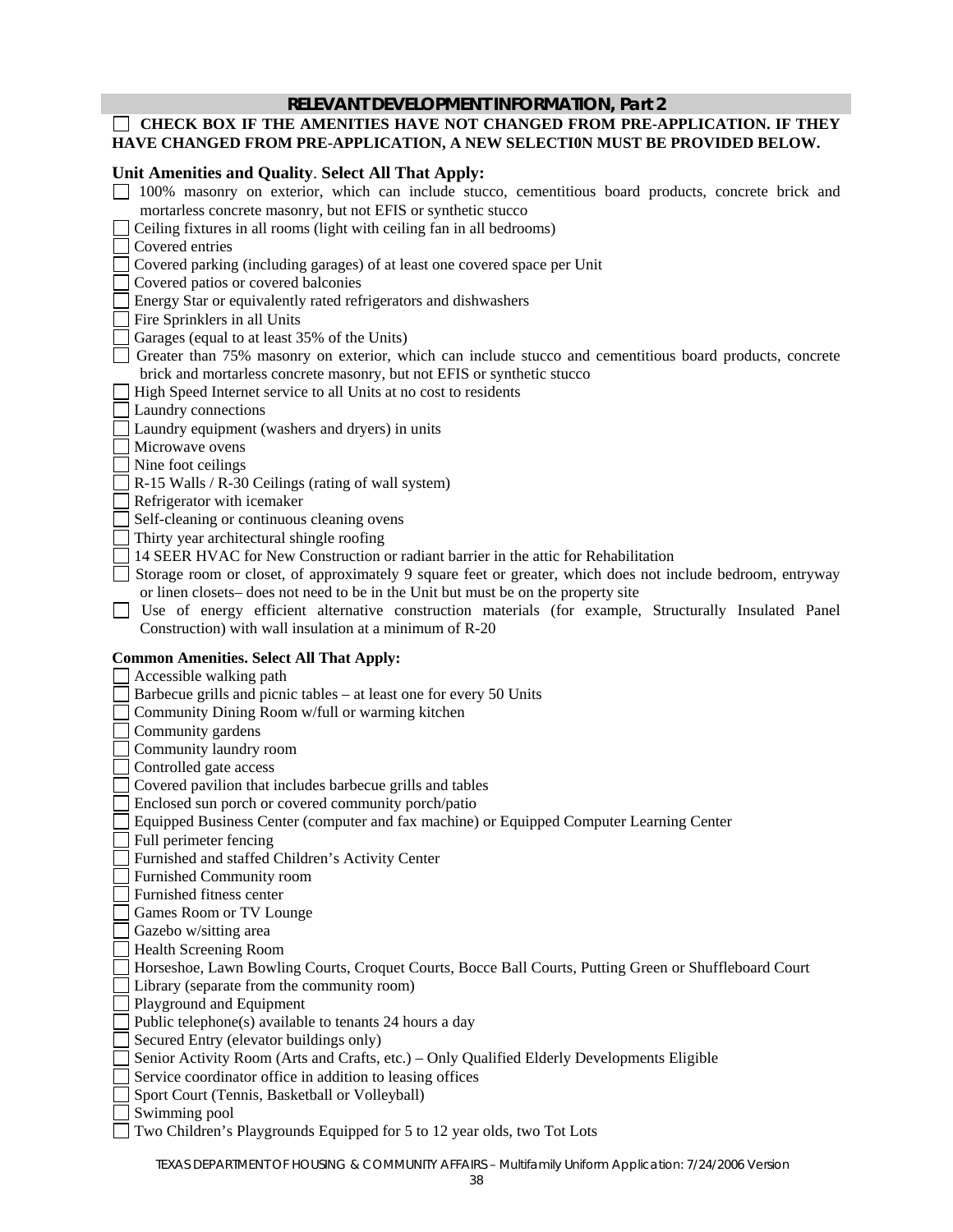**IF A PRE-APPLICATION HAS NOT BEEN SUBMITTED, COMPLETE THE FOLLOWING FOR ALL OF THE ENTITIES BELOW WHICH HAVE BEEN NOTIFIED PURSUANT TO §§50.8(d)(3) AND 50.9(h)(8) OF THE 2006 QAP (AND OTHER APPLICABLE PROGRAM RULES). THE FORM MUST BE SIGNED BY THE APPLICANT OR AUTHORIZED SIGNER.** 

**NOTE: IF A PRE-APPLICATION WAS SUBMITTED, AND THERE HAS BEEN A CHANGE FROM PRE-APPLICATION TO APPLICATION THAT RESULTED IN A CHANGE TO A LOCAL ELECTED OFFICIAL, THE APPLICANT MUST RE-NOTIFY AS REQUIRED BY 50.9(h)(8)(A). ALL CHANGES FROM PRE-APPLICATION TO APPLICATION MUST BE DETAILED BELOW.** 

 **CHECK IF THERE ARE NO CHANGES TO ELECTED OFFICIALS FROM PRE-APPLICATION TO APPLICATION (IF CHECKED, THIS FORM MAY BE LEFT BLANK.)** 

| <b>US REPRESENTATIVE:</b>                                                                                                                       | <b>CHANGE FROM PRE-APP</b>                                          |
|-------------------------------------------------------------------------------------------------------------------------------------------------|---------------------------------------------------------------------|
| <b>NAME</b><br><b>DISTRICT#:</b>                                                                                                                |                                                                     |
|                                                                                                                                                 |                                                                     |
| <b>STATE SENATOR:</b>                                                                                                                           | <b>CHANGE FROM PRE-APP</b>                                          |
| <b>NAME</b>                                                                                                                                     |                                                                     |
| <b>DISTRICT#:</b>                                                                                                                               |                                                                     |
| <b>STATE REPRESENTATIVE:</b>                                                                                                                    | <b>CHANGE FROM PRE-APP</b>                                          |
| <b>NAME</b>                                                                                                                                     |                                                                     |
| <b>DISTRICT#:</b>                                                                                                                               |                                                                     |
| <b>CITY MAYOR:</b>                                                                                                                              | <b>CHANGE FROM PRE-APP</b>                                          |
| <b>NAME:</b>                                                                                                                                    |                                                                     |
| <b>COUNTY JUDGE:</b>                                                                                                                            | <b>CHANGE FROM PRE-APP</b>                                          |
| NAME:                                                                                                                                           |                                                                     |
| SUPERINTENDENT OF THE SCHOOL DISTRICT:                                                                                                          | <b>CHANGE FROM PRE-APP</b>                                          |
| <b>NAME:</b>                                                                                                                                    |                                                                     |
|                                                                                                                                                 |                                                                     |
| <b>ADDRESS:</b>                                                                                                                                 |                                                                     |
| <b>CITY/STATE/ZIP:</b><br><u> 1989 - Johann John Stein, mars an deutscher Stein und der Stein und der Stein und der Stein und der Stein und</u> |                                                                     |
| <b>TELEPHONE:</b>                                                                                                                               |                                                                     |
| <b>FAX:</b>                                                                                                                                     |                                                                     |
|                                                                                                                                                 | PRESIDING OFFICER OF THE BOARD OF TRUSTEES FOR THE SCHOOL DISTRICT: |
|                                                                                                                                                 | <b>CHANGE FROM PRE-APP</b>                                          |
| NAME:                                                                                                                                           |                                                                     |
| <b>SCHOOL DISTRICT:</b>                                                                                                                         |                                                                     |
| <b>ADDRESS:</b>                                                                                                                                 |                                                                     |
| <b>CITY/STATE/ZIP:</b>                                                                                                                          |                                                                     |
| <b>TELEPHONE:</b>                                                                                                                               |                                                                     |
| <b>FAX:</b>                                                                                                                                     |                                                                     |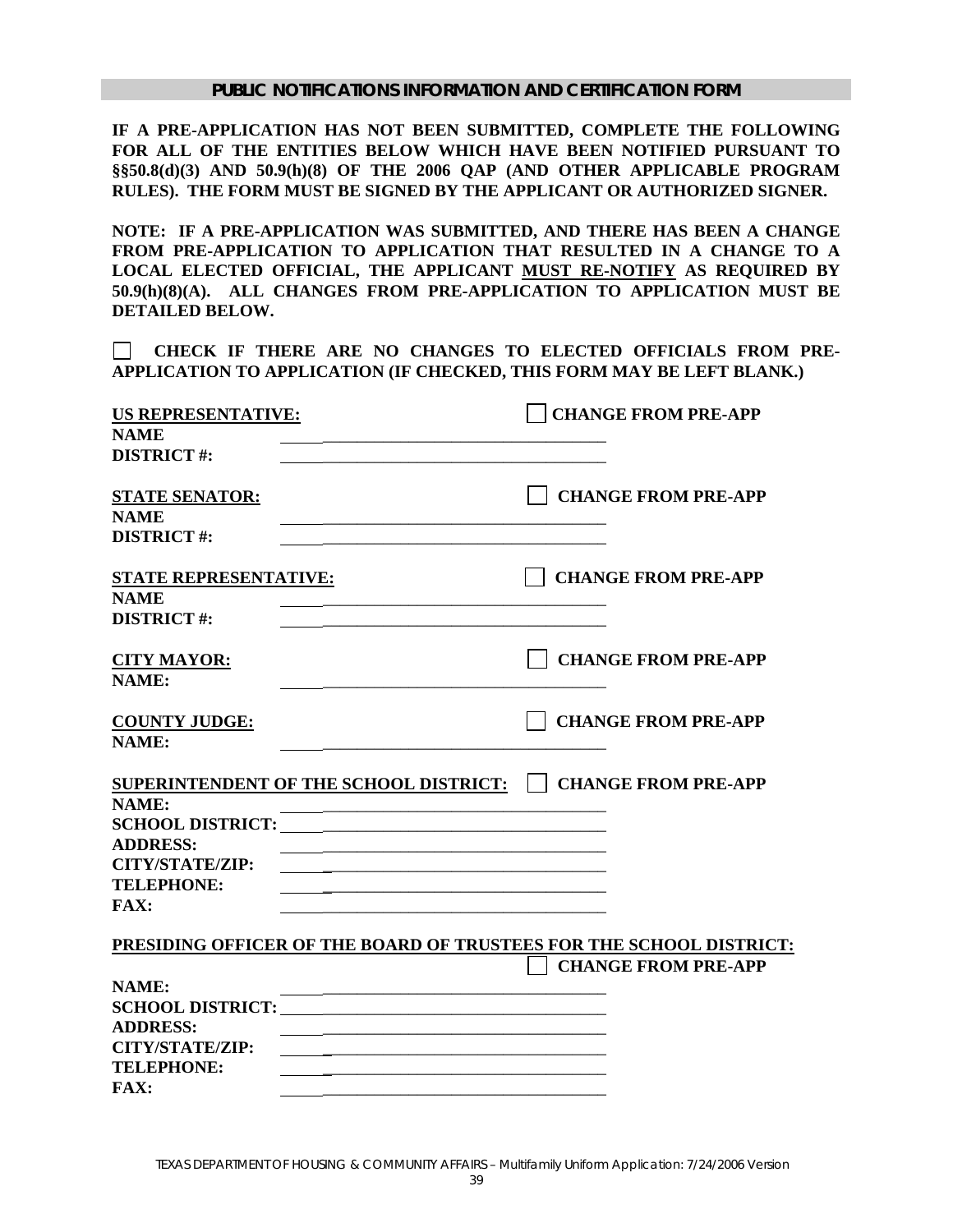#### **CITY COUNCIL MEMBERS:**

THE DEVELOPMENT IS LOCATED IN A: **CHANGE FROM PRE-APP** 

 **SINGLE MEMBER DISTRICT AT LARGE DISTRICT BOTH SINGLE MEMBER AND AT LARGE DISTRICT**

**IF SINGLE MEMBER DISTRICT, LIST THE COUNCIL PERSON FOR THE DEVELOPMENT DISTRICT BELOW:**  $\qquad \qquad \qquad \Box$  **CHANGE FROM PRE-APP** 

| <b>NAME</b>       |  |
|-------------------|--|
| <b>DISTRICT#:</b> |  |
| <b>ADDRESS:</b>   |  |
| CITY/STATE/ZIP:   |  |
| <b>TELEPHONE:</b> |  |
| FAX:              |  |

## **FOR AT LARGE DISTRICTS LIST ALL CITY COUNCIL MEMBERS (APPLICANT MAY ATTACH A PRINTOUT LISTING ALL REQUIRED COUNCIL MEMBERS FOR THIS ITEM):**

**CHANGE FROM PRE-APP** 

| <b>NAME</b>            |  |
|------------------------|--|
| <b>DISTRICT#:</b>      |  |
| <b>ADDRESS:</b>        |  |
| <b>CITY/STATE/ZIP:</b> |  |
| <b>TELEPHONE:</b>      |  |
| <b>FAX:</b>            |  |
|                        |  |
| <b>NAME</b>            |  |
| <b>DISTRICT#:</b>      |  |
| <b>ADDRESS:</b>        |  |
| <b>CITY/STATE/ZIP:</b> |  |
| <b>TELEPHONE:</b>      |  |
| FAX:                   |  |
|                        |  |
| <b>NAME</b>            |  |
| <b>DISTRICT#:</b>      |  |
| <b>ADDRESS:</b>        |  |
| <b>CITY/STATE/ZIP:</b> |  |
| <b>TELEPHONE:</b>      |  |
| FAX:                   |  |
|                        |  |
| <b>NAME</b>            |  |
| <b>DISTRICT#:</b>      |  |
| <b>ADDRESS:</b>        |  |
| <b>CITY/STATE/ZIP:</b> |  |
| <b>TELEPHONE:</b>      |  |
| <b>FAX:</b>            |  |
|                        |  |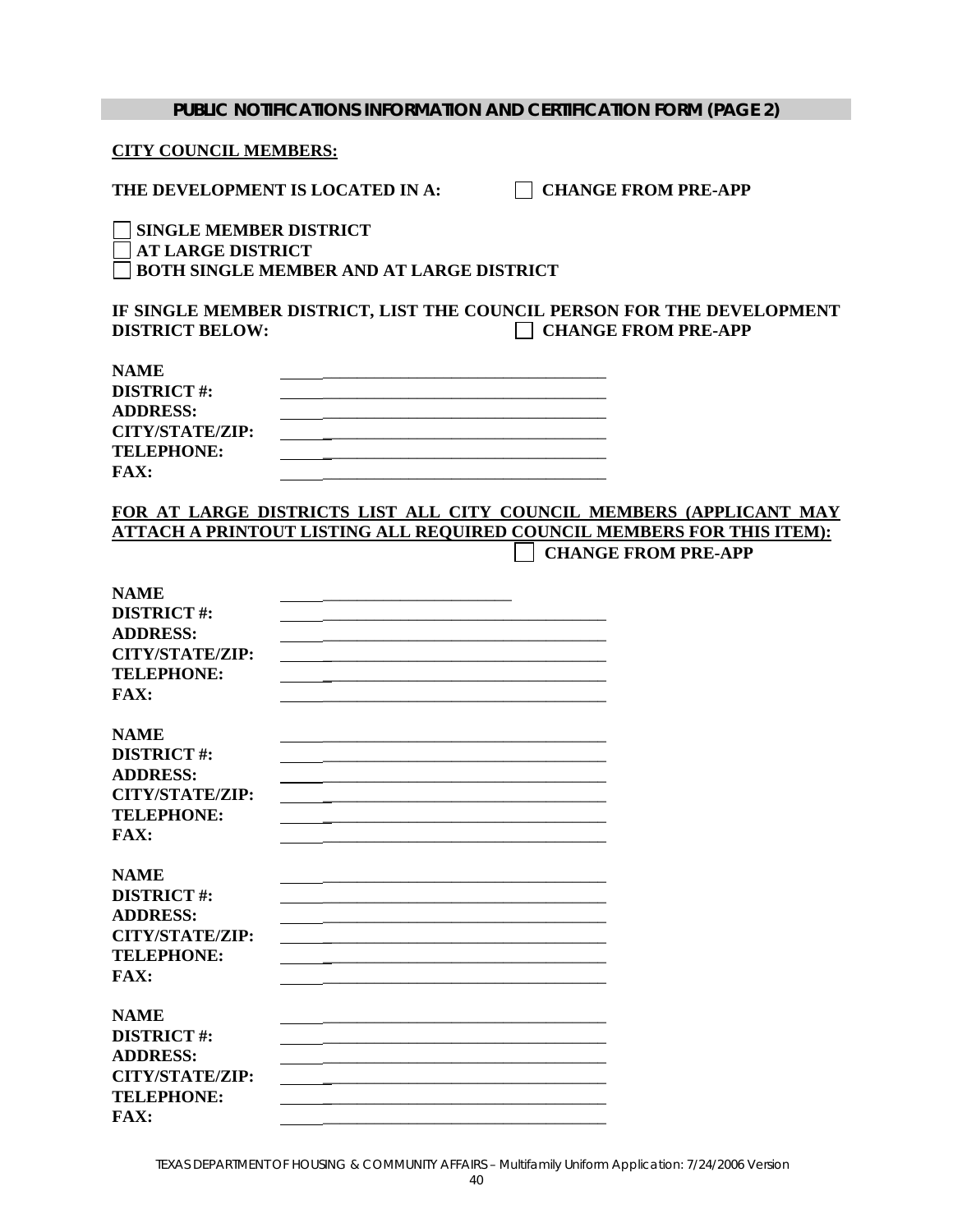# PUBLIC NOTIFICATIONS INFORMATION AND CERTIFICATION FORM (PAGE 3)

#### AT LARGE DISTRICTS COUNCIL MEMBERS CONTINUED:

| <b>NAME</b>            |  |
|------------------------|--|
| <b>DISTRICT#:</b>      |  |
| <b>ADDRESS:</b>        |  |
| <b>CITY/STATE/ZIP:</b> |  |
| <b>TELEPHONE:</b>      |  |
| <b>FAX:</b>            |  |
|                        |  |
|                        |  |
| <b>NAME</b>            |  |
| <b>DISTRICT#:</b>      |  |
| <b>ADDRESS:</b>        |  |
| <b>CITY/STATE/ZIP:</b> |  |
| <b>TELEPHONE:</b>      |  |
| <b>FAX:</b>            |  |
|                        |  |
| <b>NAME</b>            |  |
| <b>DISTRICT#:</b>      |  |
| <b>ADDRESS:</b>        |  |
| <b>CITY/STATE/ZIP:</b> |  |
| <b>TELEPHONE:</b>      |  |
| <b>FAX:</b>            |  |
|                        |  |
| <b>NAME</b>            |  |
| <b>DISTRICT#:</b>      |  |
|                        |  |
| <b>ADDRESS:</b>        |  |
| <b>CITY/STATE/ZIP:</b> |  |
| <b>TELEPHONE:</b>      |  |
| <b>FAX:</b>            |  |
|                        |  |
| <b>NAME</b>            |  |
| <b>DISTRICT#:</b>      |  |
| <b>ADDRESS:</b>        |  |
| <b>CITY/STATE/ZIP:</b> |  |
| <b>TELEPHONE:</b>      |  |
| <b>FAX:</b>            |  |
|                        |  |
| <b>NAME</b>            |  |
| <b>DISTRICT#:</b>      |  |
| <b>ADDRESS:</b>        |  |
| <b>CITY/STATE/ZIP:</b> |  |
|                        |  |
| <b>TELEPHONE:</b>      |  |
| FAX:                   |  |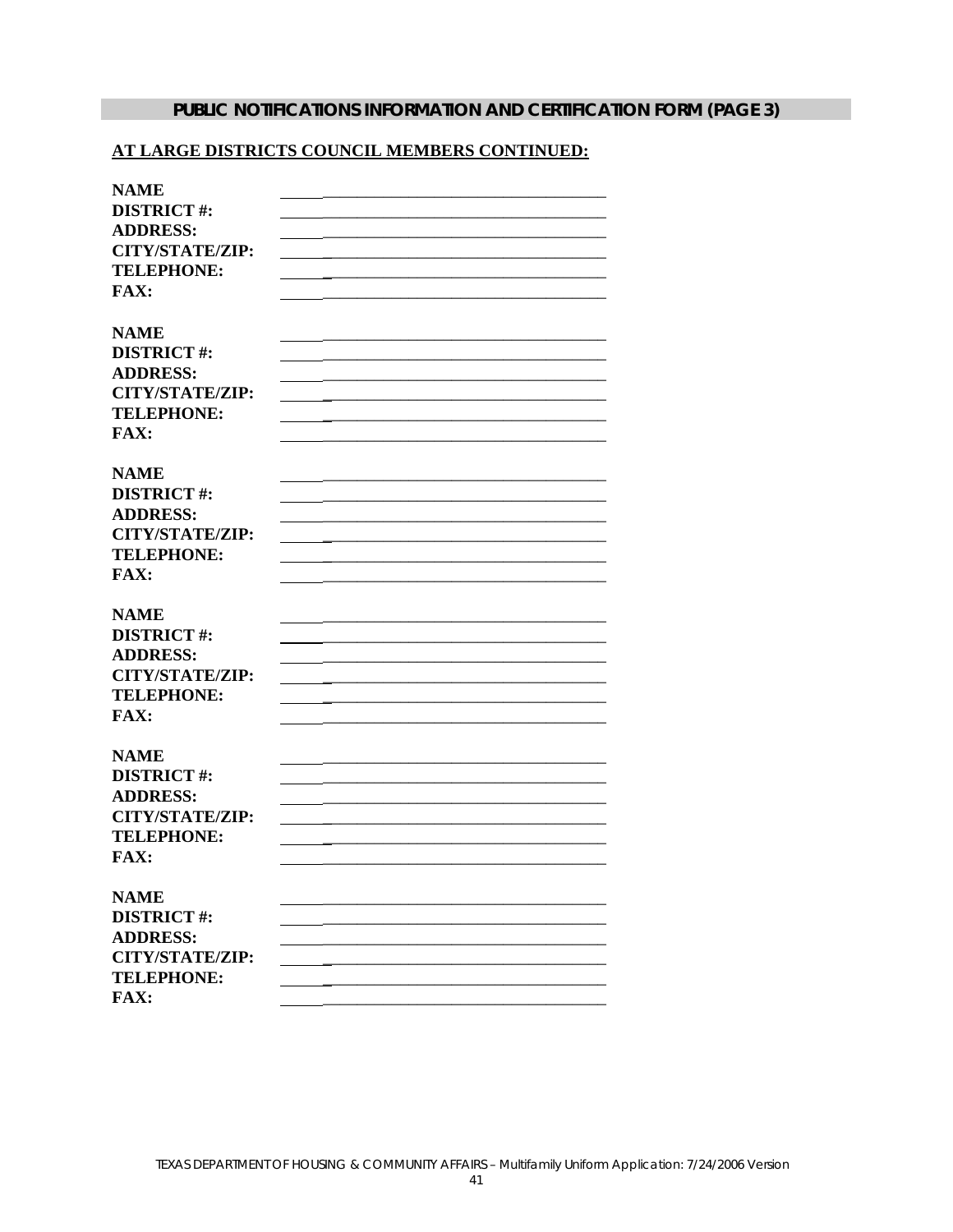| <b>PUBLIC NOTIFICATIONS INFORMATION AND CERTIFICATION FORM (PAGE 4)</b>                                                                                                                                                                    |
|--------------------------------------------------------------------------------------------------------------------------------------------------------------------------------------------------------------------------------------------|
| <b>COUNTY COMMISSIONERS:</b>                                                                                                                                                                                                               |
| <b>CHANGE FROM PRE-APP</b><br>THE DEVELOPMENT IS LOCATED IN A:                                                                                                                                                                             |
| <b>SINGLE MEMBER DISTRICT</b><br><b>AT LARGE DISTRICT</b><br><b>BOTH SINGLE MEMBER AND AT LARGE DISTRICT</b>                                                                                                                               |
| IF SINGLE MEMBER DISTRCIT, LIST THE COUNTY COMMISSIONER FOR THE<br>DEVELOPMENT DISTRICT BELOW:<br><b>CHANGE FROM PRE-APP</b>                                                                                                               |
| <b>NAME</b><br><b>DISTRICT#:</b><br><b>ADDRESS:</b><br><b>CITY/STATE/ZIP:</b><br><b>TELEPHONE:</b><br><b>FAX:</b>                                                                                                                          |
| FOR AT LARGE DISTRICTS LIST ALL COUNTY COMMISSIONERS (APPLICANT MAY<br>ATTACH A PRINTOUT LISTING ALL REOUIRED COUNTY COMMISSIONERS FOR THIS<br><b>CHANGE FROM PRE-APP</b><br>ITEM):                                                        |
| <b>NAME</b><br><b>DISTRICT#:</b><br><b>ADDRESS:</b><br><b>CITY/STATE/ZIP:</b><br><u> 1989 - Johann Harry Harry Harry Harry Harry Harry Harry Harry Harry Harry Harry Harry Harry Harry Harry Harry</u><br><b>TELEPHONE:</b><br><b>FAX:</b> |
| <b>NAME</b><br><b>DISTRICT#:</b><br><b>ADDRESS:</b><br><b>CITY/STATE/ZIP:</b><br><b>TELEPHONE:</b><br>FAX:                                                                                                                                 |
| <b>NAME</b><br><b>DISTRICT#:</b><br><b>ADDRESS:</b><br><b>CITY/STATE/ZIP:</b><br><b>TELEPHONE:</b><br><b>FAX:</b>                                                                                                                          |
| <b>NAME</b><br><b>DISTRICT#:</b><br><b>ADDRESS:</b><br><b>CITY/STATE/ZIP:</b><br><b>TELEPHONE:</b><br><b>FAX:</b>                                                                                                                          |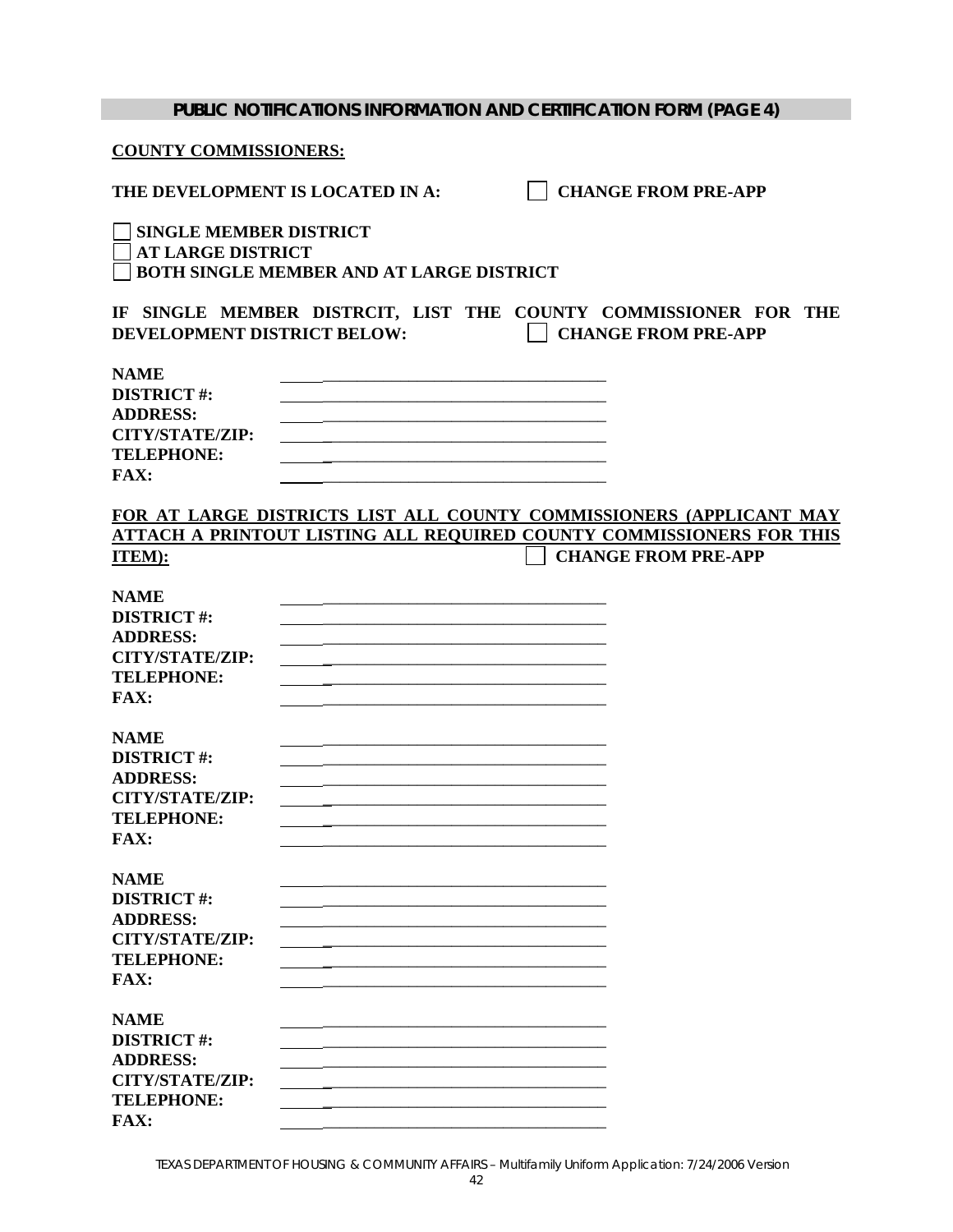# PUBLIC NOTIFICATIONS INFORMATION AND CERTIFICATION FORM (PAGE 5)

#### **COUNTY COMMISSIONERS CONTINUED:**

| <b>NAME</b>                      |  |
|----------------------------------|--|
| <b>DISTRICT#:</b>                |  |
| <b>ADDRESS:</b>                  |  |
| <b>CITY/STATE/ZIP:</b>           |  |
| <b>TELEPHONE:</b>                |  |
| FAX:                             |  |
|                                  |  |
| <b>NAME</b>                      |  |
| <b>DISTRICT#:</b>                |  |
| <b>ADDRESS:</b>                  |  |
| <b>CITY/STATE/ZIP:</b>           |  |
| <b>TELEPHONE:</b>                |  |
| FAX:                             |  |
|                                  |  |
| <b>NAME</b>                      |  |
| <b>DISTRICT#:</b>                |  |
| <b>ADDRESS:</b>                  |  |
| <b>CITY/STATE/ZIP:</b>           |  |
| <b>TELEPHONE:</b>                |  |
| <b>FAX:</b>                      |  |
|                                  |  |
| <b>NAME</b><br><b>DISTRICT#:</b> |  |
| <b>ADDRESS:</b>                  |  |
| <b>CITY/STATE/ZIP:</b>           |  |
| <b>TELEPHONE:</b>                |  |
| FAX:                             |  |
|                                  |  |
| <b>NAME</b>                      |  |
| <b>DISTRICT#:</b>                |  |
| <b>ADDRESS:</b>                  |  |
| <b>CITY/STATE/ZIP:</b>           |  |
| <b>TELEPHONE:</b>                |  |
| <b>FAX:</b>                      |  |
|                                  |  |
| <b>NAME</b>                      |  |
| <b>DISTRICT#:</b>                |  |
| <b>ADDRESS:</b>                  |  |
| <b>CITY/STATE/ZIP:</b>           |  |
| <b>TELEPHONE:</b>                |  |
| <b>FAX:</b>                      |  |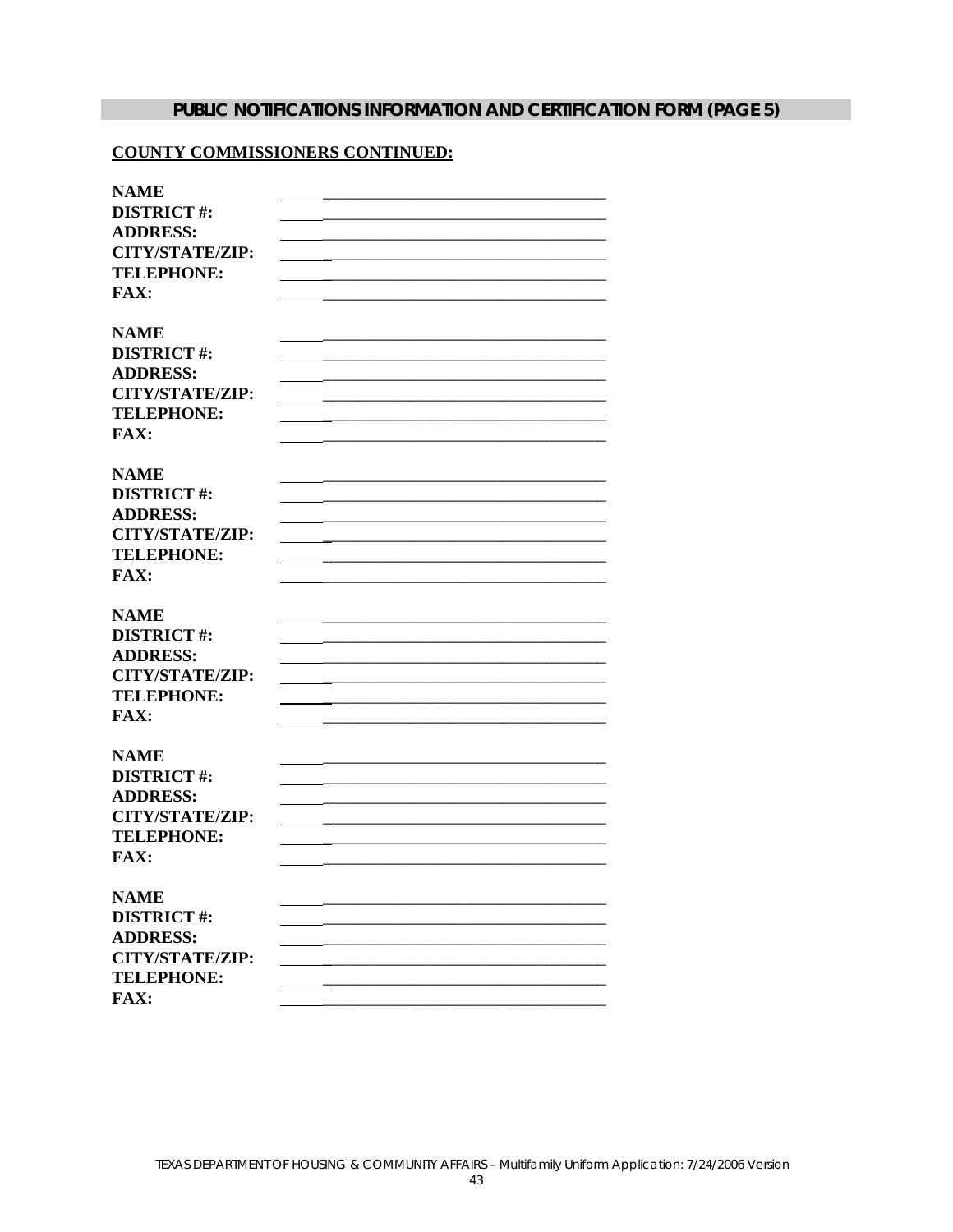#### **PUBLIC NOTIFICATIONS INFORMATION AND CERTIFICATION FORM (PAGE 6)**

**NEIGHBORHOOD ORGANIZATION(S) (Submit all neighborhood organizations in which the Applicant is/was required to notify under §50.8(d)(3)(B) and/or 50.9(h)(8)(A)(ii) of the QAP):**

**CHANGE FROM PRE-APP** 

| NAME:                                |  |
|--------------------------------------|--|
| <b>ADDRESS:</b>                      |  |
| <b>CITY/STATE/ZIP:</b>               |  |
| <b>TELEPHONE:</b>                    |  |
| FAX:                                 |  |
| <b>NEIGHBORHOOD ORGANIZATION (S)</b> |  |
| NAME:                                |  |
| <b>ADDRESS:</b>                      |  |
| <b>CITY/STATE/ZIP:</b>               |  |
| <b>TELEPHONE:</b>                    |  |
| FAX:                                 |  |
|                                      |  |
| <b>NEIGHBORHOOD ORGANIZATION(S)</b>  |  |
| NAME:                                |  |
| <b>ADDRESS:</b>                      |  |
| <b>CITY/STATE/ZIP:</b>               |  |
| <b>TELEPHONE:</b>                    |  |
| FAX:                                 |  |
| <b>NEIGHBORHOOD ORGANIZATION (S)</b> |  |
| NAME:                                |  |
| <b>ADDRESS:</b>                      |  |
| <b>CITY/STATE/ZIP:</b>               |  |
| <b>TELEPHONE:</b>                    |  |
| <b>FAX:</b>                          |  |

**I certify that the all the information provided is correct and all of the required entities (above) were notified as required by §50.8(d)(3)(B) and/or 50.9(h)(8)(A)(ii) of the QAP. I also certify that all notifications were made in the format outlined in the template,**  *Neighborhood Organization Request Format* **and** *Public Notifications format (Written)***.** 

By: Its:

 *Signature of Applicant/Owner Date*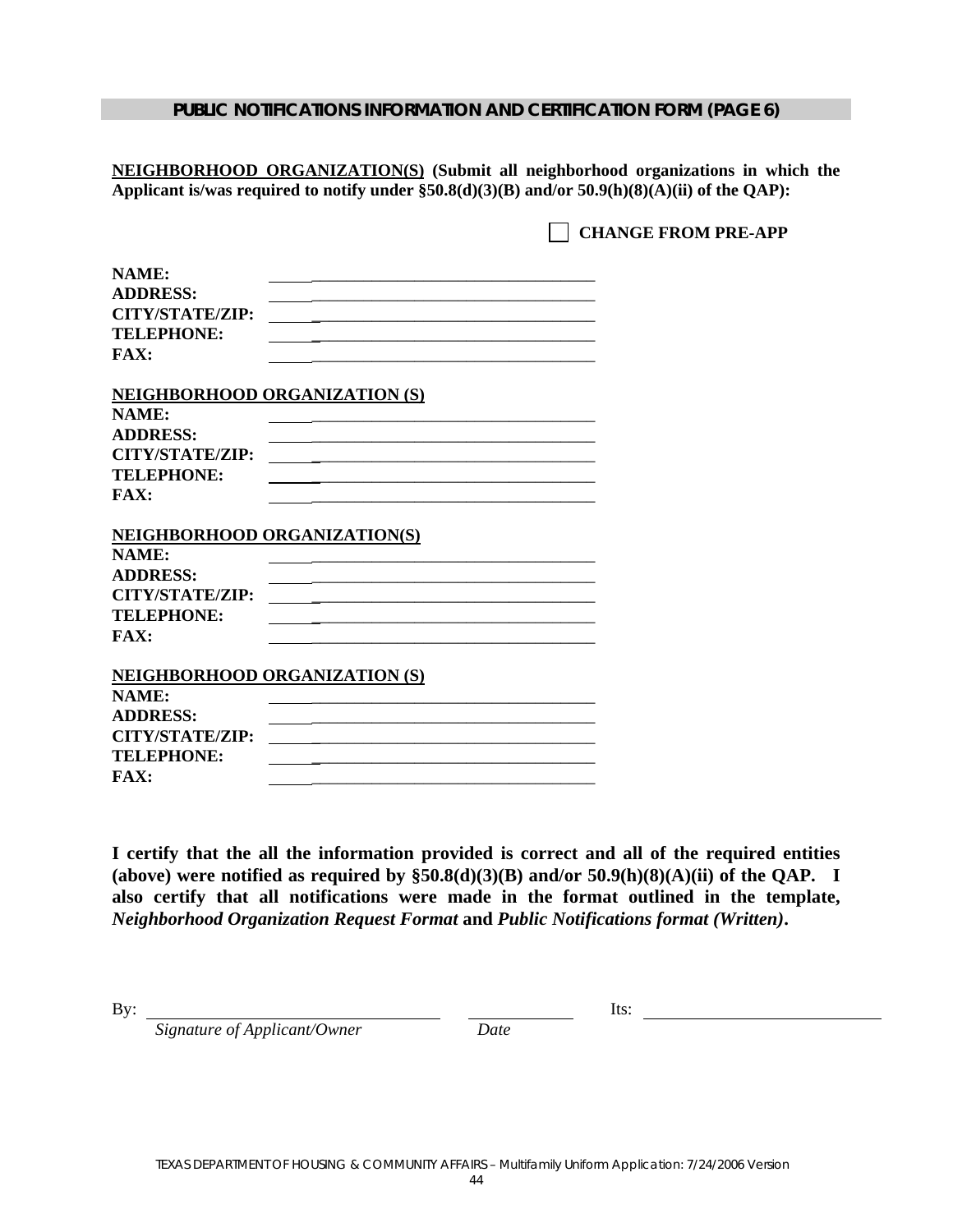#### **Volume 3, Tab 1**

## **PART A1. DEVELOPMENT CERTIFICATION FORM (9% & 4% HTC ONLY)**

(Development Owner, or entity having controlling interest in the Development Owner, must complete this form.)

#### **A. Basic Amenities**

I (We) certify that we will satisfy at least the minimum point threshold for amenities as further described in §50.9(h)(4)(A) of the QAP (Common Amenities). The amenities selected will be made available for the benefit of all tenants. If fees in addition to rent are charged for amenities reserved for an individual tenant's use, then the amenity is not included among those provided to satisfy this requirement. I (We) also understand that any future changes in these amenities or substitution of these amenities may result in a decrease in awarded credits if the substitution or change includes a decrease in cost or in a cancellation of a Commitment Notice or Carryover Allocation if the Threshold Criteria are no longer met.

#### **B. Unit Amenities**

I (We) certify that the Development will have all of the following Unit Amenities as further described in  $§50.9(h)(4)(B)$ . I (We) understand that if fees in addition to rent are charged for amenities, then the amenity may not be included among those provided to satisfy this requirement. I (We) also understand that any future changes in these amenities, or substitution of these amenities, may result in a decrease in awarded credits if the substitution or change includes a decrease in cost or in a cancellation of a Commitment Notice or Carryover Allocation if the Threshold Criteria are no longer met.

- All New Construction Units must be built with three networks: One network installed for phone using CAT5e or better wiring; a second network for data installed using CAT5e or better wiring; and a third network for TV services using COAX cable
- Mini blinds or window coverings for all windows
- Dishwasher and Disposal (not required for TX-USDA-RHS Developments)
- Refrigerator
- Oven/Range
- Exhaust/vent fans in bathrooms
- Ceiling fans in living areas and bedrooms

#### **C. Texas Property Code**

I (We) certify as further described in §50.9(h)(4)(C) that the Development will adhere to the Texas Property Code relating to security devices and other applicable requirements for residential tenancies, and will adhere to local building codes or if no local building codes are in place then to the most recent version of the International Building Code.

#### **D. Compliance with State and Federal Laws**

I (We) certify as further described in §50.9(h)(4)(D) that Applicant is in compliance with state and federal laws, including but not limited to, fair housing laws, including Chapter 301, Property Code, Title VIII of the Civil Rights Act of 1968 (42 U.S.C. Section 3601 et seq.), and the Fair Housing Amendments Act of 1988 (42 U.S.C. Section 3601 et seq.); the Civil Rights Act of 1964 (42 U.S.C. Section 2000a et seq.); the Americans with Disabilities Act of 1990 (42 U.S.C. Section 12101 et seq.); the Rehabilitation Act of 1973 (29 U.S.C. Section 701 et seq.); Fair Housing Accessibility; the Texas Fair Housing Act; and that the Development is designed consistent with the Fair Housing Act Design Manual produced by HUD, the Code Requirements for Housing Accessibility 2000 (or as amended from time to time) produced by the International Code Council and the Texas Accessibility Standards.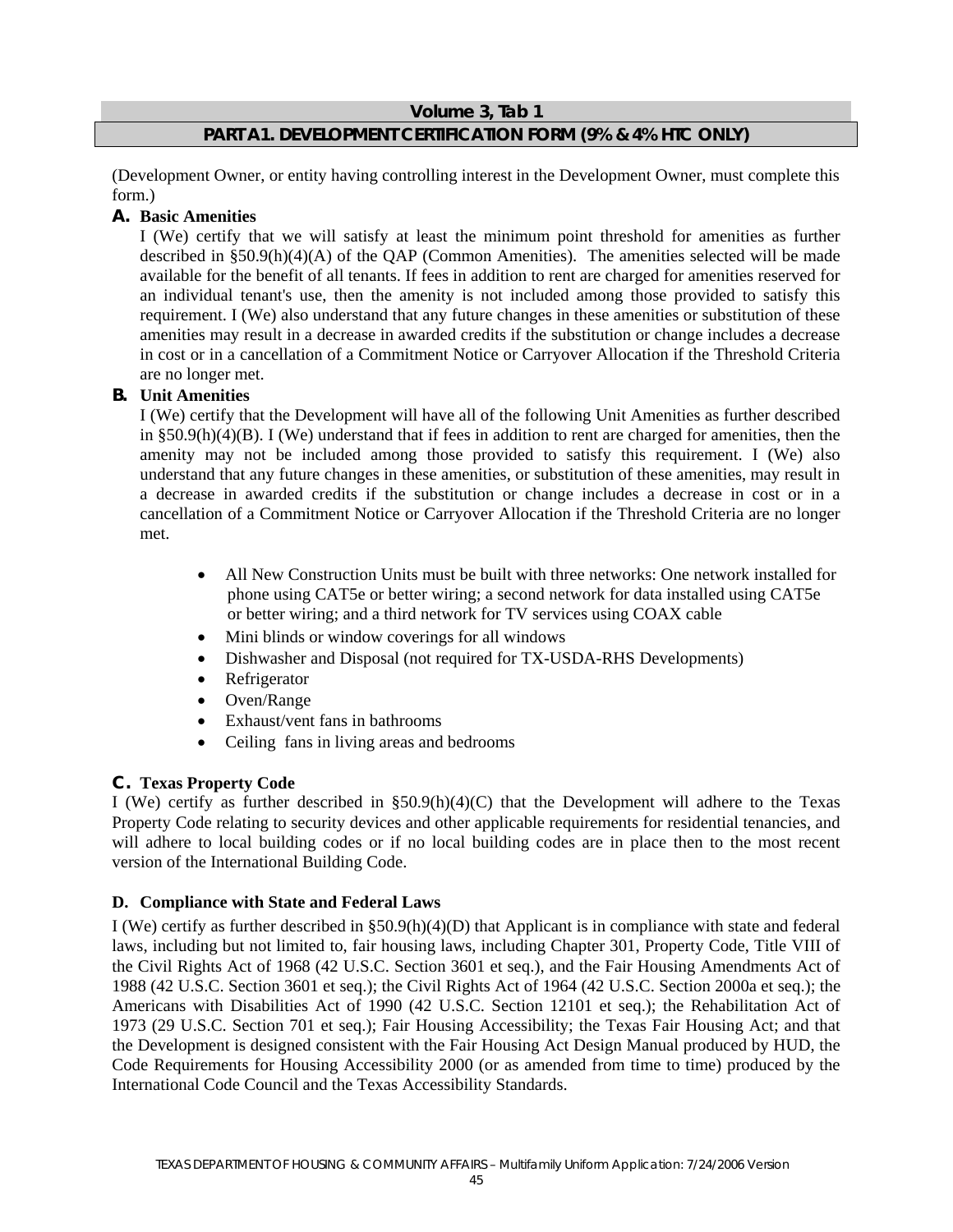#### **E. Attempting to Ensure Involvement of Minority Owned Businesses**

I (We) certify as further described in §50.9(h)(4)(E) that the Applicant will attempt to ensure that at least 30% of the construction and management businesses with which the Applicant contracts in connection with the Development are Minority Owned Businesses, and that the Applicant will submit a report at least once in each 90-day period following the date of the Commitment Notice until the Cost Certification is submitted, in a format prescribed by the Department and provided at the time a Commitment Notice is received, on the percentage of businesses with which the Applicant has contracted that qualify as Minority Owned Businesses.

#### **F. Units for Persons with Disabilities**

I (We) certify as further described in §50.9(h)(4)(F) that the Development will comply with the accessibility standards that are required under Section 504, Rehabilitation Act of 1973 (29 U.S.C. Section 794), and specified under 24 C.F.R. Part 8, Subpart C. The Applicant must provide a certification from an accredited architect or Department-approved third party accessibility specialist, that the Development will comply with the accessibility standards that are required under Section 504, Rehabilitation Act of 1973 (29 U.S.C. Section 794), and specified under 24 C.F.R. Part 8, Subpart C and this subparagraph. This includes that for all New Construction Developments, a minimum of five percent of the total dwelling Units or at least one Unit, whichever is greater, shall be made accessible for individuals with mobility impairments. A Unit that is on an accessible route and is adaptable and otherwise compliant with sections 3–8 of the Uniform Federal Accessibility Standards (UFAS), shall be deemed to meet this requirement. An additional two percent of the total dwelling Units, or at least one Unit, whichever is greater, shall be accessible for individuals with hearing or vision impairments. Additionally, in Developments involving New Construction where some Units are two-stories and are normally exempt from Fair Housing accessibility requirements, a minimum of 20% of each Unit type (i.e. one bedroom, two bedroom, three bedroom) must provide an accessible entry level and all common-use facilities in compliance with the Fair Housing Guidelines, and include a minimum of one bedroom and one bathroom or powder room at the entry level. A similar certification will also be required after the Development is completed from an inspector, archirtect, or accessibility specialist. Any Developments designed as single family structures must also satisfy the requirements of 2306.514, Texas Government Code.

## **G. Minimum Standard Energy Saving Devices**

I (We) certify that as further described in §50.9(h)(4)(G) the Development will be equipped with energy saving devices that meet the standard statewide energy code adopted by the state energy conservation office, unless historic preservation codes permit otherwise for a Development involving historic preservation. All Units must be air-conditioned. The measures must be certified by the Development architect as being included in the design of each tax credit Unit at the time the 10% Test Documentation is submitted and in actual construction upon Cost Certification.

## **H. General Contractor Requirement**

I (We) certify as further described in §50.9(h)(4)(H) that the Development will be built by a General Contractor that satisfies the requirements of the General Appropriation Act, Article VII, Rider 8(c) applicable to the Department which requires that the General Contractor hired by the Development Owner or the Applicant, if the Applicant serves as General Contractor, must demonstrate a history of constructing similar types of housing without the use of federal tax credits.

#### **I. Reserve Account**

I(We) certify as further described in  $\S 50.9(h)(4)(I)$  that the Development Owner agrees to establish a reserve account consistent with §2306.186 Texas Government Code and as further described in Section 1.37 of 10 TAC.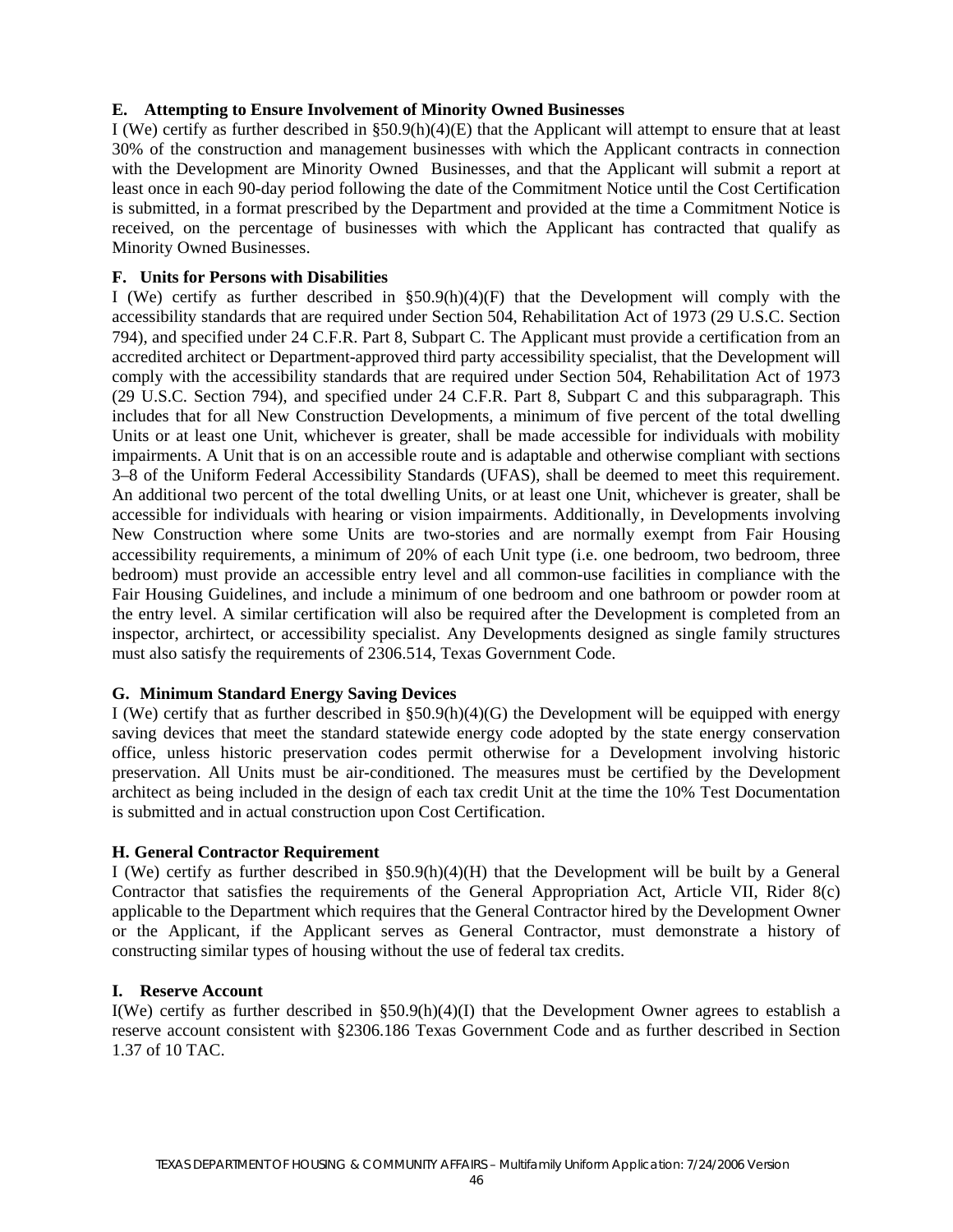#### **J. Neighborhood Organizations**

I (We) certify as further described in §50.9(h)(4)(J) we have not formed a neighborhood organization for purposes of subsection 50.9(i)(2) of the QAP, have not given money or a gift to cause the neighborhood organization to take its position of support or opposition, nor have provided any assistance to a neighborhood organization to meet the requirements under 50.9(i)(2) of this title which are not allowed under that subsection, as it relates to this Application or any other Application under consideration in 2006.

#### **K. Cooperation with Local Housing Authorities**

I (We) certify as further described in  $$50.9(h)(4)(K)$  that the I(we) will cooperate with the local public housing authority, to the extent there are any, in accepting tenants from their waiting lists  $(42(m)(1)(C)(vi).$ 

By: Its:

 *Signature of Applicant/Owner Date*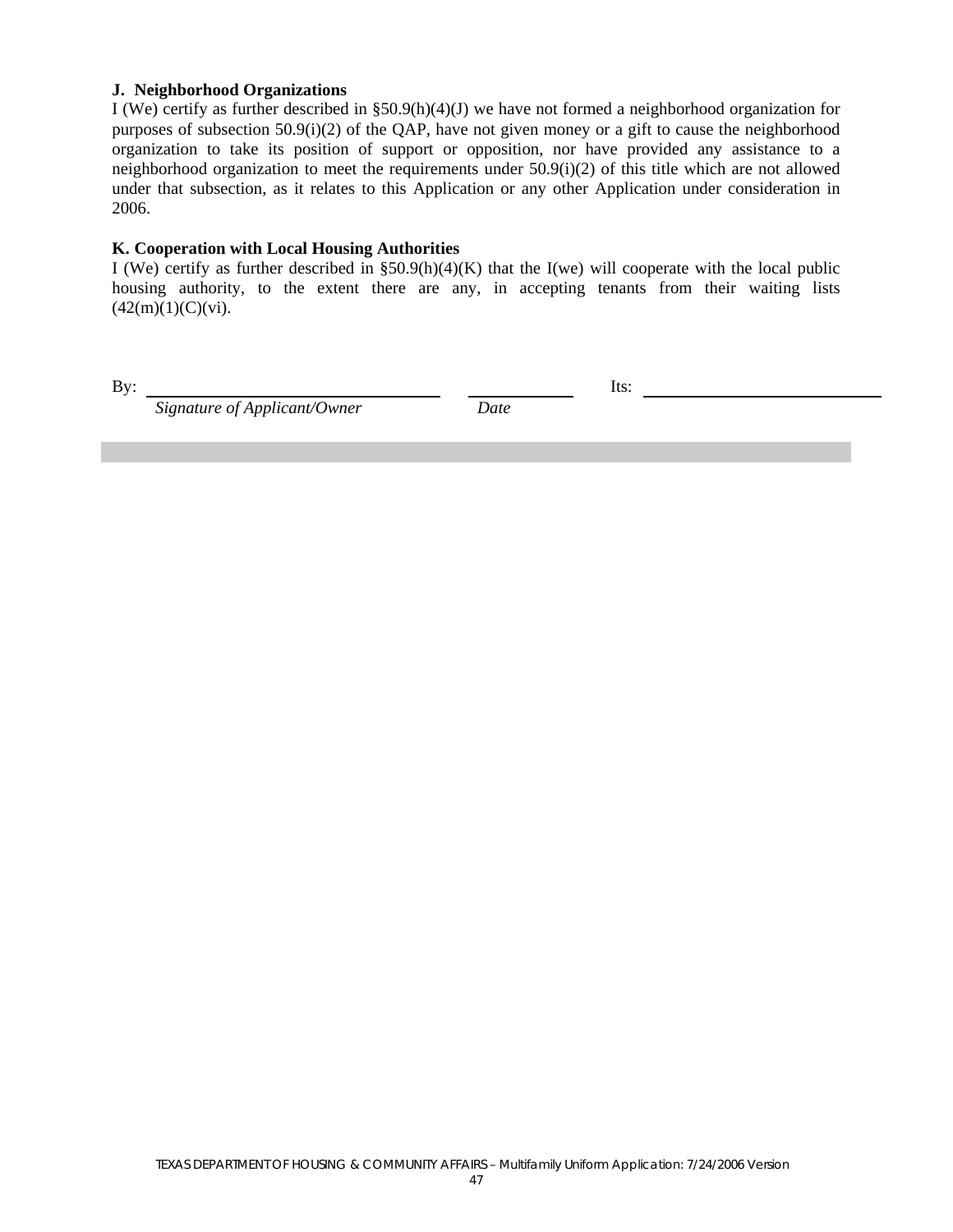(An accredited architect or Department-approved third party accessibility specialist must complete this form.)

#### **A. Units for Persons with Disabilities**

I (We) certify as further described in §50.9(h)(4)(F) that the Development will comply with the accessibility standards that are required under Section 504, Rehabilitation Act of 1973 (29 U.S.C. Section 794), and specified under 24 C.F.R. Part 8, Subpart C. The Applicant must provide a certification from an accredited architect or Department-approved third party accessibility specialist, that the Development will comply with the accessibility standards that are required under Section 504, Rehabilitation Act of 1973 (29 U.S.C. Section 794), and specified under 24 C.F.R. Part 8, Subpart C and this subparagraph. This includes that for all New Construction Developments, a minimum of five percent of the total dwelling Units or at least one Unit, whichever is greater, shall be made accessible for individuals with mobility impairments. A Unit that is on an accessible route and is adaptable and otherwise compliant with sections 3–8 of the Uniform Federal Accessibility Standards (UFAS), shall be deemed to meet this requirement. An additional two percent of the total dwelling Units, or at least one Unit, whichever is greater, shall be accessible for individuals with hearing or vision impairments. Additionally, in Developments involving New Construction where some Units are two-stories and are normally exempt from Fair Housing accessibility requirements, a minimum of 20% of each Unit type (i.e. one bedroom, two bedroom, three bedroom) must provide an accessible entry level and all common-use facilities in compliance with the Fair Housing Guidelines, and include a minimum of one bedroom and one bathroom or powder room at the entry level. A similar certification will also be required after the Development is completed from an inspector, architect, or accessibility specialist. Any Developments designed as single family structures must also satisfy the requirements of 2306.514, Texas Government Code.

 *Date* 

By: Its:

 *Signature* of architect or Departmentapproved third party accessibility specialist

TEXAS DEPARTMENT OF HOUSING & COMMUNITY AFFAIRS – Multifamily Uniform Application: 7/24/2006 Version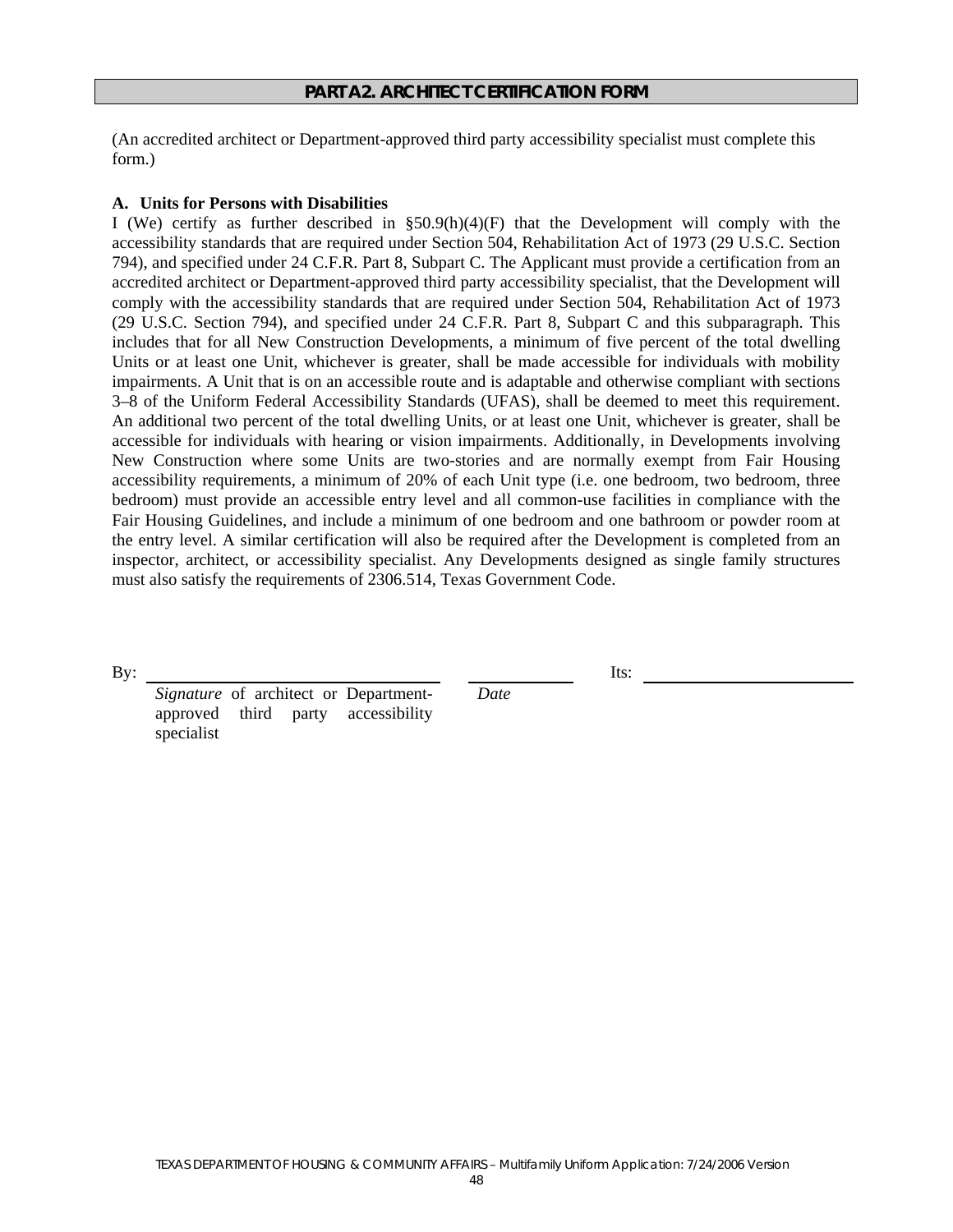| Part B. Specifications and Amenities |  |
|--------------------------------------|--|
|--------------------------------------|--|

| <b>SITE ATTRIBUTES</b>                                                                                                                                                                                                                         |                                                                                                                                                                                                                                                                                                                                                                                                                                                                                                                                            |                                 |                                                                                                                                                                                                                                                                                                                                                                                                                                 |                                                   |                                |  |
|------------------------------------------------------------------------------------------------------------------------------------------------------------------------------------------------------------------------------------------------|--------------------------------------------------------------------------------------------------------------------------------------------------------------------------------------------------------------------------------------------------------------------------------------------------------------------------------------------------------------------------------------------------------------------------------------------------------------------------------------------------------------------------------------------|---------------------------------|---------------------------------------------------------------------------------------------------------------------------------------------------------------------------------------------------------------------------------------------------------------------------------------------------------------------------------------------------------------------------------------------------------------------------------|---------------------------------------------------|--------------------------------|--|
| <b>Total Acquisition Acreage:</b>                                                                                                                                                                                                              |                                                                                                                                                                                                                                                                                                                                                                                                                                                                                                                                            |                                 | Development Site Acreage:                                                                                                                                                                                                                                                                                                                                                                                                       |                                                   | # Units per Acre:              |  |
|                                                                                                                                                                                                                                                |                                                                                                                                                                                                                                                                                                                                                                                                                                                                                                                                            |                                 | DEVELOPMENT ATTRIBUTES Selections must be consistent with submitted architectural plans                                                                                                                                                                                                                                                                                                                                         |                                                   |                                |  |
| <b>Building/Unit Configuration:</b>                                                                                                                                                                                                            |                                                                                                                                                                                                                                                                                                                                                                                                                                                                                                                                            | Detached Residence              | $\Box$ Duplex                                                                                                                                                                                                                                                                                                                                                                                                                   | $\Box$ Triplex                                    | $\Box$ Fourplex                |  |
|                                                                                                                                                                                                                                                | $\Box$ Townhome                                                                                                                                                                                                                                                                                                                                                                                                                                                                                                                            |                                 | $\Box$ >4 units per building                                                                                                                                                                                                                                                                                                                                                                                                    | Single Room Occupancy                             |                                |  |
|                                                                                                                                                                                                                                                |                                                                                                                                                                                                                                                                                                                                                                                                                                                                                                                                            | Maximum # of Floors:            |                                                                                                                                                                                                                                                                                                                                                                                                                                 | # of <u>Hydraulic</u> /__-Passenger Elevators: __ | $\Box$ Fire Sprinkler          |  |
|                                                                                                                                                                                                                                                |                                                                                                                                                                                                                                                                                                                                                                                                                                                                                                                                            | # of Residential Buildings: ___ | # of Nonresidential Buildings: __                                                                                                                                                                                                                                                                                                                                                                                               |                                                   |                                |  |
|                                                                                                                                                                                                                                                |                                                                                                                                                                                                                                                                                                                                                                                                                                                                                                                                            |                                 |                                                                                                                                                                                                                                                                                                                                                                                                                                 |                                                   |                                |  |
| <b>Subfloor</b>                                                                                                                                                                                                                                |                                                                                                                                                                                                                                                                                                                                                                                                                                                                                                                                            |                                 | EXTERIOR Selections must be consistent with items selected for points (if applicable) and submitted architectural plans<br><b>Roofs</b>                                                                                                                                                                                                                                                                                         |                                                   |                                |  |
| Wood                                                                                                                                                                                                                                           | Parking<br>Shed or Flat Roof Carports                                                                                                                                                                                                                                                                                                                                                                                                                                                                                                      |                                 | <b>Built-Up Rock</b>                                                                                                                                                                                                                                                                                                                                                                                                            | <b>Walls</b>                                      | % Plywood/Hardboard            |  |
| Concrete Slab                                                                                                                                                                                                                                  |                                                                                                                                                                                                                                                                                                                                                                                                                                                                                                                                            |                                 |                                                                                                                                                                                                                                                                                                                                                                                                                                 |                                                   |                                |  |
|                                                                                                                                                                                                                                                | <b>Detached Garages</b>                                                                                                                                                                                                                                                                                                                                                                                                                                                                                                                    |                                 | Comp. Shingle                                                                                                                                                                                                                                                                                                                                                                                                                   | % Siding/Shingle                                  |                                |  |
| Other                                                                                                                                                                                                                                          | <b>Uncovered Spaces</b>                                                                                                                                                                                                                                                                                                                                                                                                                                                                                                                    |                                 | Comp. Roll                                                                                                                                                                                                                                                                                                                                                                                                                      |                                                   | % Masonry Veneer               |  |
| (Describe)                                                                                                                                                                                                                                     | Parking Garage Spaces                                                                                                                                                                                                                                                                                                                                                                                                                                                                                                                      |                                 | Wood Shingle                                                                                                                                                                                                                                                                                                                                                                                                                    | % Cement Fiber                                    |                                |  |
|                                                                                                                                                                                                                                                |                                                                                                                                                                                                                                                                                                                                                                                                                                                                                                                                            |                                 | Wood Shake                                                                                                                                                                                                                                                                                                                                                                                                                      | % Stucco                                          |                                |  |
|                                                                                                                                                                                                                                                |                                                                                                                                                                                                                                                                                                                                                                                                                                                                                                                                            |                                 | Other (Describe)                                                                                                                                                                                                                                                                                                                                                                                                                |                                                   | % Other (Describe)             |  |
| Storage rooms                                                                                                                                                                                                                                  |                                                                                                                                                                                                                                                                                                                                                                                                                                                                                                                                            |                                 | Common Amenities Selections must be consistent with items selected for points (if applicable) and submitted architectural plans                                                                                                                                                                                                                                                                                                 |                                                   |                                |  |
| Community gardens<br>Community laundry room<br>Controlled gate access<br>Full perimeter fencing<br>Furnished Community room<br>Furnished fitness center<br>Gazebo w/sitting area<br>Health Screening Room<br>Swimming pool<br>Other (Describe) | Community Dining Room w/full or warming kitchen<br>Covered pavilion that includes barbecue grills and tables<br>Enclosed sun porch or covered community porch/patio<br>Library (separate from the community room)<br>Public telephone(s) available to tenants 24 hours a day<br>Secured Entry (elevator buildings only)<br>Senior Activity Room (Arts and Crafts, etc.)<br>Service coordinator office in addition to leasing offices<br>Furnished and staffed Children's Activity Center<br>Sport Court (Tennis, Basketball or Volleyball) |                                 | Equipped Business Center (computer and fax machine) or Equipped Computer Learning Center<br>Horseshoe, Lawn Bowling Courts, Croquet Courts, Bocce Ball Courts, Putting Green or Shuffleboard Court<br>Two Children's Playgrounds Equipped for 5 to 12 year olds, two Tot Lots, or one of each<br><b>INTERIOR</b> Selections must be consistent with items selected for points (if applicable) and submitted architectural plans |                                                   |                                |  |
| <b>Kitchen</b>                                                                                                                                                                                                                                 | <b>Flooring</b>                                                                                                                                                                                                                                                                                                                                                                                                                                                                                                                            |                                 | <b>Air System</b>                                                                                                                                                                                                                                                                                                                                                                                                               | Other                                             |                                |  |
| Microwave                                                                                                                                                                                                                                      | % Carpet                                                                                                                                                                                                                                                                                                                                                                                                                                                                                                                                   |                                 | Forced Air                                                                                                                                                                                                                                                                                                                                                                                                                      |                                                   | Phone Jack in each room        |  |
| Icemaker                                                                                                                                                                                                                                       |                                                                                                                                                                                                                                                                                                                                                                                                                                                                                                                                            | % Resilient Covering            | Furnace                                                                                                                                                                                                                                                                                                                                                                                                                         |                                                   | High Speed in each room        |  |
| Self-cleaning Oven                                                                                                                                                                                                                             | % Ceramic Tile                                                                                                                                                                                                                                                                                                                                                                                                                                                                                                                             |                                 | Hot Water                                                                                                                                                                                                                                                                                                                                                                                                                       |                                                   |                                |  |
|                                                                                                                                                                                                                                                |                                                                                                                                                                                                                                                                                                                                                                                                                                                                                                                                            |                                 |                                                                                                                                                                                                                                                                                                                                                                                                                                 |                                                   | <b>Laundry Connections</b>     |  |
| <b>Walls</b>                                                                                                                                                                                                                                   | % Wood                                                                                                                                                                                                                                                                                                                                                                                                                                                                                                                                     |                                 | Warm and Cooled Air                                                                                                                                                                                                                                                                                                                                                                                                             |                                                   | Washer and Dryer included      |  |
| Drywall                                                                                                                                                                                                                                        | % Light Concrete                                                                                                                                                                                                                                                                                                                                                                                                                                                                                                                           |                                 | Heat Pump, packaged                                                                                                                                                                                                                                                                                                                                                                                                             | Fireplace                                         | Ceiling Fixture in each        |  |
| Plaster                                                                                                                                                                                                                                        |                                                                                                                                                                                                                                                                                                                                                                                                                                                                                                                                            | % Other (Describe)              | Wall Units                                                                                                                                                                                                                                                                                                                                                                                                                      | room                                              |                                |  |
| -Foot Ceilings                                                                                                                                                                                                                                 |                                                                                                                                                                                                                                                                                                                                                                                                                                                                                                                                            |                                 | Other (Describe)                                                                                                                                                                                                                                                                                                                                                                                                                |                                                   | <b>Individual Water Heater</b> |  |
|                                                                                                                                                                                                                                                |                                                                                                                                                                                                                                                                                                                                                                                                                                                                                                                                            |                                 |                                                                                                                                                                                                                                                                                                                                                                                                                                 | Other (Describe)                                  |                                |  |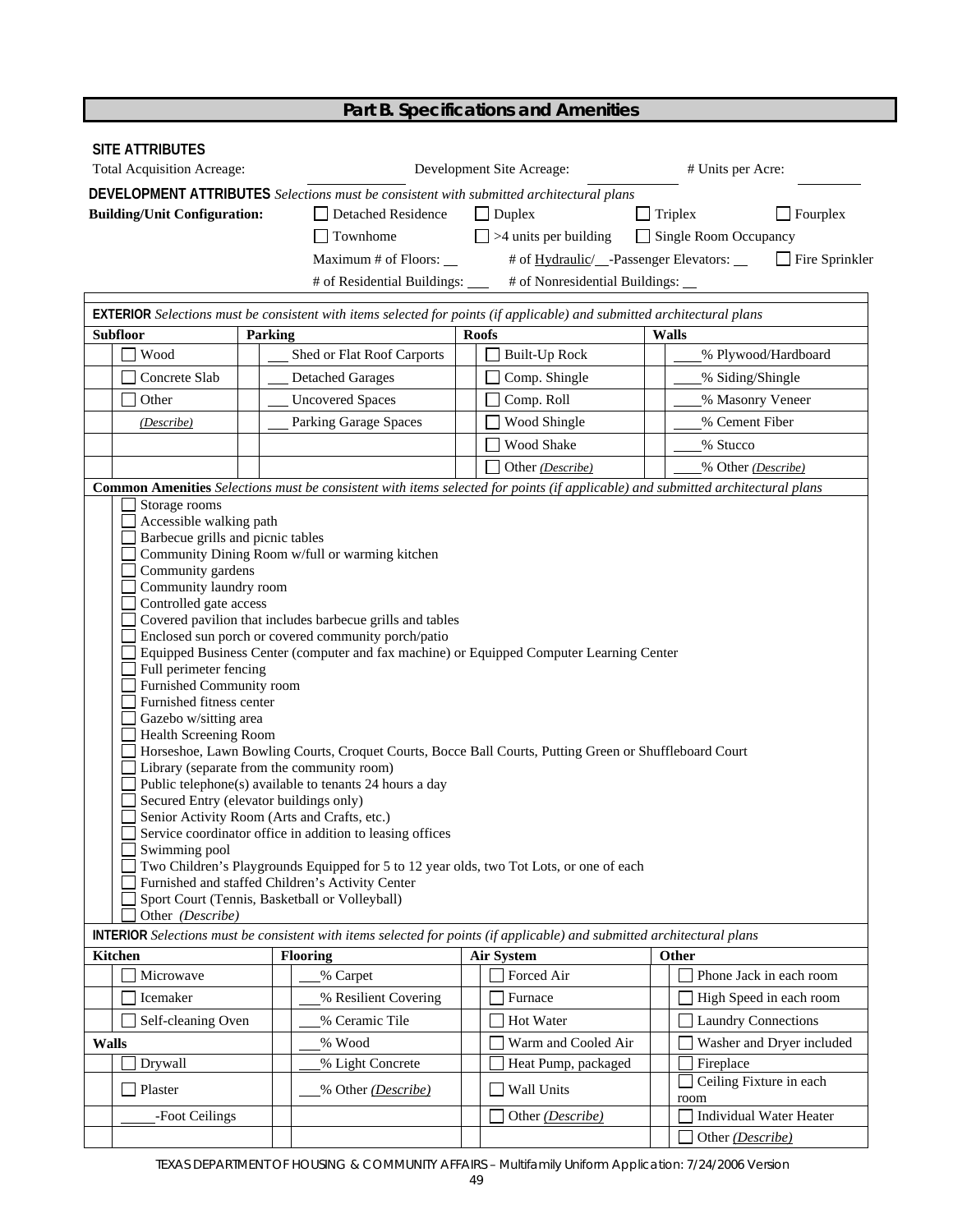#### **PART C. COMMON AMENITIIES (HTC THRESHOLD)**

#### **Complete Part A and Part B.**

**Part 1. Common Amenities Threshold.** All Developments must meet at least the minimum threshold of points. These points are not associated with the selection criteria points. The amenities selected must be made available for the benefit of all tenants. If fees in addition to rent are charged for amenities reserved for an individual tenant's use, then the amenity may not be included among those provided to complete this exhibit. Developments must provide a minimum number of common amenities in relation to the Development size being proposed. The amenities selected must be selected from Part 2 of this form and made available for the benefit of all tenants. Developments proposing Rehabilitation or proposing Single Room Occupancy will receive double points for each item. Applications for scattered site housing, including New Construction, Rehabilitation, and single-family design, will have the threshold test applied based on the number of Units per individual site. Any future changes in these amenities, or substitution of these amenities, must be approved by the Department in accordance with §50.17(D) of the QAP and may result in a decrease in awarded credits if the substitution or change includes a decrease in cost, or in the cancellation of a Commitment Notice or Carryover Allocation if all of the Common Amenities claimed are no longer met.

#### **(Check the appropriate box):**

 Total Units are less than 13, 0 points are required to meet Threshold for Rehabilitation and 1 point is required for New Construction;

- Total Units are between 13 and 24, 1 point is required to meet Threshold;
- Total Units are between 25 and 40, 3 points are required to meet Threshold;
- Total Units are between 41 and 76, 6 points are required to meet Threshold;
- Total Units are between 77 and 99, 9 points are required to meet Threshold;
- Total Units are between 100 and 149, 12 points are required to meet Threshold;
- Total Units are between 150 and 199, 15 points are required to meet Threshold;
- Total Units are 200 or more, 18 points are required to meet Threshold.

Part 2. Amenities for selection include those items listed below. Both Developments designed for families and Qualified Elderly Developments can earn points for providing each identified amenity unless the item is specifically restricted to one type of Development. All amenities must meet accessibility standards as further described in  $\S 50.9(h)(4)(D)$  and (F) of the QAP. An Application can only count an amenity once, therefore combined functions (a library which is part of a community room) only count under one category. Spaces for activities must be sized appropriately to serve the anticipated population.

#### **Select All That Apply:**

- Accessible walking path (1 point);
- Barbecue grills and picnic tables at least one for every 50 Units (1 point);
- Community Dining Room w/full or warming kitchen Only Qualified Elderly Developments Eligible (3 points);
- Community gardens (1 point);
- Community laundry room (1 point);
- Controlled gate access (1 points);
- Covered pavilion that includes barbecue grills and tables (2 points);
- Enclosed sun porch or covered community porch/patio (2 points);
- Equipped Business Center (computer and fax machine) or Equipped Computer Learning Center (2 points);
- Full perimeter fencing (2 points);
- Furnished Community room (1 point);
- Furnished fitness center (2 points);
- Gazebo w/sitting area (1 point);
- Health Screening Room (1 point);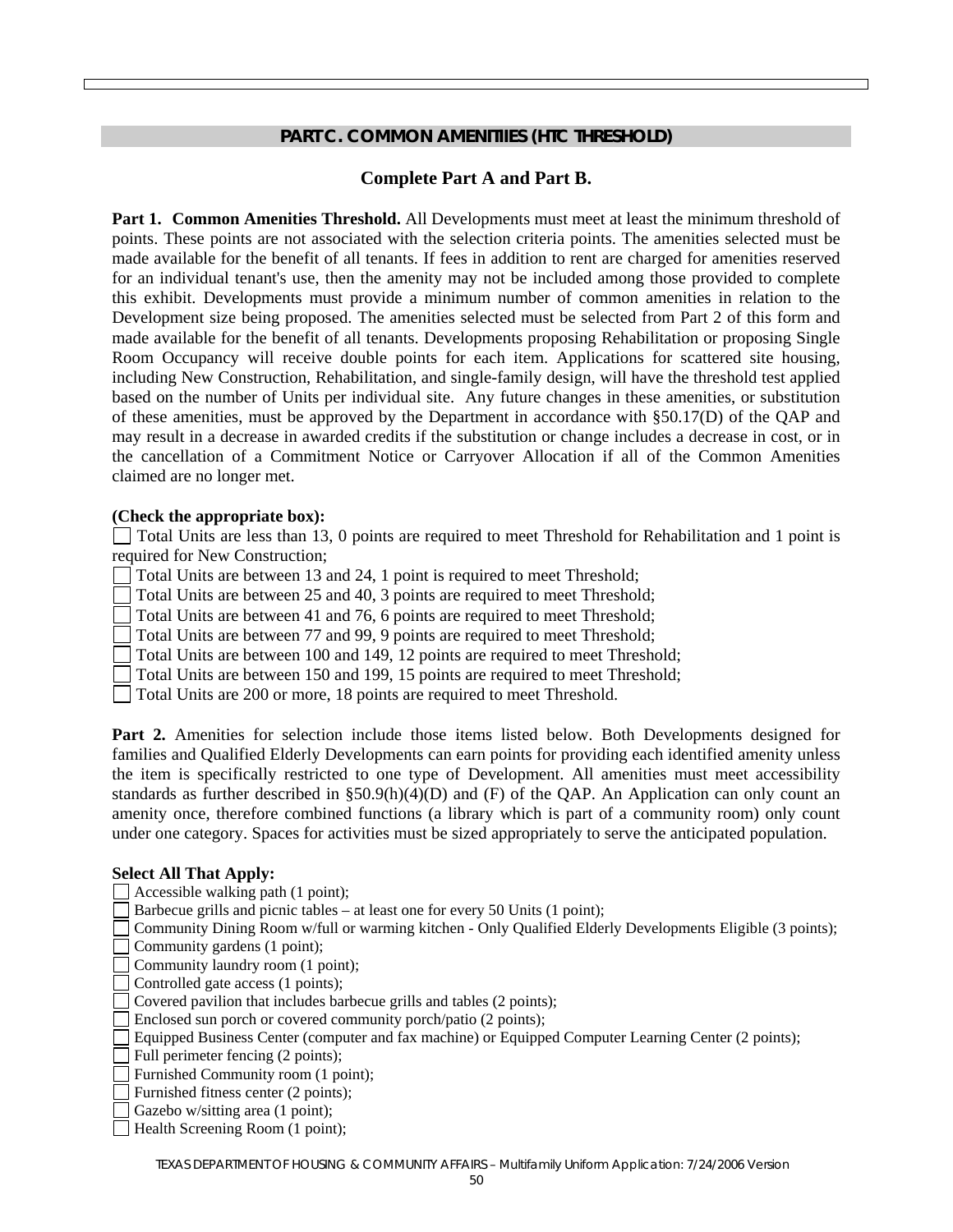Horseshoe, Lawn Bowling Courts, Croquet Courts, Bocce Ball Courts, Putting Green or Shuffleboard Court – Only Qualified Elderly Developments Eligible (1 point);

Library (separate from the community room) (1 point);

Public telephone(s) available to tenants 24 hours a day (2 points);

Secured Entry (elevator buildings only) - (1 point);

Senior Activity Room (Arts and Crafts, etc.) – Only Qualified Elderly Developments Eligible (2 points);

Service coordinator office in addition to leasing offices (1 point);

Swimming pool (3 points);

 Two Children's Playgrounds Equipped for 5 to 12 year olds, two Tot Lots, or one of each - Only Family Developments Eligible (2 points) or one point for one playground or one tot lot;

Furnished and staffed Children's Activity Center - Only Family Developments Eligible (3 points);

Sport Court (Tennis, Basketball or Volleyball) - Only Family Developments Eligible (2 points); or

By:

 *Signature of Applicant/Owner Date* 

Its: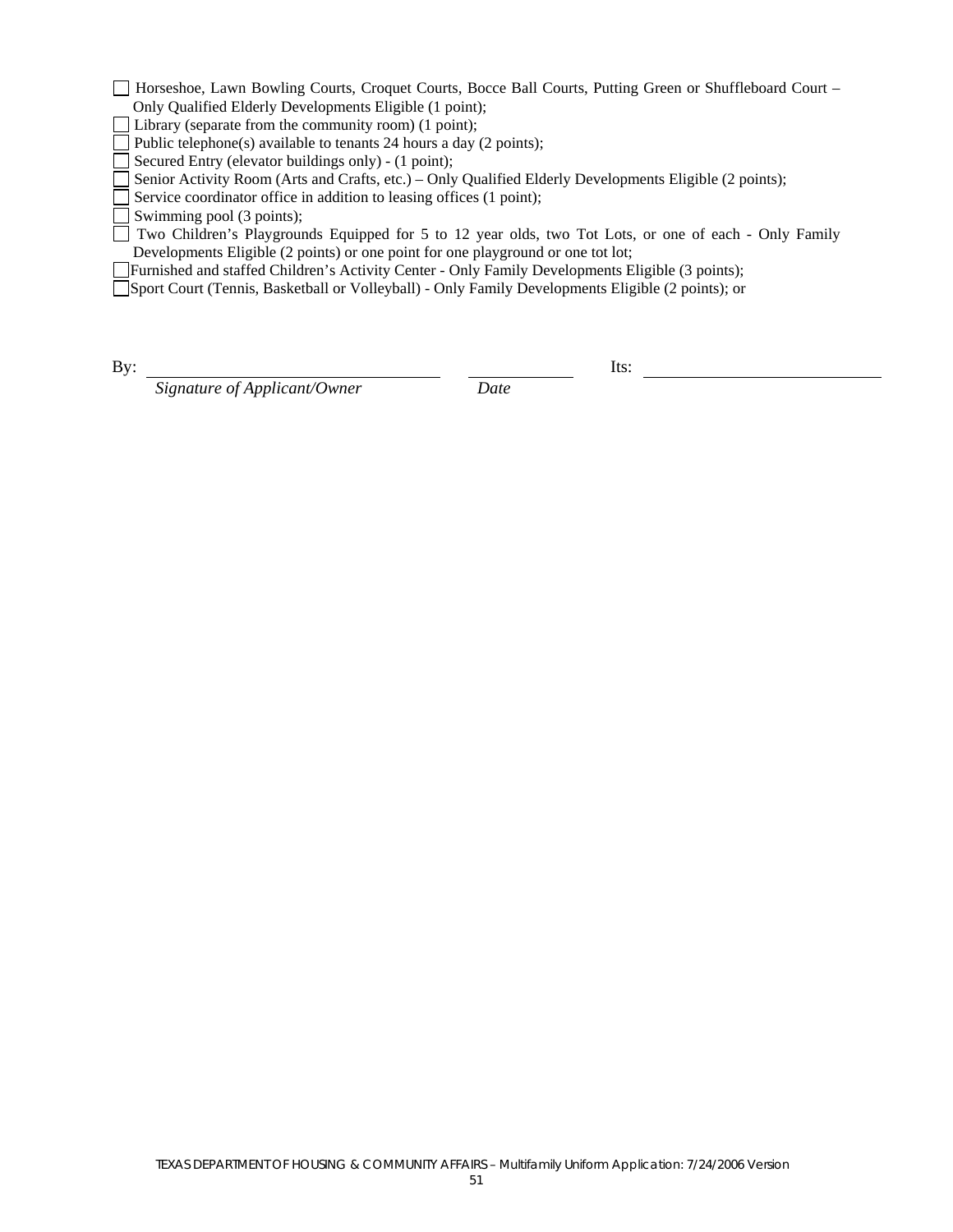| Volume 3, Tab 2                                                                                                                                                                                                                                      |  |  |  |  |
|------------------------------------------------------------------------------------------------------------------------------------------------------------------------------------------------------------------------------------------------------|--|--|--|--|
| <b>SITE INFORMATION</b>                                                                                                                                                                                                                              |  |  |  |  |
| 1. ZONING & CENSUS TRACT DESIGNATION                                                                                                                                                                                                                 |  |  |  |  |
| The site zoned for the proposed use? $\Box$ Yes $\Box$ No $\Box$ N/A<br>The current zoning designation is:                                                                                                                                           |  |  |  |  |
| The site is in the process of being rezoned. $\Box$ Yes $\Box$ No $\Box$ N/A                                                                                                                                                                         |  |  |  |  |
| The present (and proposed) use of the property is non-conforming under existing zoning restrictions. $\Box$ Yes $\Box$ No $\Box$ N/A                                                                                                                 |  |  |  |  |
|                                                                                                                                                                                                                                                      |  |  |  |  |
|                                                                                                                                                                                                                                                      |  |  |  |  |
| 2. GEOGRAPHIC DESIGNATIONS                                                                                                                                                                                                                           |  |  |  |  |
| Flood Zone Designation(s):                                                                                                                                                                                                                           |  |  |  |  |
| Site is entirely outside a designated 100 yr. Flood Hazard Area or Flood Plain? $\Box$ Yes $\Box$ No                                                                                                                                                 |  |  |  |  |
| Site is within Hazard Area but development is designed as required by program rules? $\Box$ Yes $\Box$ No                                                                                                                                            |  |  |  |  |
| Rural Area Designation. Site is located in a place that is:                                                                                                                                                                                          |  |  |  |  |
| defined as Rural by TDHCA for the purpose of the Affordable Housing Need Score; or                                                                                                                                                                   |  |  |  |  |
| in an area that is eligible for new multifamily construction or rehabilitation funding by TX-USDA-RHS.                                                                                                                                               |  |  |  |  |
| Prison Community Designation. Site is located in an area defined as a Prison Community by program rules.                                                                                                                                             |  |  |  |  |
| Special Districts. Check each of the following that apply to the site:                                                                                                                                                                               |  |  |  |  |
| Listed in National Register of Historic Places?<br>Within a Federal Historic District?                                                                                                                                                               |  |  |  |  |
| Listed in a Local Register of Historic Places?<br>In a Municipal Historic District?                                                                                                                                                                  |  |  |  |  |
| Qualified Census Tract? (HTC)<br>A federally designated urban enterprise community?                                                                                                                                                                  |  |  |  |  |
| Difficult Development Area? (HTC)<br>An urban enhanced enterprise community?                                                                                                                                                                         |  |  |  |  |
| In an economically distressed area <sup>11</sup> or colonia?<br><b>Targeted Texas County</b>                                                                                                                                                         |  |  |  |  |
| Within a designated state or federal empowerment/enterprise zone? If so, what is the designation?                                                                                                                                                    |  |  |  |  |
| Within a city-sponsored Tax Increment Financing Zone (TIF), Public Improvement District (PIDs), or other area or zone where a                                                                                                                        |  |  |  |  |
| city or county has, through a local government initiative, specifically encouraged or channeled growth, neighborhood preservation or<br>redevelopment. If so, what is the district designation?                                                      |  |  |  |  |
| Within a non-impacted census block as defined per Young vs. Martinez? If so, what is census block number?                                                                                                                                            |  |  |  |  |
|                                                                                                                                                                                                                                                      |  |  |  |  |
|                                                                                                                                                                                                                                                      |  |  |  |  |
| 3. CONTROL AND ACQUISITION INFORMATION                                                                                                                                                                                                               |  |  |  |  |
| To the best of the Applicant's knowledge has this site been proposed for a previous TDHCA application? $\Box$ Yes $\Box$ No. If "Yes", what                                                                                                          |  |  |  |  |
| Site Control is a:<br>$\Box$ Warranty Deed<br>$\Box$ Purchase Option<br>Contract for Deed<br>$\Box$ In Escrow                                                                                                                                        |  |  |  |  |
| □ Option to Lease<br>□ Earnest Money Contract<br>□ Contract for Lease<br>$\Box$ Letter of Intent                                                                                                                                                     |  |  |  |  |
| Expiration Date of: Contract or Option: $\frac{1}{1}$ Feasibility Contingency: $\frac{1}{1}$ Financing Contingency: $\frac{1}{1}$                                                                                                                    |  |  |  |  |
| \$ Anticipated/Actual Closing Date: 1 1<br>Acquisition Cost:                                                                                                                                                                                         |  |  |  |  |
| Seller Name:<br>Address: <u>Address: Address: Address: Address: Address: Address: Address: Address: Address: Address: Address: Address: Address: Address: Address: Address: Address: Address: Address: Address: Address: Address: Address: Addre</u> |  |  |  |  |
| State: <u>Constantine and State:</u> Zip: <u>Constantine and Phone: (in the Constantine and Constantine and Constantine and Constantine and Constantine and Constantine and Constantine and Constantine and Constantine and Constanti</u><br>City:   |  |  |  |  |
| Is the seller affiliated with the applicant, principal, sponsor, or any development team member? $\Box$ Yes $\Box$ No                                                                                                                                |  |  |  |  |
|                                                                                                                                                                                                                                                      |  |  |  |  |
| Did the seller acquire the property through foreclosure or deed in lieu of foreclosure? $\Box$ Yes $\Box$ No                                                                                                                                         |  |  |  |  |
| Volume 3, Tab 3                                                                                                                                                                                                                                      |  |  |  |  |

TEXAS DEPARTMENT OF HOUSING & COMMUNITY AFFAIRS – Multifamily Uniform Application: 7/24/2006 Version

 $\overline{a}$ *11 As defined by the Texas Water Development Board.*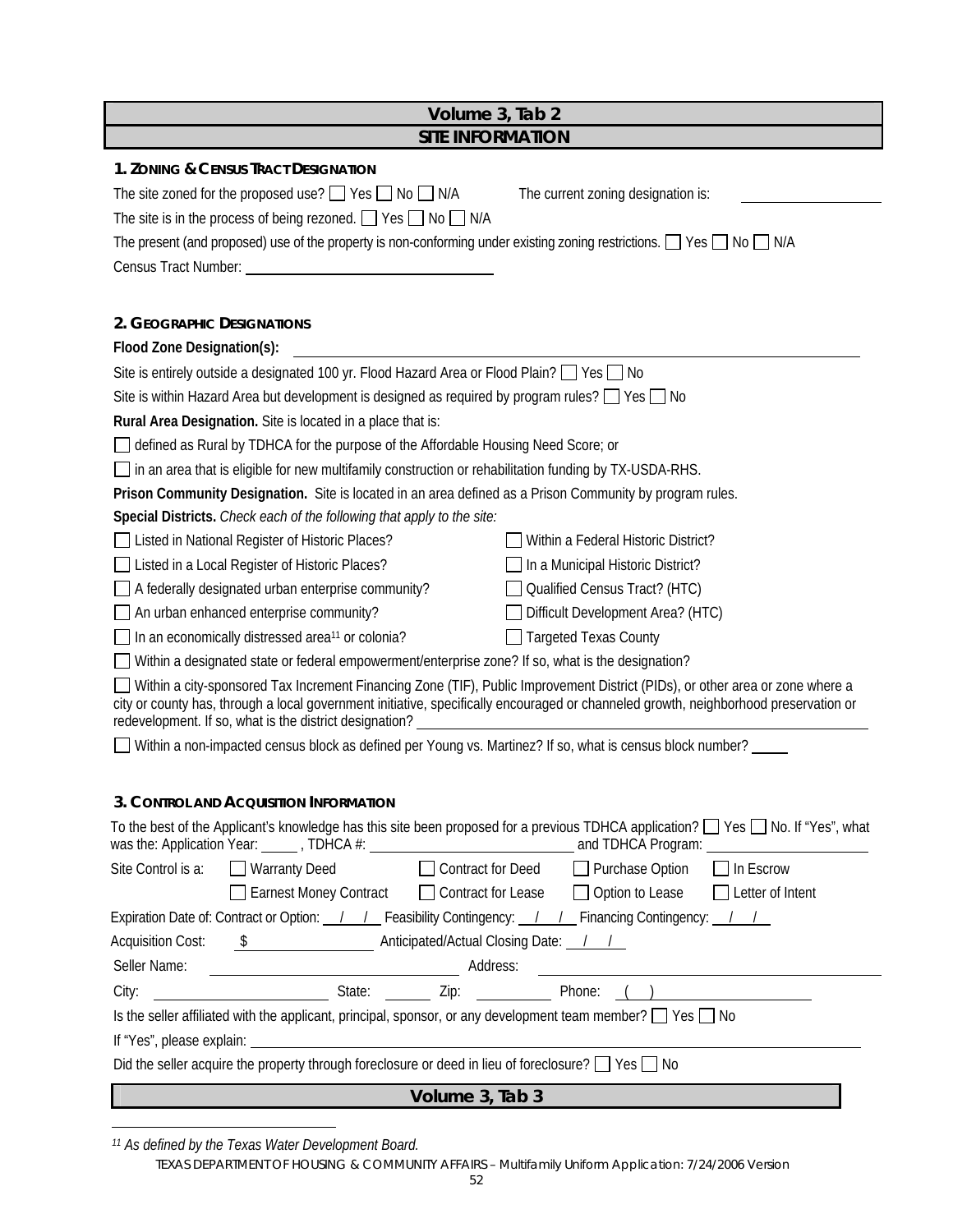#### **CERTIFICATION OF NOTIFICATIONS (SECTIONS A-C)**

**Section A: Pursuant to §50.9(h)(8)(A) and/ or other applicable Rules, evidence of notifications includes this sworn affidavit and the** *Public Notifications and Information Certification* **Form (submitted in Volume 1, Tab 9)***.* 

#### **All applicants, or persons with signing authority must complete either Part 1 or Part 2 below:**

#### **1. Must Accurately Check Below if a Pre-Application was Submitted:**

 $\Box$  I (We) certify that (If this box is checked, proceed to Section B, below)

- Evidence of these notifications was submitted with the Pre-Application Threshold for the same Application and satisfied the Department's review of Pre-Application Threshold, and no additional notification was required at Application, or
- A Pre-Application was submitted for this same Application and satisfied the Department's review of Pre-Application Threshold, but all required entities were re-notified as required by  $§50.9(h)(8)(A)$  and/ or other applicable Rules, because I (we) have submitted a change in the Application, whether from Pre-Application to Application or as a result of a deficiency that reflects a total Unit increase of greater than 10%, an increase of greater than 10% for any given level of AMGI, a change in the population being served (elderly, Intergenerational Housing or family), or the change of an elected official. As applicable, all changes in the application have been made on the *Public Notifications Information and Certification Form.*

#### **2. Must accurately check all three boxes below (must complete this section only if a Pre-Application was not submitted, or if the Pre-Application did not satisfy the Department's review of Pre-Application threshold):**

 I (We) certify that all required requests for Neighborhood Organizations pursuant to  $§50.9(h)(8)(A)(ii)(I)$  and/ or other applicable Rules, were made in the format required in the *Neighborhood Organization Request* template by January 15, 2006, or for HOME, Tax Exempt Bond and Rural Rescue Developments no later than 21 days prior to the submission of the Threshold documentation.

 $\Box$  I (We) certify that

- No reply letter was received from the local elected officials by February 25, 2006 (or for HOME, Tax Exempt Bond and Rural Rescue Developments by 7 days prior to the submission of the Application), and/ or
- A response was received from the local elected officials before February 25, 2006, (or for HOME, Tax Exempt Bond and Rural Rescue Developments by 7 days prior to the submission of the Application) and I have notified those neighborhood organizations as required by and §50.9(h)(8)(A)(ii)(I) and/ or other applicable Rules, and/ or
- I have knowledge of other neighborhood organizations on record with the state or county whose boundaries contain the proposed Development site and have notified those neighborhood organizations as required by  $\S50.9(h)(8)(A)(ii)(I)$  and/ or other applicable Rules, and/ or
- I know of no neighborhood organizations within whose boundaries the Development is proposed to be located and/ or
- The local elected officials referred me (us) to another source, and I (we) requested neighborhood organizations from that source. If a response was received, those neighborhood organizations were notified as required by §50.9(h)(8)(A) and/ or other applicable Rules.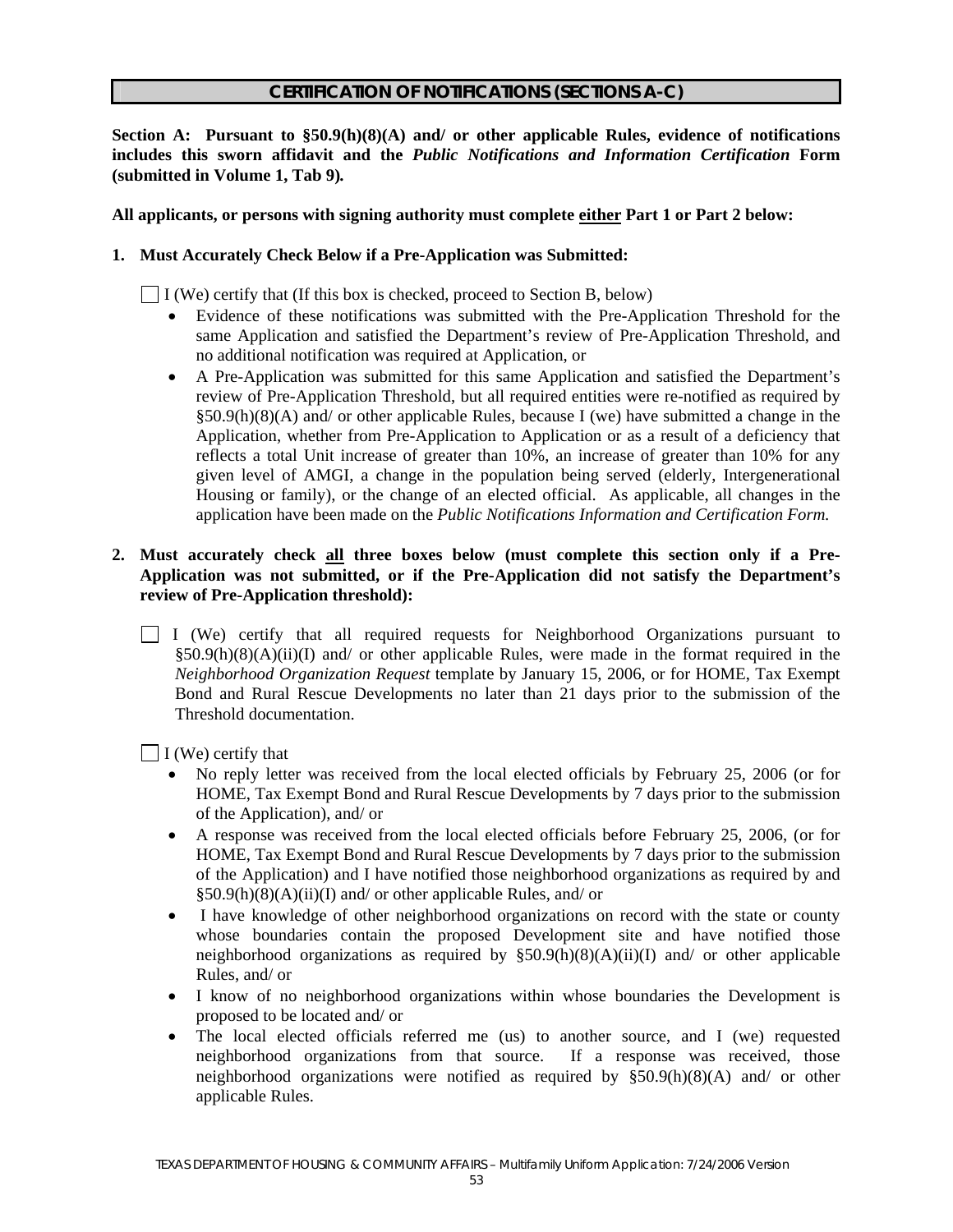• All neighborhood organizations that were notified are correctly listed on the *Public Notifications Information and Certification Form* and all notifications were made in the format provided in the template, *Public Notifications Format (Written).*

 $\Box$  I (We) certify that, in addition to all of the required neighborhood organizations, the following entities were notified in accordance with  $\S$  50.9(h)(8)(A)(i) and/ or other applicable Rules. The notifications were in the format provided in the template, *Public Notifications Format (Written).*  All of the following entities were notified and are correctly listed on the *Public Notifications Information and Certification Form:*

- Superintendent of the school district containing the Development;
- Presiding officer of the board of trustees of the school district containing the Development;
- Mayor of any municipality containing the Development;
- All elected members of the governing body of any municipality containing the Development;
- Presiding officer of the governing body of the county containing the Development;
- All elected members of the governing body of the county containing the Development;
- State senator of the district containing the Development; and
- State representative of the district containing the Development.

## **Section B: This section must only be completed if mailings were completed in lieu of posting signage on the Development site:**

 $\Box$  I (We) certify that pursuant to Section 50.9(h)(B) and/ or other applicable Rules, and have elected to mail written notifications that the notice was mailed through the U.S. Postal Service on \_\_\_\_\_ (date of mailing), and these notifications contained all required in the *Public Notifications Format (Written).*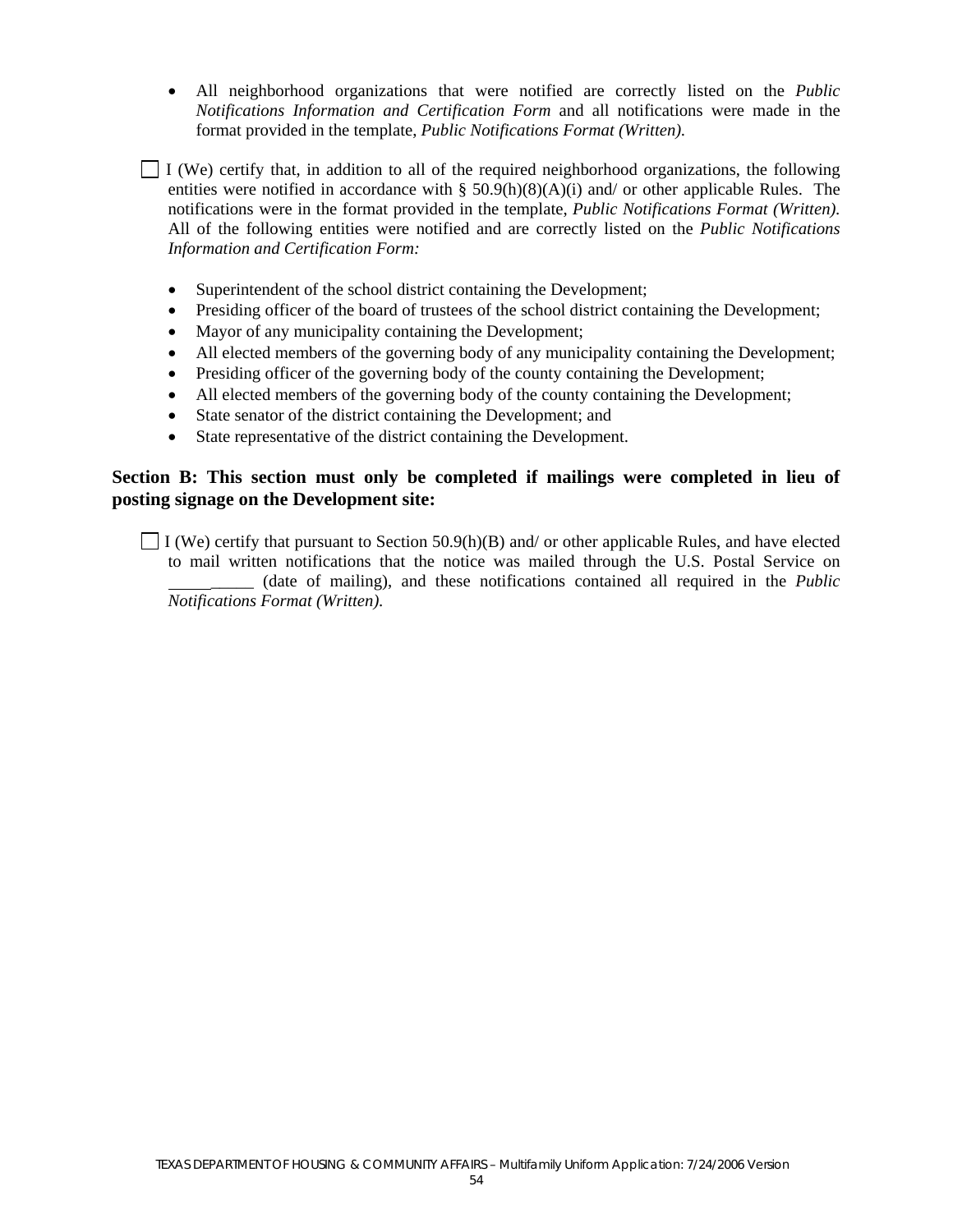## **Section C: This section must only be completed if the application is for rehabilitation of an existing property that was occupied at the time of application submission:**

 $\Box$  I (We) certify Units in the Development are occupied at the time of Application, and have notified each tenant at the Development and let the tenants know of the Department's public hearing schedule for comment on submitted Applications. If the public hearing schedule is not available at the time of Application submission, and WILL notify all tenants of the Department's public hearing schedule for comment on submitted Applications.

| By:                                                                                                   | Its:                                                                                                                                                      |
|-------------------------------------------------------------------------------------------------------|-----------------------------------------------------------------------------------------------------------------------------------------------------------|
| Signature of Applicant/Owner                                                                          | Date                                                                                                                                                      |
| <b>STATE OF:</b>                                                                                      |                                                                                                                                                           |
| <b>COUNTY OF:</b>                                                                                     |                                                                                                                                                           |
|                                                                                                       | I, the undersigned, a notary public in and for said County, in said State, do hereby certify that<br>whose name is signed to the foregoing statement, and |
| contents of this statement, executed the same voluntarily on the date same foregoing statement bears. | who is known to be one in the same, has acknowledged before me on this date, that being informed of the                                                   |
| Given under my hand and official seal this $\_\_$ day of $\_\_\_\_\_\_\_\_\_\_\_$ .                   | (seal)                                                                                                                                                    |

*Notary Public Signature Commission Expires*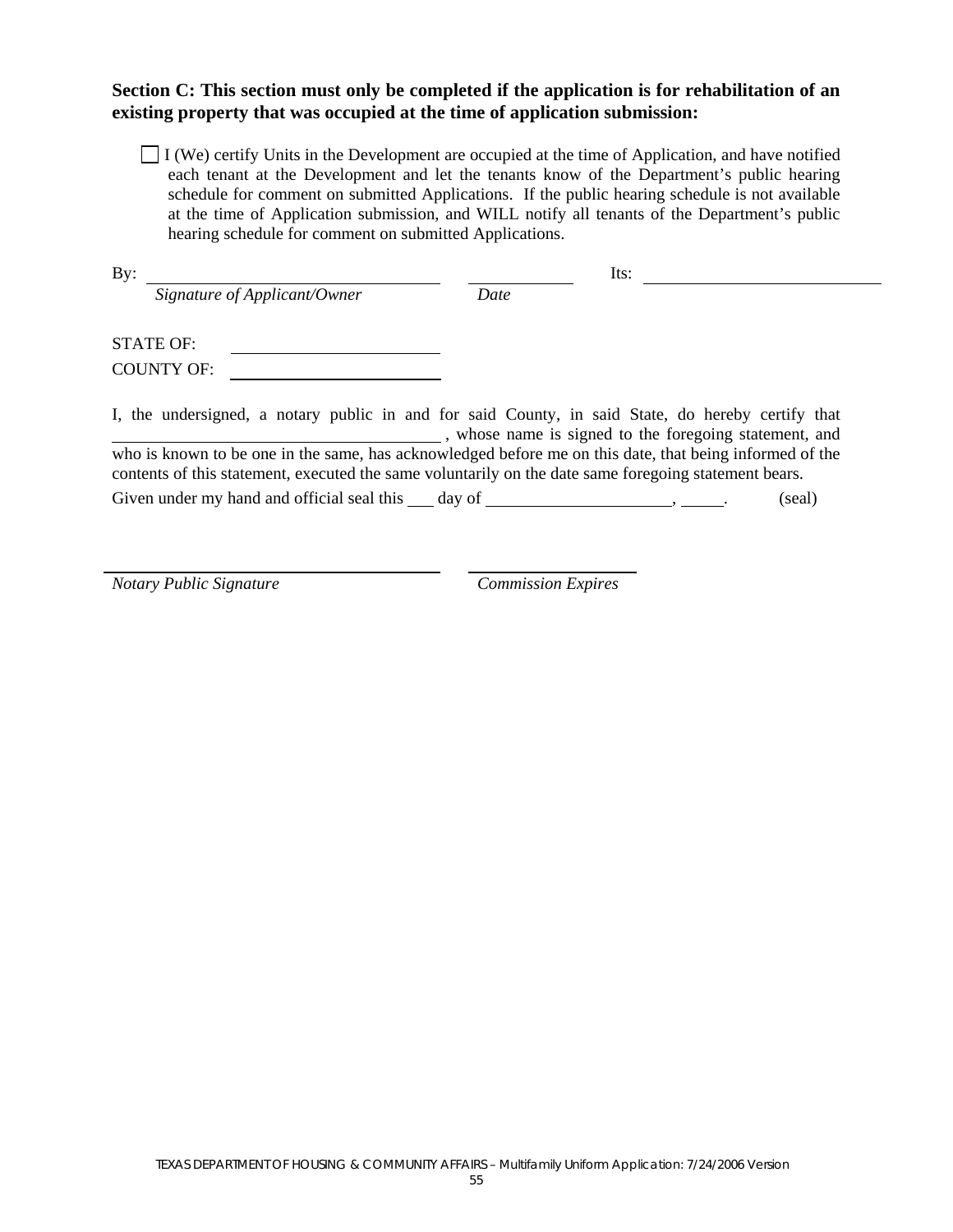# **Volume 3, Tab 6 ACQUISITION AND/OR REHABILITATION**

## **PART A. RENT ROLL INFORMATION**

³*For acquisition and/or rehabilitation of rental developments, a current rent roll is required. The rent roll must be dated not more than three months prior to the application. It should generally disclose the terms and rate of all leases and holdovers as of the date of the rent role. At a minimum, it should include: the unit number, the unit type (number of bedrooms, baths and size of the unit), the tenants name if occupied or "vacant" if not occupied, date current tenant moved in or, if vacant, the date the last tenant moved out, date of lease expiration, the monthly rent amount stated on the lease, the monthly rent amount paid by the tenant (i.e. net of concessions or subsidy)* 

*The following example form is available from TDHCA. However the required information does not need to be re-entered on the TDHCA form if the current owners/property manager's existing rent roll contains this information.* 

|           | <b>SAMPLE RENT ROLL</b> |                    |                       |                     |                |                |             |
|-----------|-------------------------|--------------------|-----------------------|---------------------|----------------|----------------|-------------|
| Date:     |                         | Completed by:      |                       |                     |                |                | As of Date: |
| Unit<br># | Unit Type/<br>Sq. Ft.   | <b>Tenant Name</b> | Lease<br><b>Start</b> | Lease<br>Expiration | Rental<br>Rate | Tenant<br>Pays | Comments    |
| 101       | $1/1 - 630$             | Jones              | 10/98                 | 10/00               | 450            | 450            |             |
| 102       | $1/1 - 630$             | Smith              | 12/98                 | 12/00               | 450            | 400            |             |
| 103       | $1/1 - 690$             | Travis             | 6/99                  | 6/01                | 470            | 470            |             |
| 104       | $2/1 - 720$             | Wright             | 5/00                  | 5/01                | 600            | 450            |             |
| 105       | $2/1 - 720$             | Vacant             | 10/00                 | 9/00                | 600            | 0              |             |
| 106       | $2/1 - 790$             | Johnson            | 11/99                 | 11/00               | 650            | 650            |             |

## **PART B. EXISTING LOW INCOME USE RESTRICTIONS OR EXISTING SUBSIDIES ON HOUSING REHABILITATION ACTIVITIES(1)**

Is the existing property subject to low-income use restrictions or receiving subsidies from a local, state or federal source?  $\Box$  No  $\Box$  Yes

If "Yes," will the continued operation of this property with low-income use restrictions be placed at risk without the award of the requested TDHCA funds?  $\Box$  No  $\Box$  Yes

If the answer to either question above is "Yes," then attach a thorough description of the restrictions or subsidies behind this form. At a minimum, describe the source, terms, length of restriction period, and explain how the award of TDHCA funds will help preserve the unit affordability.

Is temporary relocation of a current tenant(s) anticipated during the rehabilitation on period?  $\Box$  No  $\Box$  Yes

Is permanent relocation of a current tenant(s) anticipated during or after the rehabilitation period?  $\Box$  No  $\Box$  Yes

■ If the answer to either of the previous two questions is "Yes," then a relocation plan must be provided behind this form.

*Notes:* 

*(1) Per §2306.008, TDHCA shall support the preservation of affordable housing for individuals with special needs and individuals and families of low income at any location considered necessary by TDHCA.*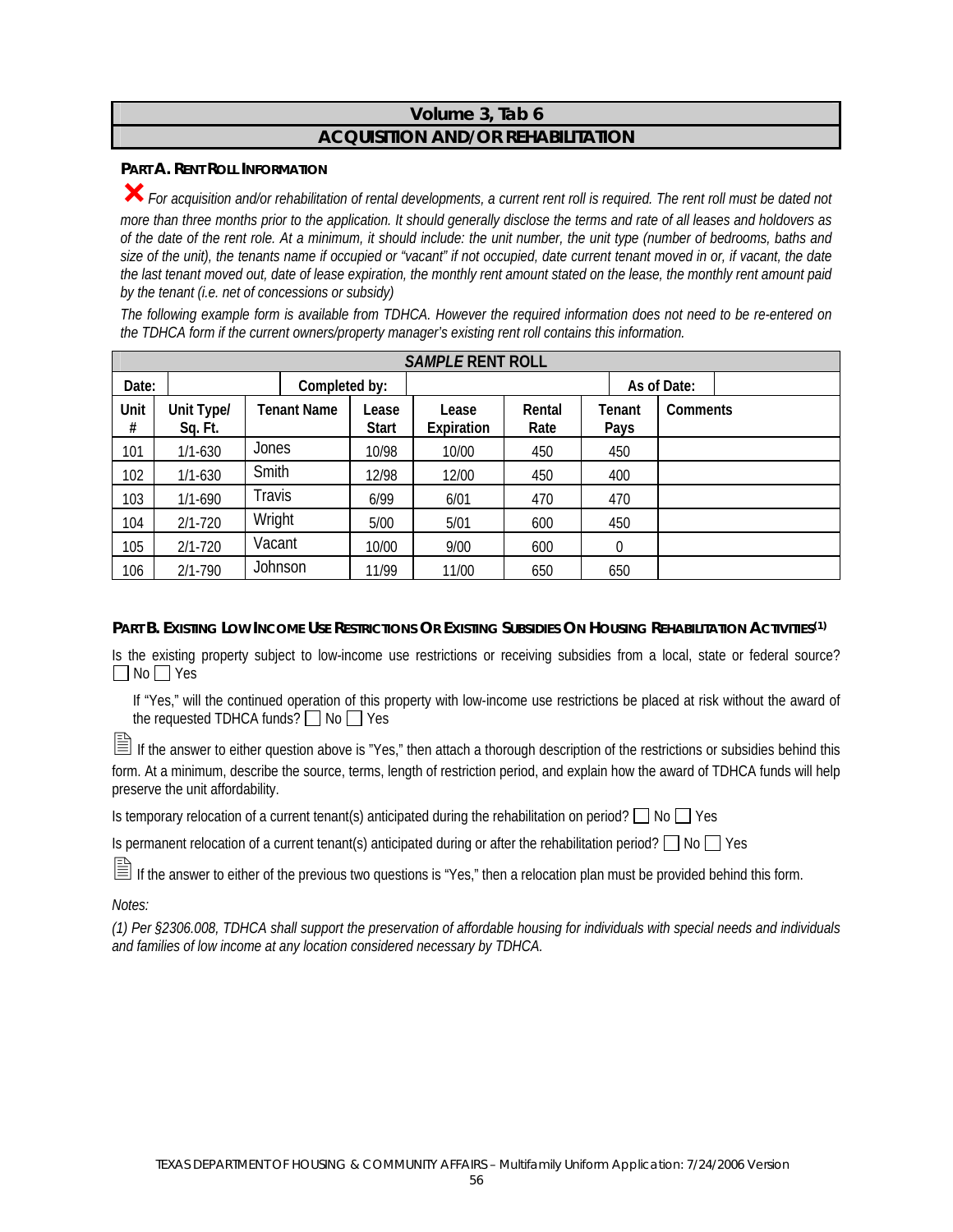**PART C. ACQUISITION OF EXISTING BUILDINGS** 

| If applying for Acquisition Credits, provide:                                                                                                                |                         |  |
|--------------------------------------------------------------------------------------------------------------------------------------------------------------|-------------------------|--|
| Date of the most recent sale or transfer of the building $(s)$ :                                                                                             |                         |  |
| In the last ten years, did the previous owner perform rehabilitation work greater than 25% of the<br>building's adjusted basis?                              | Yes                     |  |
| Was the building occupied at any time during the last ten years?                                                                                             | Yes l<br>N <sub>0</sub> |  |
| Was the building occupied or suitable for occupancy at the time of purchase?                                                                                 | $Yes \mid \text{No}$    |  |
| Will the acquisition meet the requirements of Section $42(d)(2)(B)(ii)$ relating to the 10-year placed in<br>service rule?                                   |                         |  |
| If "Yes", provide a copy of a title report documenting that the Development meets the<br>requirements of Section $42(d)(2)(B)(11)$ as to the 10 year period. |                         |  |
| If "No", does the property qualify for a waiver under Section $42(d)(6)$ ?                                                                                   | Yes  <br>N <sub>0</sub> |  |
| If "Yes", provide the waiver and/or other documentation.                                                                                                     |                         |  |
| How many buildings will be acquired for the Development?                                                                                                     |                         |  |
| Are all the buildings currently under control for the Development?                                                                                           | Yes  <br>N <sub>0</sub> |  |
| If "No", how many buildings are under control for the Development?                                                                                           |                         |  |
| When will the remaining buildings be under control for the Development?                                                                                      |                         |  |

| Identification or address(es)<br>of Building(s) under Owner's Control | Type of Control (Ownership,<br>Option, Purchase Contract) | Expiration<br>Date | # of<br>Units | <b>Acquisition Cost</b><br>of Building |
|-----------------------------------------------------------------------|-----------------------------------------------------------|--------------------|---------------|----------------------------------------|
|                                                                       |                                                           |                    |               |                                        |
|                                                                       |                                                           |                    |               |                                        |
|                                                                       |                                                           |                    |               |                                        |
|                                                                       |                                                           |                    |               |                                        |
|                                                                       |                                                           |                    |               |                                        |

Provide the information listed below concerning the acquisition of building(s) for the Development:

|  | 1. Building(s) acquired or to be acquired from: |  |
|--|-------------------------------------------------|--|
|  |                                                 |  |

Related Party  $\Box$  Unrelated Party

- 2. Building(s) acquired or to be acquired with Buyer's Basis: Determined with reference to Seller's basis
- □ Not Determined with reference to Seller's Basis

List below by building address, the date the building was placed in service (PIS), the date the building was or is planned for acquisition, and the number of years between the date the building was placed in service and acquisition. Attach separate sheet(s) with additional information if necessary.

| Building Address(es) | PIS date of building<br>by most recent owner | Proposed Acquisition<br>date by the Applicant | Years between PIS &<br>Acquisition |
|----------------------|----------------------------------------------|-----------------------------------------------|------------------------------------|
|                      |                                              |                                               |                                    |
|                      |                                              |                                               |                                    |
|                      |                                              |                                               |                                    |
|                      |                                              |                                               |                                    |
|                      |                                              |                                               |                                    |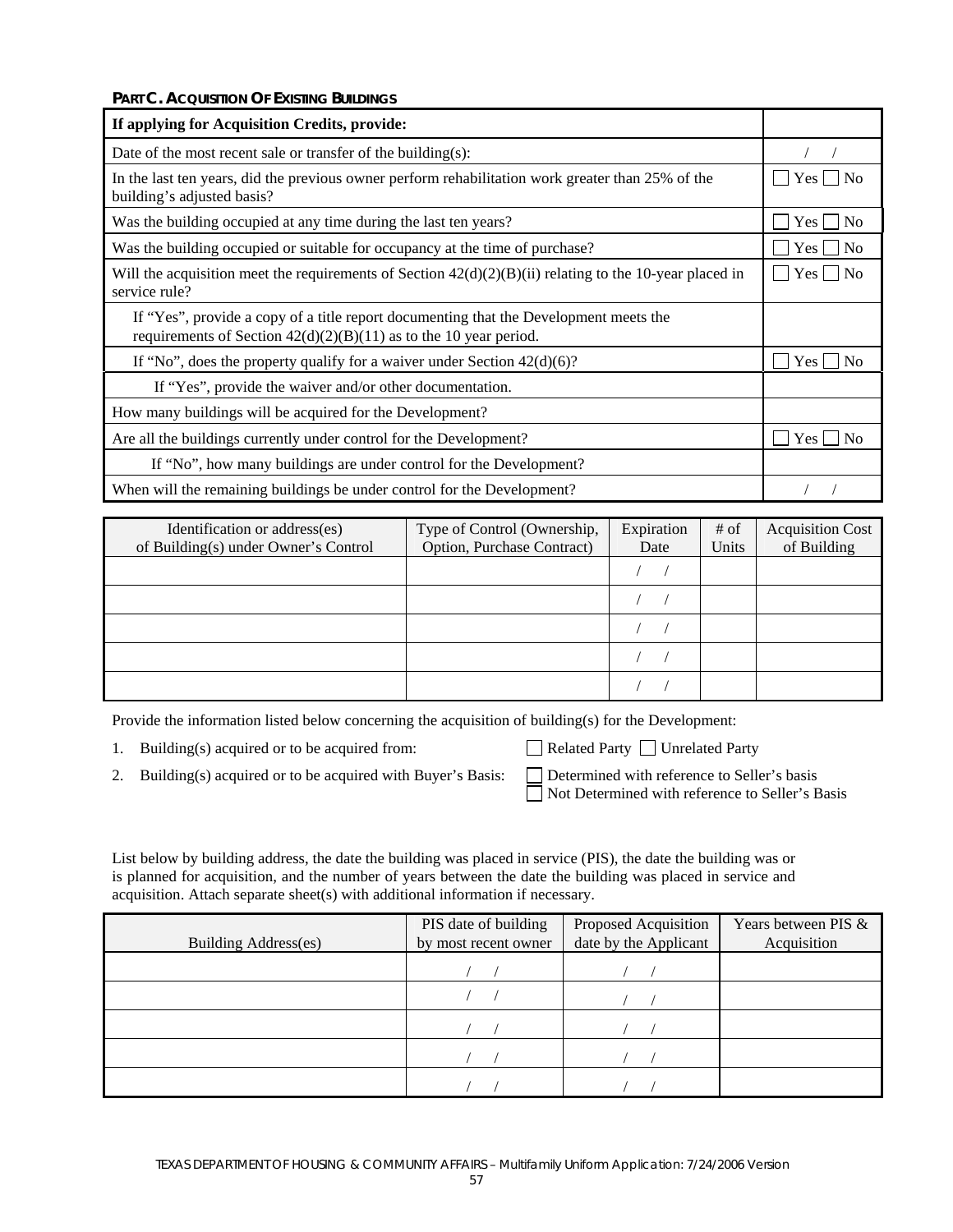# **Volume 3, Tab 7**

# **PART A. EVIDENCE OF NONPROFIT ORGANIZATION AND CHDO PARTICIPATION**

|              | Only nonprofit organizations will complete this section. All nonprofit applicants or principals must complete this form without<br>regard to their level of ownership or the set aside under which the application was made.<br><b>SECTION 1. ORGANIZATION CERTIFICATION</b><br>Organization Name:<br>Legal Status: $\Box$ 501(c)(3) $\Box$ 501(c)(4) $\Box$ tax-exempt under 501(a) $\Box$ PHA $\Box$ other (specify)                                                     |
|--------------|----------------------------------------------------------------------------------------------------------------------------------------------------------------------------------------------------------------------------------------------------------------------------------------------------------------------------------------------------------------------------------------------------------------------------------------------------------------------------|
| a)           | Is the Applicant comprised of a joint venture between a Nonprofit Organization and for-profit entity?<br>$\Box$ Yes $\Box$ No. If "Yes", will this nonprofit organization Control <sup>12</sup> the Applicant? $\Box$ Yes $\Box$ No.<br>What is the ownership percentage of this nonprofit organization?                                                                                                                                                                   |
| b)           | Describe the nonprofit's participation in the development:<br>Secret 2021 2022 2023 2024 2022 2023 2024 2022 2023 2024 2022 2023 2024 2022 2023 2022 2023 2022 2023 2024 20                                                                                                                                                                                                                                                                                                |
| $\mathsf{C}$ | Describe the nonprofit's participation in the operation of the development throughout the compliance and/or extended use<br>period: <u>example and the set of the set of the set of the set of the set of the set of the set of the set of the set of the set of the set of the set of the set of the set of the set of the set of the set of the set of the</u>                                                                                                           |
| d)           | Does the nonprofit have prior experience in owning, managing or developing affordable housing?<br>$\Box$ Yes $\Box$ No. If "Yes", describe such experience:                                                                                                                                                                                                                                                                                                                |
| e)           | If the nonprofit will participate through a related subsidiary entity, provide the name of such entity:<br>Subsidiary Entity Name: <u>Contact of the Contact of Australian Contact of Australian Contact of Australian Contact of Australian Contact of Australian Contact of Australian Contact of Australian Contact of Australian Contac</u><br>Legal Status: $\Box$ 501(c)(3) $\Box$ 501(c)(4) $\Box$ tax-exempt under 501(a) $\Box$ PHA $\Box$ Other (specify) $\Box$ |
| f)           | Is the nonprofit (or related subsidiary entity) assured of owning an interest in the development throughout the compliance<br>period? Ves I No                                                                                                                                                                                                                                                                                                                             |
| g)           | Will the nonprofit be contributing funds to the development? $\Box$ Yes $\Box$ No If "Yes", explain:                                                                                                                                                                                                                                                                                                                                                                       |
| h)           | Will the nonprofit receive any part of the development or management fees paid in connection with the development?                                                                                                                                                                                                                                                                                                                                                         |

 $\overline{a}$ 

 $\overline{a}$ 

TEXAS DEPARTMENT OF HOUSING & COMMUNITY AFFAIRS – Multifamily Uniform Application: 7/24/2006 Version

*<sup>12</sup> Control - the possession, directly or indirectly, of the power to direct or cause the direction of the management and policies of*  any Person, whether through the ownership of voting securities, by contract or otherwise, including specifically ownership of voting securities, by contract or otherwise, including specifically ownership of *more than 50% of the general partner interest in a limited partnership, or designation as a managing general partner or the managing member of a limited liability company.*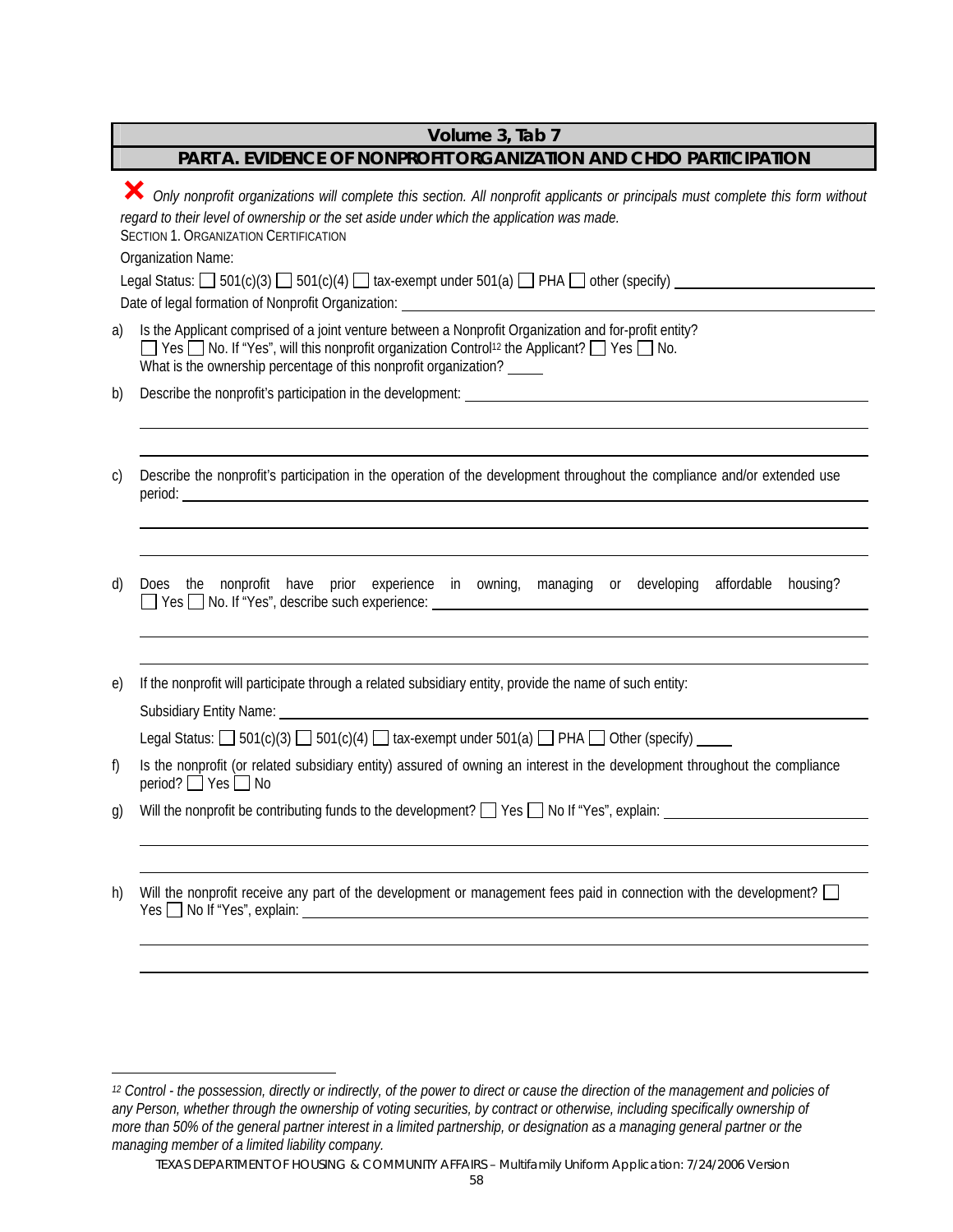|                       | How many full time staff members does the nonprofit have? | How many of them will substantially participate in the |
|-----------------------|-----------------------------------------------------------|--------------------------------------------------------|
| proposed development? | Describe their activities:                                |                                                        |
|                       |                                                           |                                                        |

j) Has any for-profit entity (including the owner of the development or any entity directly or indirectly related to such owner) appointed any directors to the governing board of the nonprofit?  $\Box$  Yes  $\Box$  No

| lf "Yes"<br>main |  |  |  |
|------------------|--|--|--|
|                  |  |  |  |
|                  |  |  |  |

k) Does the nonprofit have any financial arrangements with an individual(s) or for-profit entity including anyone or any entity related directly or indirectly to the owner of the development?  $\Box$  Yes  $\Box$  No

If "Yes", explain:

 $\overline{a}$  $\overline{a}$ 

 $\overline{a}$ 

 $\overline{a}$  $\overline{a}$ 

 $\overline{a}$  $\overline{a}$ 

 $\overline{a}$ 

- l) Disclose any personal (including family) relationships that any of the staff members, directors or other principals involved in the formation or operation of the nonprofit have, either directly or indirectly, with any persons or entities involved or to be involved in the development on a for-profit basis including, but not limited to, the owner of the development, any of its forprofit general partners, employees, limited partners or any other parties directly or indirectly related to such owner:
- m) Was this organization formed by any individuals or for profit entities for the principal purposes of meeting set aside requirements or scoring preferences associated with this application?  $\Box$  Yes  $\Box$  No

Purpose(s) of formation of nonprofit:

n) ³**(For CHDOs Only)** Do the members of this organization's Board of Directors serve in a voluntary capacity and receive no compensation, other than reimbursement for expenses for their services, and the nonprofit organization operates in a manner so that no part of its net earnings inures benefit of any individual, corporation, or other entity?  $\Box$  Yes  $\Box$  No

The undersigned applicant and nonprofit entity hereby each certify that, to the best of its knowledge, all of the forgoing information is correct, complete and accurate.13

| Applicant/Owner Name | Nonprofit Name             |
|----------------------|----------------------------|
| Authorized Signature | Authorized Signature       |
|                      |                            |
|                      |                            |
| Date:                | Date: <u>_____________</u> |

*<sup>13</sup> If different, both the nonprofit organization and the applicant must sign.*